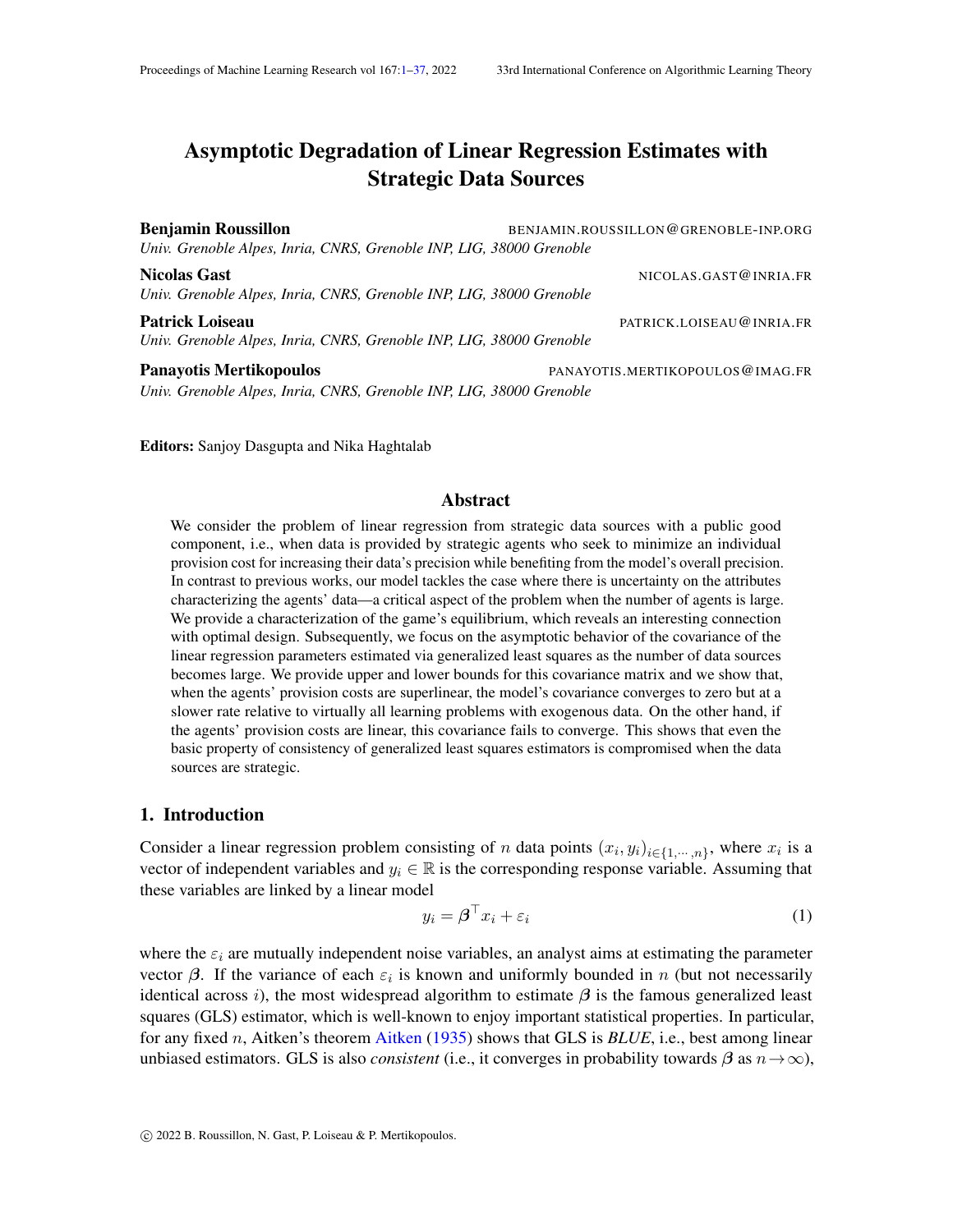and its covariance matrix decreases to zero at a rate  $\Theta(1/n)^1$  $\Theta(1/n)^1$  $\Theta(1/n)^1$  Györfi et al. [\(2002\)](#page-14-0); [Friedman et al.](#page-14-1) [\(2009\)](#page-14-1).

In a number of recent applications, however, the assumptions underlying those statistical properties do not hold because the data is provided by strategic agents who incur a cost for providing high-precision (i.e., low-variance) data. There can be multiple reasons. If the data is sensitive personal information (as in medical applications), revealing it with high precision entails a privacy cost that might incentivize individuals to decrease the disclosure precision [Warner](#page-15-0) [\(1965\)](#page-15-0); [Duchi](#page-13-0) [et al.](#page-13-0) [\(2013\)](#page-13-0). Also, producing high-precision data may require a certain amount of effort (possibly monetary): this is the case in crowdsourcing [Dasgupta and Ghosh](#page-13-1) [\(2013\)](#page-13-1) or recommender systems [Ekstrand et al.](#page-13-2) [\(2011\)](#page-13-2); [Avery and Zeckhauser](#page-12-1) [\(1997\)](#page-12-1); [Harper et al.](#page-14-2) [\(2005\)](#page-14-2) where providing content or feedback requires effort, or in applications where the data is produced by costly computations.

Considerations of this kind have become central in an emerging literature on learning with *strategic data sources*, i.e., when the precision of the provided data incurs a cost for the agent providing it. This literature mainly examines the design of monetary incentive mechanisms to optimize the model's error assuming that agents maximize their rewards minus their individual provision costs, see e.g., [Cai et al.](#page-13-3) [\(2015\)](#page-13-3); [Liu and Chen](#page-14-3) [\(2016\)](#page-14-3); [Westenbroek et al.](#page-15-1) [\(2020\)](#page-15-1) and references therein. In many applications, however, the underlying model also has a *public good component*—i.e., the agents *also* benefit from the model's precision. This is the case in recommender systems (where users benefit from the overall service quality), medical applications (where individuals benefit from the data analysis through improved treatments or better healthcare advice), federated learning [Yang et al.](#page-15-2) [\(2019\)](#page-15-2); Konečnỳ et al. [\(2016\)](#page-14-4); [Geyer et al.](#page-14-5) [\(2017\)](#page-14-5), etc. An additional issue in such applications is that the number of participating agents is typically large, so there is a commensurate degree of uncertainty regarding the state or incentives of other agents. In this context, the validity of standard results on linear regression are longer guaranteed: in particular, recent work has shown that the GLS estimator is no longer BLUE in the presence of strategic data sources [Gast et al.](#page-14-6) [\(2020\)](#page-14-6). Going deeper, this leads to the following open questions: *Does GLS remain consistent in the present of strategic agents? And, if so, does it still enjoy a* Θ(1/n) *convergence rate as in the non-strategic case?*

Our contributions. In this paper, we provide answers to these questions by means of a data provision model that accounts for both factors identified above: a public good component and uncertainty regarding the agents' types (their private data). Specifically, we propose a *linear regression game* in which the i-th agent's type is characterized by a d-dimensional *attribute vector*  $x_i \in \mathbb{R}^d$  which is drawn i.i.d. across agents (but is otherwise assumed to be private information). This attribute vector is the primitive data associated to each agent and forms the basis of the linear model [\(1\)](#page-0-1): each agent decides the precision of the response variable  $y_i \in \mathbb{R}$  that is revealed to the analyst as a function of  $x_i$ . This choice is intended to balance the agent's data provision cost against a public good benefit that depends on the precision of the overall model; importantly, this choice is also made under uncertainty, because the players' attribute vectors are not assumed a priori known.

In this setting, we obtain the following general results:

1. We provide an explicit characterization of the game's equilibria for different families of data provision cost functions. Specifically, if the data provision costs are linear in the precision of the disclosed response, the equilibrium distribution of precisions over the space of attribute vectors

<span id="page-1-0"></span><sup>1.</sup> The notation  $g(n) = \Theta(f(n))$  indicates that functions f and g grow at the same rate as n goes to infinity.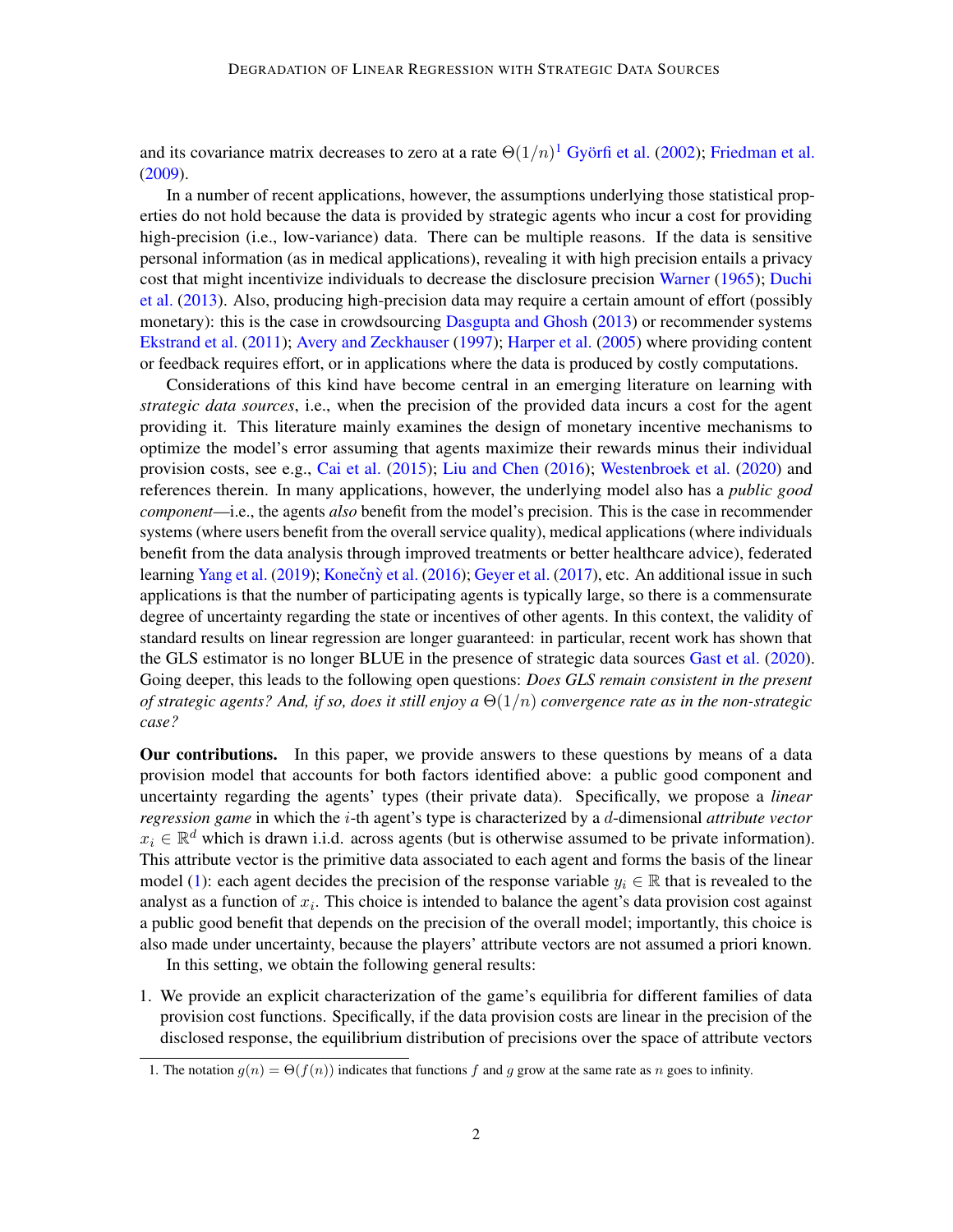corresponds to the solution of an optimal design problem. By contrast, this characterization is no longer valid if the data provision costs are superlinear.

2. Subsequently, we analyze the precision of the estimated model in the limit  $n \to \infty$ . In this asymptotic regime, our main result is that, for superlinear costs, the GLS estimator remains consistent, but its covariance decreases to zero at a rate *slower* than the standard  $\Theta(1/n)$  rate. Surprisingly, as the data provision costs become approximately linear, this rate becomes progressively slower, to the point that the GLS estimator *fails to be consistent* if the data provision costs are linear.

Our analysis reveals that the key reason behind this asymptotic degradation of the GLS estimator is the following: as  $n \to \infty$ , the response provided by each agent at equilibrium tends to deteriorate because of the increasing free-riding effect inherent to public good games. When the data provision costs are linear, this decrease cannot be compensated by the increase in the number of data points, so the GLS estimator becomes inconsistent. In this regard, our results illustrate clearly how free-riding can disrupt even the most fundamental statistical properties of GLS estimators.

Related work. There is a growing body of works on scenarios where one wants to learn from data provided by sources that choose their effort when generating data [Cai et al.](#page-13-3) [\(2015\)](#page-13-3); [Luo et al.](#page-15-3) [\(2015\)](#page-15-3); [Liu and Chen](#page-14-3) [\(2016\)](#page-14-3); [Westenbroek et al.](#page-15-1) [\(2020\)](#page-15-1). These works assume that the data sources maximize a monetary incentive minus effort exerted and look for mechanisms that minimize the model's error under the assumption that the analyst collecting data cannot see the effort exerted by the data sources. The data elicitation and crowdsourcing literatures contain similar mechanism design problems for cases where either the effort exerted or the data report (or both) are unverifiable [Frongillo et al.](#page-14-7) [\(2015\)](#page-14-7); [Dasgupta and Ghosh](#page-13-1) [\(2013\)](#page-13-1); [Shah and Zhou](#page-15-4) [\(2016\)](#page-15-4); [Kong et al.](#page-14-8) [\(2020\)](#page-14-8). More broadly, there is an important literature on mechanism design for statistical estimation problems that assumes that the data sources are strategic in some way, notably for cases where agents may lie on their cost for revealing data [Abernethy et al.](#page-12-2) [\(2015\)](#page-12-2); [Chen et al.](#page-13-4) [\(2018a\)](#page-13-4); [Chen and Zheng](#page-13-5) [\(2019\)](#page-13-5) (see also related problems of mechanism design in the context of differential privacy [Ghosh and Roth](#page-14-9) [\(2011\)](#page-14-9); [Dwork and Roth](#page-13-6) [\(2014\)](#page-13-6)).

Several works analyze mechanism design problems related to linear regression with strategic data sources, where the agents directly report their response variable  $y_i$  (or their input variable  $x_i$ ) and may lie about it or strategically optimize it [Perote and Perote-Pena](#page-15-5) [\(2004\)](#page-15-5); [Dekel et al.](#page-13-7) [\(2010\)](#page-13-7); [Caragiannis et al.](#page-13-8) [\(2016\)](#page-13-8); [Chen et al.](#page-13-9) [\(2018b\)](#page-13-9); [Ben-Porat and Tennenholtz](#page-12-3) [\(2019\)](#page-12-3); [Hossain and Shah](#page-14-10) [\(2020\)](#page-14-10); [Shavit et al.](#page-15-6) [\(2020\)](#page-15-6); [Chen et al.](#page-13-10) [\(2020\)](#page-13-10); [Golrezaei et al.](#page-14-11) [\(2021\)](#page-14-11); [Amin et al.](#page-12-4) [\(2014,](#page-12-4) [2013\)](#page-12-5) (see also similar problems in the context of classification [Meir et al.](#page-15-7) [\(2012\)](#page-15-7); [Hardt et al.](#page-14-12) [\(2016\)](#page-14-12); [Dong et al.](#page-13-11) [\(2018\)](#page-13-11); [Milli et al.](#page-15-8) [\(2019\)](#page-15-8); [Kleinberg and Raghavan](#page-14-13) [\(2019\)](#page-14-13); [Zhang et al.](#page-15-9) [\(2019\)](#page-15-9); [Miller](#page-15-10) [et al.](#page-15-10) [\(2020\)](#page-15-10); [Tsirtsis and Gomez-Rodriguez](#page-15-11) [\(2020\)](#page-15-11); [Braverman and Garg](#page-12-6) [\(2020\)](#page-12-6)). In contrast, we assume that the agents choose the precision of the data provided. More importantly, the fundamental difference is that those works all assume that the agents are motivated by the accuracy or decision of the learned model in their own direction while we assume that agents equally benefit from the public good component.

Games with a public good component have been the subject of many studies in economics (see [Morgan](#page-15-12) [\(2000\)](#page-15-12) and references therein); however, in all these works the public good is simply the sum of contributions from all agents. To the best of our knowledge, the only work that considers a public good component in the context of learning from strategic data sources is [Gast et al.](#page-14-6) [\(2020\)](#page-14-6) (see also an earlier version of the same in [Ioannidis and Loiseau](#page-14-14) [\(2013\)](#page-14-14) and [Chessa et al.](#page-13-12) [\(2015\)](#page-13-12) in the simple case of estimating a population average), which is perhaps the closest antecedent to our paper. The authors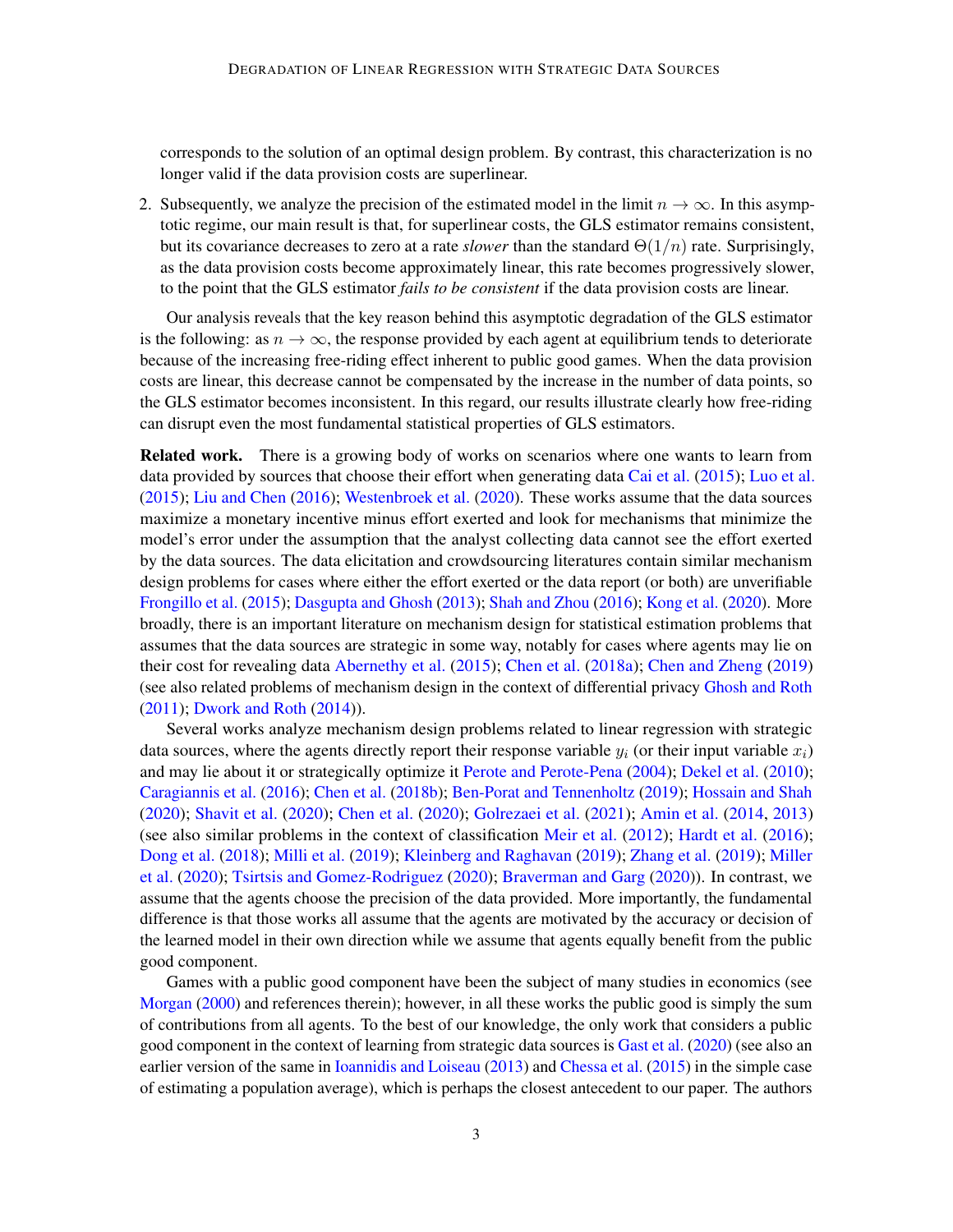of [Gast et al.](#page-14-6) [\(2020\)](#page-14-6) propose a game-theoretic model with a public good component and *common knowledge* of player types (i.e., the agents' attribute vectors  $x_i$  are public). We build on their model, but we introduce uncertainty on the agents' attributes (i.e., they are considered private)—which is crucial to frame our main questions (link to optimal design and asymptotic precision) rigorously. More importantly though, our analysis is of a different nature than that of [Gast et al.](#page-14-6) [\(2020\)](#page-14-6), both technically and conceptually. The analysis of [Gast et al.](#page-14-6) [\(2020\)](#page-14-6) only concerns the game's *price of stability* (PoS) and the validity of Aitken's theorem. Specifically, [Gast et al.](#page-14-6) [\(2020\)](#page-14-6) shows that, for any given  $n$ , GLS may fail to be BLUE (i.e., Aitken's theorem fails), but it is otherwise "uniformly close" to optimal: the improvement ratio relative to any other linear unbiased estimator is independent of  $n$ , so GLS is still "order optimal" in their model. In contrast, our results show that GLS (and other linear unbiased estimator by proxy) does not even produce the same convergence *rate* as non-strategic regression. This means that characterizing this convergence rate is ultimately more important to the analyst than choosing an ad-hoc linear unbiased estimator which can only lead to constant-term multiplicative improvement. To ease the comparison of our work to [Gast et al.](#page-14-6) [\(2020\)](#page-14-6), we include in Section [3](#page-6-0) an adaptation of their results for our model with uncertainty, we then provide a detailed technical comparison in further sections that contain our new results. Note finally that our model with uncertainty enables uncovering an interesting connection to optimal design, which [Gast et al.](#page-14-6) [\(2020\)](#page-14-6) does not touch upon. We also note that our game has the structure of an aggregative game in the sense of [Cornes and Hartley](#page-13-13) [\(2012\)](#page-13-13) which, however, does not offer any further insights.

#### 2. Problem setup and assumptions

The linear regression game We consider a model of strategic data sharing in which a group of *n* agents wants to collectively learn a linear model  $y \approx \beta^{\top} x$ . Here, x is a d-dimensional vector, y is a scalar and the vector  $\beta$  represents the weights of the linear model that agents want to estimate. Each agent  $i \in N := \{1, \dots, n\}$  is associated to an *attribute vector*  $x_i$  which is drawn i.i.d. across agents from a set of possible attribute profiles  $X \subseteq \mathbb{R}^d$ . Then, based on these attributes, each agent can select a *precision level*  $\lambda_i(x_i) \in \mathbb{R}_+$  and produce an unbiased estimate  $\hat{y}_i$  of  $\beta^{\top} x_i$  with this precision.<sup>[2](#page-3-0)</sup> More explicitly, the response variable reported by the  $i$ -th agent is

$$
\hat{y}_i = \boldsymbol{\beta}^\top x_i + \varepsilon_i,\tag{2}
$$

where  $\varepsilon_i$  is an error term of mean 0 and variance  $1/\lambda_i(x_i)$ . Agents send this estimate  $\hat{y}_i$ , along with their values of  $x_i$  and of the precision  $\lambda_i(x_i)$  to an aggregator that publicly discloses an estimate  $\hat{\beta}$ . The errors terms  $\varepsilon_i$  are assumed to be independent, but we do not make any further assumption on their distribution. We then posit that each agent tries to balance a trade-off between two components:

1. *Idiosyncratic cost:* The value  $\hat{y}_i$  may be either sensitive or costly to produce. It is sensitive for example when it represents a disease likelihood, a total debt or any attribute that might hurt the agent if it is disclosed with full precision (e.g., by a potential increase in cost of health insurance): here, the agent possesses a value  $y_i$  but only reveals a noisy version of it  $\hat{y}_i$ . It is costly to produce when it is the result of a simulation involving heavy computations, or when it requires human work. We represent all these scenarios by assuming that releasing an estimator  $\hat{y}_i$  with precision  $\lambda_i(x_i)$  induces a cost  $c_i(\lambda_i(x_i))$  to agent i. We refer to it as the *(data) provision cost*.

<span id="page-3-0"></span><sup>2.</sup> We can impose an upper bound  $\lambda_{\text{max}}$  on the precision that an agent can choose; our results would still hold for large-enough n as the constraint is never binding. In the sequel, we assume  $\lambda_{\text{max}} = \infty$  to simplify the exposition.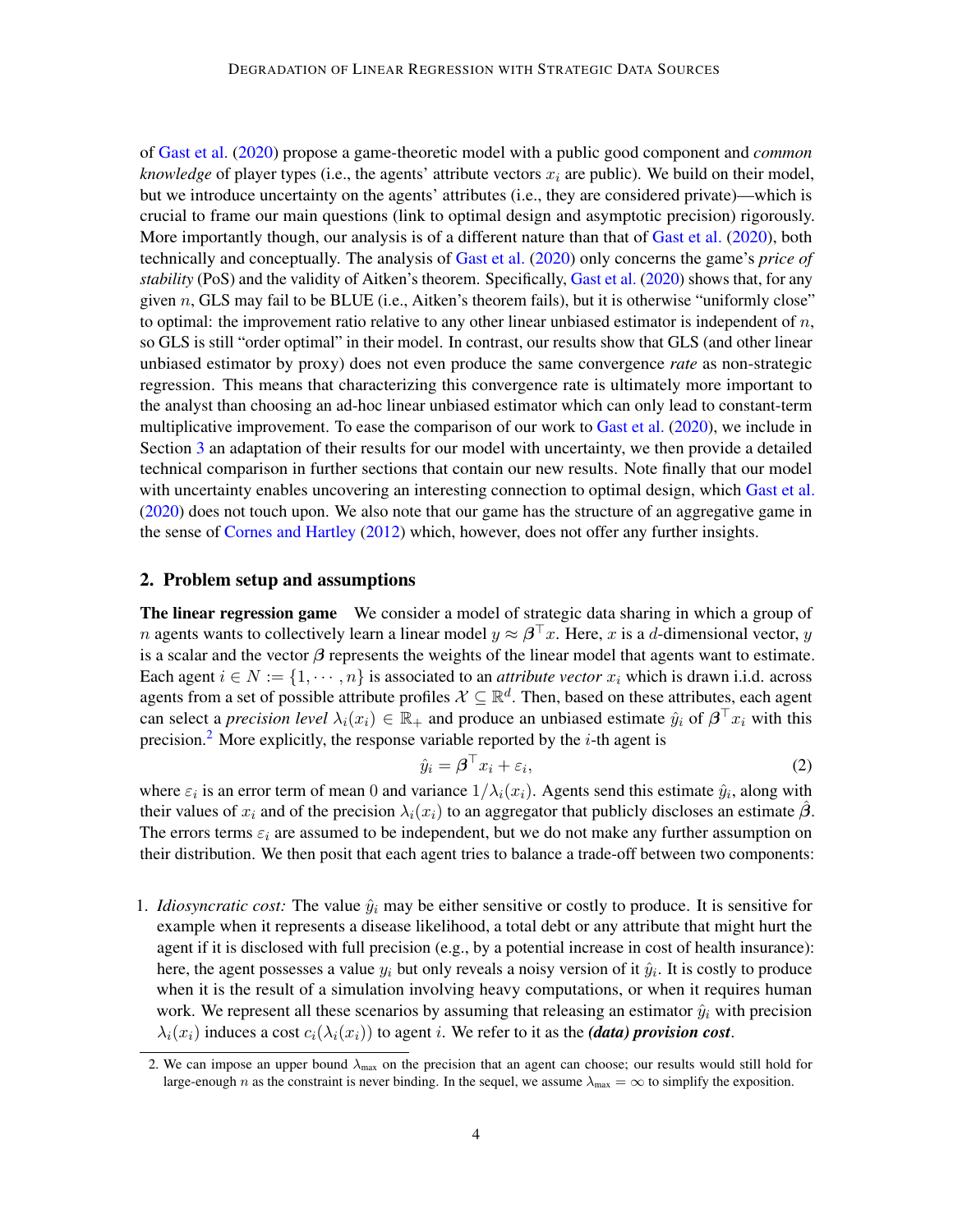2. *Public good benefit:* A key feature of our model is that all agents benefit from the learned model  $\beta$ . For example, in a medical context, agents would be interested to know that a given disease is correlated to their weight or cholesterol level; in recommender systems, agents might be interested to know what affects the good rating of a restaurant; etc. We model this benefit as a *public good*, that is, we assume that each agent benefits equally from the estimated model's precision—which, in turn, depends on each agent's prescribed precision. As it is easier to maintain a cost-oriented perspective, we represent this by considering that each agents incurs a cost  $C_{estim}(\lambda)$ , where  $\bm{\lambda} = [\lambda_i]_{i \in N}$ . We refer to it as the *estimation cost*. It should be noted that this public good aspect is central to the situations we model and to the results we obtain. Indeed, our proofs rely on the fact that the game is a potential game (as stated in Proposition [1\)](#page-6-1). This property is implied by the public good aspect.

Remark *This model is particularly relevant in the context of federated learning [Yang et al.](#page-15-2) [\(2019\)](#page-15-2). There, each agent performs a local estimation and the estimations are combined to get a model. This paradigm can be used for reasons of efficiency (many agents, perform a local optimization Konečný [et al.](#page-14-4) [\(2016\)](#page-14-4)) or privacy (agents want to compute a joint representative model without explicitly having to share their personal data [Geyer et al.](#page-14-5) [\(2017\)](#page-14-5)). Our model can be viewed as an instance of both cases.*

<span id="page-4-0"></span>To proceed, we model the collective behavior of agents by considering a game in which each agent  $i \in N$  chooses their strategy  $\lambda_i: \mathcal{X} \to \mathbb{R}_+$  to minimize their cost  $J_i(\lambda_i, \lambda_{-i})$ , defined here as  $J_i(\lambda_i, \boldsymbol{\lambda}_{-i}) = \mathbb{E}\left[c_i(\lambda_i(x_i))\right] + C_{\text{estim}}(\boldsymbol{\lambda}),$  (3)

where the expectation is taken with respect to the law  $\mu$  of the attribute vectors  $x_i$ . Here,  $\lambda_{-i}$  denotes the collection of strategies of all agents except the *i*-th one, and  $\lambda = (\lambda_i, \lambda_{-i})$  will be called a *precision profile*. Note that, given that agent *i* chooses the function  $\lambda_i : \mathcal{X} \to \mathbb{R}_+$ , minimizing the expected provision cost  $\mathbb{E}\left[c_i(\lambda_i(x_i))\right]$  as in [\(3\)](#page-4-0) is equivalent to minimizing the cost for each value of  $x_i$  separately. On the other hand, the definition of  $C_{\text{estim}}$  is given below and involves an expectation on all agents' attributes, which models the uncertainty of an agent about other agents' attributes.

The setting described above defines a game that we refer to as the *linear regression game*. We emphasize that the strategy of each agent is a function  $\lambda_i : \mathcal{X} \to \mathbb{R}_+$ , i.e., each player's strategy space is the  $|\mathcal{X}|$ -dimensional orthant  $\mathbb{R}_+^{\mathcal{X}}$ . Throughout the paper, to avoid confusion, we will denote such functions with the greek letter  $\lambda$  and we will use the latin letter  $\ell$  for scalar values such as  $\lambda_i(x_i)$ . In the sequel, we analyze the Nash equilibrium of this linear regression game. A precision profile  $\lambda^*$ is a Nash equilibrium of the game if for all  $i \in N$ ,  $\lambda_i^*$  minimizes  $J_i(\lambda_i, \lambda_{-i}^*)$ .

**Generalized least squares, definition of**  $C_{\text{estim}}$  The analyst receives the *n* triplets  $(x_i, \hat{y}_i, \lambda_i(x_i))$ and uses them to produce an estimate  $\hat{\beta}$  that is then sent to the agents. We assume that the analyst computes this estimate using *generalized least squares* (GLS) and denote it  $\hat{\beta}_{\text{GLS}}$ . GLS is a generalization of the least squares regression to heteroscedastic data, that is, when the precisions  $\lambda_i(x_i)$  of the different data points are different. It is one of the most widespread estimators for this scenario, in particular because by Aitken's theorem, GLS is optimal in that, for given precisions, it has the smallest covariance (in the positive semi definite sense) among all linear unbiased estimators [Aitken](#page-12-0) [\(1935\)](#page-12-0). The covariance of GLS is independent of  $\hat{y}_i$  and equal to  $\left(\sum_i \lambda_i(x_i)x_i x_i^\top\right)^{-1}$ . Note that this quantity is well defined only if the matrix  $\sum_i \lambda_i(x_i) x_i x_i^{\top}$ , called the information matrix, is invertible; if not, the estimator  $\hat{\beta}_{\texttt{GLS}}$  is not unique as the generalized least squares problem has infinitely many solutions.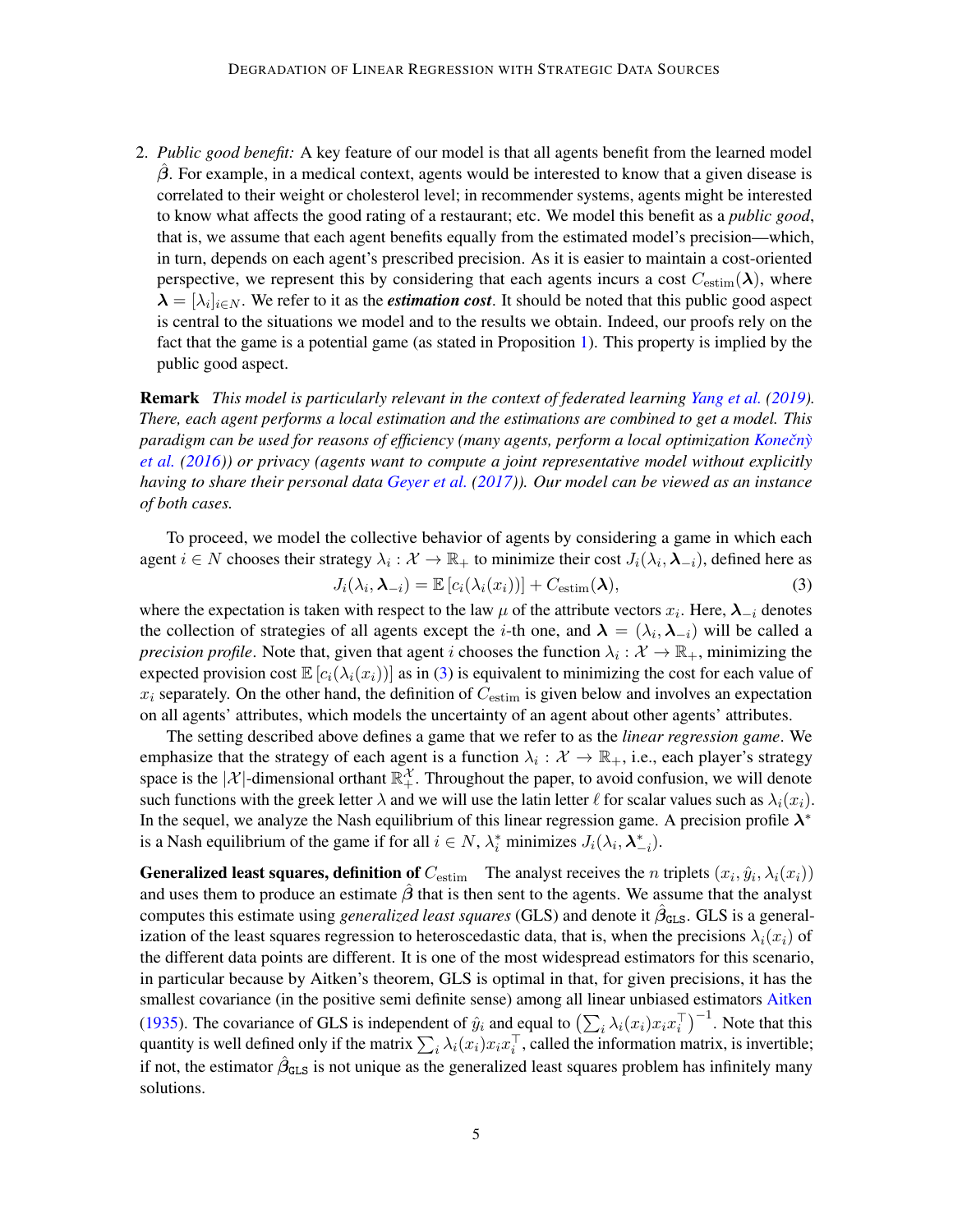Recall that the values  $x_i$  are generated randomly according to a common distribution  $\mu$  on X. In what follows, we consider that the estimation cost is a function of the expected information matrix, that is:

<span id="page-5-0"></span>
$$
C_{\text{estim}}(\boldsymbol{\lambda}) = F\Bigg( \left( \mathbb{E} \left[ \sum_{i \in N} \lambda_i(x_i) x_i x_i^\top \right] \right)^{-1} \Bigg), \tag{4}
$$

where  $F: S^d_+ \to \mathbb{R}_+$  is a so-called *scalarization function* that maps the covariance of the estimator to a cost (we denote by  $S^d_+$  the set of positive semidefinite matrices of size  $d \times d$ ). Scalarizations are standard in optimal design (see Section [4\)](#page-7-0), and they include standard metrics of a model's quality (such as the mean squared error) as special cases—see details in Appendix [B.](#page-16-0)

The public good component [\(4\)](#page-5-0) is a function of the inverse of the expected information matrix. In particular, agent  $i$  is included in this expectation, so they minimize a function that includes their individual contribution  $x_i$ . In this regard, [\(4\)](#page-5-0) can be seen as a "middle ground" between the approach of [Gast et al.](#page-14-6) [\(2020\)](#page-14-6) (which assumes complete information of the  $x_i$  of each agent), and a Bayesian model where agents would optimize over  $\mathbb{E}\left[F((\sum_{i\in N}\lambda_i(x_i)x_ix_i^\top)^{-1})\right]$ . The former is impractical in asymptotic settings while the latter introduces a series of modeling artifacts due to the nonzero probability of encountering an ill-defined linear regression problem when drawing vectors from a finite set.

Compared to the above, our model requires the same information as the Bayesian framework, but it does not face the same issues. In addition, it is possible to establish a precise equivalence between our game and the complete information game when the number of players is large—see Appendix [D](#page-23-0) for the details. Note also that our model relies on GLS, which requires the analyst to know the precision of each data point (i.e., to know the heteroscedastic noise levels). We stress here, however, that our main result also applies to the *ordinary least squares (OLS)* estimator, which does not require this information. We discuss this in detail in Section [5.](#page-8-0) Note that our results can also be extended to the wider class of regression procedures whose covariance satisfy the convexity and homogeneity assumptions detailed below as these are the only properties of GLS and OLS we use in our proofs.

<span id="page-5-1"></span>Technical assumptions Through our analysis, we make the following assumptions:

**Assumptions 1** The set X is finite,  $\mu$  has full support on X, and  $\mathbb{E}\left[x_i x_i^\top\right]$  is positive definite.

<span id="page-5-2"></span>**Assumptions 2** The scalarization  $F : S^d_+ \to \mathbb{R}_+$  is non-negative, increasing in the positive *semidefinite order, and convex.* F *is homogeneous of degree*  $q$ :  $\forall a > 0, \forall V \in S_+^d$ ,  $F(aV) =$  $a^q F(V)$ .

# <span id="page-5-3"></span>**Assumptions 3** The provision costs  $c_i : \mathbb{R}_+ \to \mathbb{R}_+$  are non-negative, increasing, and convex.

Assumption [1](#page-5-1) is a technical assumption that guarantees that the game is well defined and nontrivial. Specifically, the condition  $\mathbb{E}\left[x_i x_i^{\top}\right] > 0$  simply implies that the information matrix is invertible for some  $\lambda$ , while the finiteness of X simplifies the mathematical formalism and proofs by avoiding subtle compactness issues in the definition of an equilibrium. Assumption [2](#page-5-2) ensures that the estimation cost is non-decreasing and convex, which is a very standard setting in game theory. Together with the homogeneity assumption, these conditions are satisfied by all the commonly used scalarizations in statistics and optimal design such as the trace  $(q=1, A$ -optimal design), squared Frobenius norm ( $q = 2$ ), or mean squared error ( $q = 1$ , I/V-optimal design).

Assumption [3](#page-5-3) is also common. The convexity of the provision costs implies that there is a non-decreasing marginal cost to increase the precision of the data provided. This is reasonable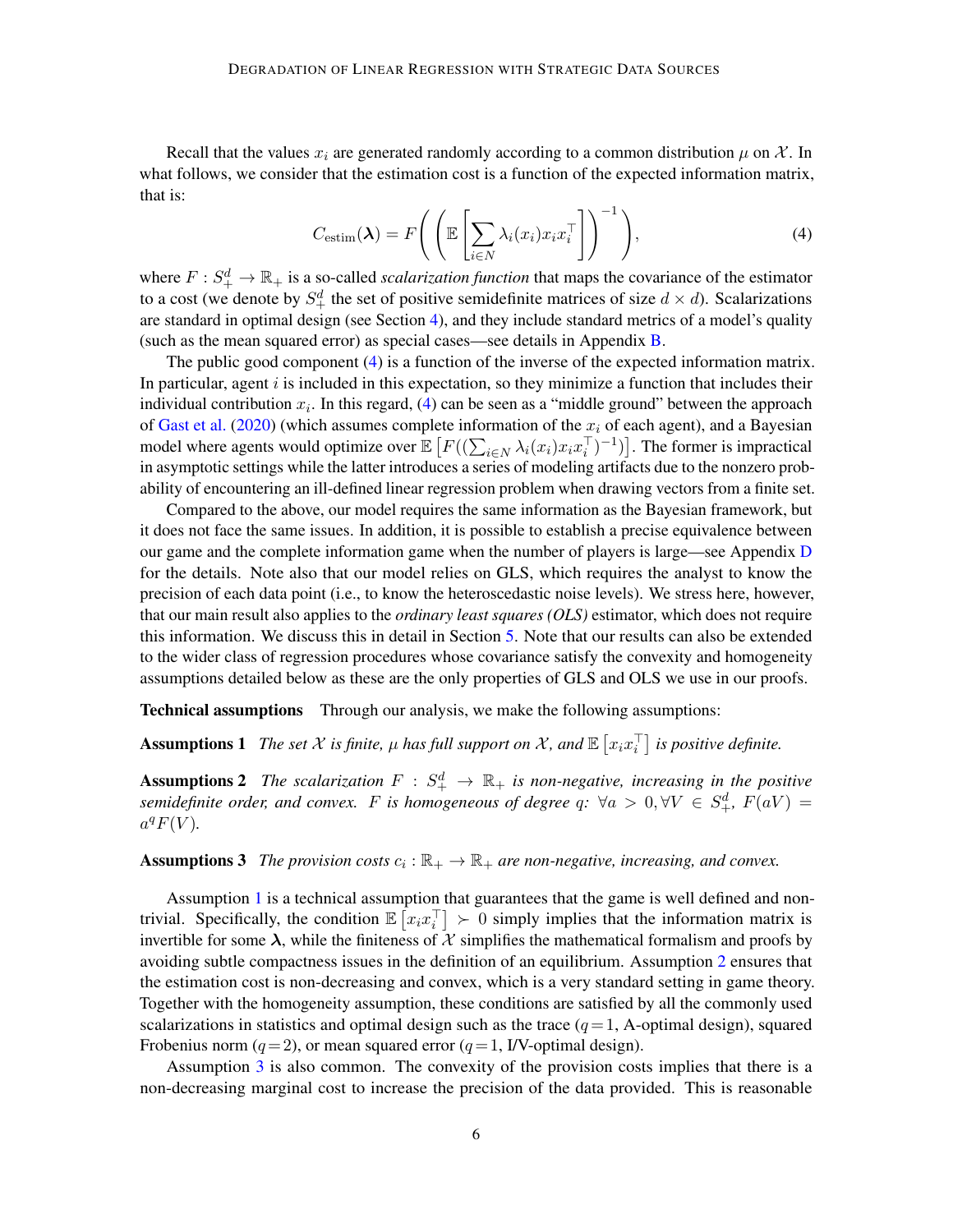and includes both the linear and superlinear cases, each being relevant. For instance, if data points represent an average over multiple measurements, the precision depends linearly on the number of measurements. If the precision depends on simulations (e.g., involving a discrete search of a continous space), obtaining a higher precision might require a polynomial increase in computation time.

#### <span id="page-6-0"></span>3. Preliminaries and First Results

In this section, we discuss structural results for the linear regression game. In the spirit of [Gast et al.](#page-14-6) [\(2020\)](#page-14-6), we show that our game is a potential game and provide a bound on its price of anarchy.

For a given precision profile, we define  $\phi(\lambda_i, \lambda_{-i})$  as

<span id="page-6-2"></span>
$$
\phi(\boldsymbol{\lambda}) = \sum_{j=1}^{n} \mathbb{E}\left[c_j(\lambda_j(x))\right] + C_{\text{estim}}(\boldsymbol{\lambda}).
$$
\n(5)

Using the form of  $J_i(\lambda_i, \lambda_{-i})$  in [\(3\)](#page-4-0), a strategy  $\lambda_i$  minimizes  $J_i(\lambda_i, \lambda_{-i})$  over all possible strategies  $\lambda_i$  (for a fixed  $\lambda_{-i}$ ) if and only if it minimizes [\(5\)](#page-6-2).<sup>[3](#page-6-3)</sup> Since function  $\phi$  is independent of i, this shows that the game is a potential game [Neyman](#page-15-13) [\(1997\)](#page-15-13) and  $\phi$  is the potential of the game. As stated in the next proposition (whose proof is in Appendix  $C$ ), expressing the game as a potential game simplifies the study of its Nash equilibria by transforming it into the easier problem of studying the minima of a convex function.

<span id="page-6-1"></span>Proposition 1 *Under Assumptions [1,](#page-5-1) [2,](#page-5-2) and [3,](#page-5-3) a precision profile* λ ∗ *is a Nash equilibrium of the linear regression game if and only if it minimizes* φ*. Such an equilibrium exists. It is unique if all provision cost functions*  $c_i$  *are strictly convex. When there are multiple equilibria, the estimation cost*  $C_{\text{estim}}(\lambda^*)$  does not depend on the equilibrium.

The price of anarchy (PoA) is a standard concept in game theory that characterizes the degradation of performance due to players' selfish behavior. It is the ratio between the total cost of the worst Nash equilibrium and the minimal achievable total cost. In our setting the total cost is  $C_{\rm social}(\bm{\lambda}) =$  $\sum_i \mathbb{E} [c_i(\lambda_i(x))] + nC_{\text{estim}}(\boldsymbol{\lambda}).$  Hence, denoting as  $\texttt{NE} \subseteq {\{\lambda : \mathcal{X} \to \mathbb{R}_+\}}^n$  the set of Nash equilibria,

<span id="page-6-4"></span>
$$
\texttt{PoA} = \frac{\max_{\pmb{\lambda}^* \in \texttt{NE}} C_{\text{social}}(\pmb{\lambda}^*)}{\min_{\pmb{\lambda} \in \{\lambda: \mathcal{X} \rightarrow \mathbb{R}_+\}^n} C_{\text{social}}(\pmb{\lambda})}.
$$

Our linear regression game has the same PoA bound as that of [Gast et al.](#page-14-6) [\(2020\)](#page-14-6) with a similar proof (see App. [C\)](#page-18-0):

**Theorem [2](#page-5-2)** In addition to Assumptions [1,](#page-5-1) 2 and [3,](#page-5-3) assume that there exist  $p_{\min} \geq 1$  such that for  $all \ i \in N, a > 1, \ell > 0$ :  $c_i(a\ell) \ge a^{p_{\min}}c_i(\ell)$ . Then, the price of anarchy satisfies PoA  $\le n^{\frac{q^2}{p_{\min}+q}}$ . *Additionally, for all*  $\varepsilon > 0$ *, there exists a game such that*  $PoA \geq n^{\frac{q}{p_{\min}+q}}(1-\varepsilon)$ *.* 

Remark *We should note here that the above result bounds the game's price of anarchy whereas the study of [Gast et al.](#page-14-6) [\(2020\)](#page-14-6) concerns the price of stability (*PoS*) of a suitable variant of our game without uncertainty. In contrast to the price of anarchy, the price of stability compares the social optimum cost to that of the* best *Nash equilibrium. In general, these two measures of selfishness can vary wildly, but in the linear regression game under study, they conincide; this is due to the fact that although we may have multiple equilibria, all equilibria have the same cost (from Proposition [1\)](#page-6-1). This differs from [Gast et al.](#page-14-6) [\(2020\)](#page-14-6) where there exists a unique non-trivial equilibrium, but there also exist trivial equilibria with infinite costs.*

<span id="page-6-3"></span><sup>3.</sup> It is easy to verify that for every  $\lambda_i$ ,  $\lambda_{-i}$  and  $\lambda'_i$ , we have  $J_i(\lambda_i, \lambda_{-i}) - J_i(\lambda'_i, \lambda_{-i}) = \phi(\lambda_i, \lambda_{-i}) - \phi(\lambda'_i, \lambda_{-i})$ .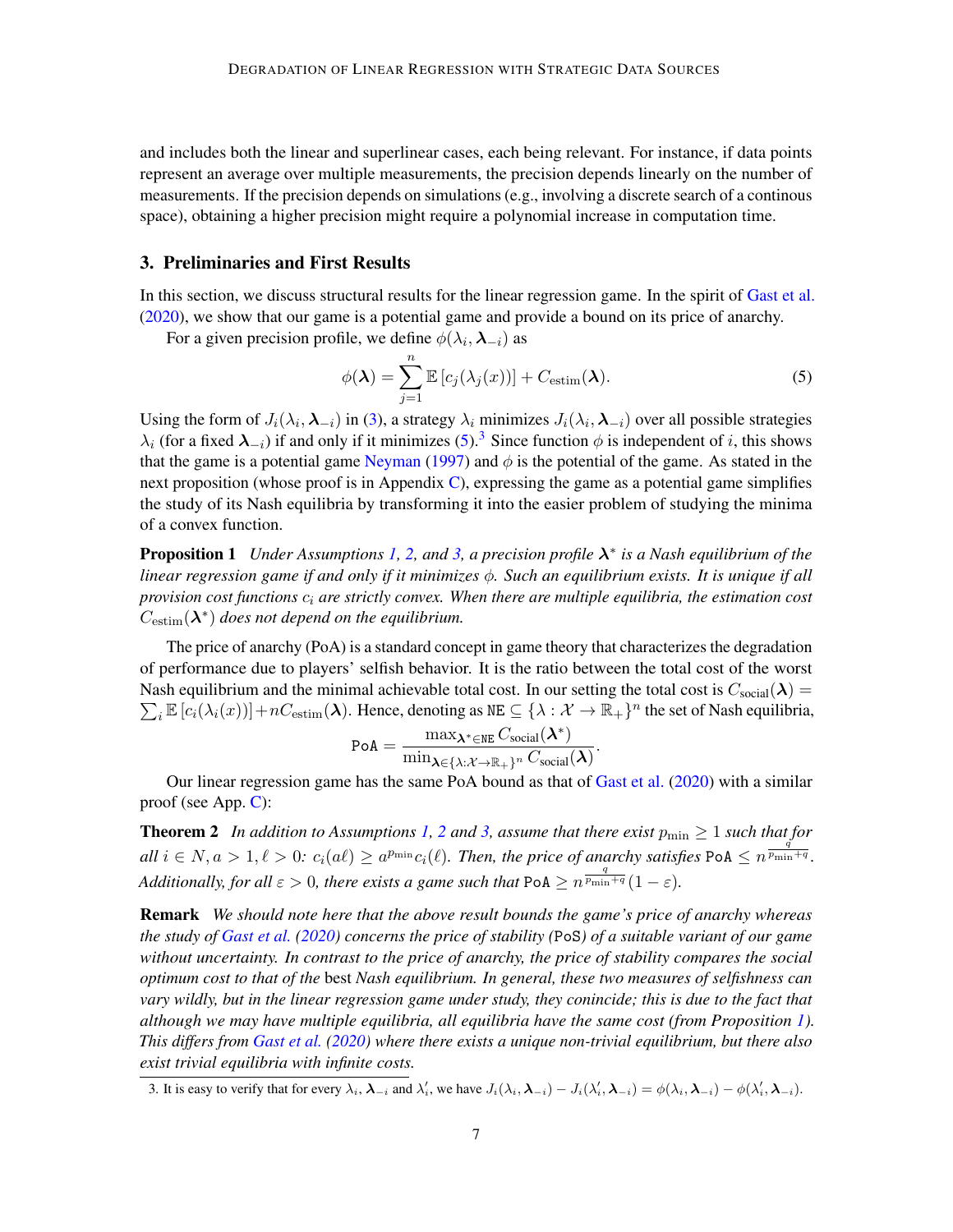#### <span id="page-7-0"></span>4. Characterization of the equilibrium

We now characterize how the attribute distribution  $\mu$  affects the precision given by agents at equilibrium. We show that when provision costs are linear, the precision given by each agent can be mapped to the solution of an optimal design. This is no longer true when provision costs are not linear.

In optimal design [Pukelsheim](#page-15-14) [\(2006\)](#page-15-14); [Atkinson et al.](#page-12-7) [\(2007\)](#page-12-7); [Boyd and Vandenberghe](#page-12-8) [\(2004\)](#page-12-8), an analyst chooses the  $x_i$ 's of the set of (non-strategic) data sources in order to maximize the quality of the linear model estimated via a scalarization of the covariance matrix. Formally, the optimal design problem for the scalarization F (see Appendix [B](#page-16-0) for details) and the design space  $\mathcal X$  is to find a probability measure  $\nu^*$  that minimizes:

<span id="page-7-2"></span><span id="page-7-1"></span>
$$
\nu^* \in \operatorname*{arg\,min}_{\nu} F\left(\left(\sum_{x \in \mathcal{X}} xx^\top \nu(x)\right)^{-1}\right). \tag{6}
$$

In our linear regression game, the agents have an incentive to produce a useful information matrix to minimize the estimation cost but they are limited by the inherent allocation  $\mu$  of attribute vectors and by the provision costs  $c_i$ . An equilibrium is a minimum of the potential [\(5\)](#page-6-2) that contains the estimation cost  $C_{\text{estim}}(\lambda)$ , which can be rewritten as:

$$
C_{\text{estim}}(\boldsymbol{\lambda}) = F\left(\left(\sum_{x \in \mathcal{X}} x x^{\top} \sum_{i \in N} \lambda_i(x) \mu(x)\right)^{-1}\right).
$$
 (7)

<span id="page-7-3"></span>The similarity of [\(6\)](#page-7-1) and [\(7\)](#page-7-2) suggests a link between the Nash equilibria of the linear regression game and the solutions of the optimal design problem on X by interpreting  $\sum_i \lambda_i(x) \mu(x)$  as a design  $\nu(x)$ :

Theorem 3 *Consider a linear regression game that satisfies Assumptions [1](#page-5-1) and [2](#page-5-2) and such that all provision costs are linear* (i.e.,  $c_i(\ell) = a_i \ell$  *for all*  $i \in N$  *and*  $\ell \in \mathbb{R}_+$ *, where*  $a_i$  *is a constant*). Let  $\lambda^*$  *be a Nash equilibrium and let*  $\nu_{\lambda^*}$  *be the measure such that*  $\nu_{\lambda^*}(x) = \sum_{i\in N}\lambda_i^*(x)\mu(x)$  *for all*  $x \in \mathcal{X}$ *. Then, the probability measure defined by*  $\nu_{\bm{\lambda^*}}(x) / \sum_{y \in \mathcal{X}} \nu_{\bm{\lambda^*}}(y)$  is an optimal design of [\(6\)](#page-7-1).

Proof [Sketch of proof] A detailed proof is given in Appendix [C.](#page-18-0) The main idea is to see the minimization problem [\(6\)](#page-7-1) as an optimization problem with constraint  $\sum_{x \in \mathcal{X}} \nu(x) = 1$ . When the provision costs are linear, the potential  $\phi$  is a Lagrangian of this optimization problem with a dual variable  $\min_{i \in N} a_i$ . The fact that  $\nu_{\lambda^*}$  is proportional to an optimal design is then a consequence of the homogeneity of the scalarization (Assumption [2\)](#page-5-2).

While the shape of  $\nu_{\lambda^*}$  for an equilibrium  $\lambda^*$  is that of an optimal design, the total expected precision  $\sum_{x \in \mathcal{X}} \nu_{\lambda^*}(x)$  depends on the provision costs. Theorem [3](#page-7-3) merely states that agents contribute proportionally to an optimal design but does not characterize how the total precision depends on the number of agents or on the agents' costs. We leave this discussion to Section [5](#page-8-0) (in particular Theorem [5\)](#page-9-0). This theorem also implies that with linear costs, agents that have data points which do not belong to an optimal design are pure free-riders. On the contrary, this is no longer the case with superlinear provision costs. We illustrate this in Figure [1](#page-8-1) where we observe that the difference between the maximum and minimum precision given depending on the data point shrinks as the exponent of the cost grows.

The particular connection between optimal design and Nash equilibria exhibited in Theorem [3](#page-7-3) is tightly connected to the linearity of provision costs. When costs are strictly convex, the allocation of precision across  $\mathcal X$  at equilibrium is in general suboptimal. For instance, if an agent has a provision cost  $c_i(\ell) = \ell^p$  with  $p > 1$ , then the derivative of this provision costs at 0 is zero,  $c'_i(0) = 0$ . In such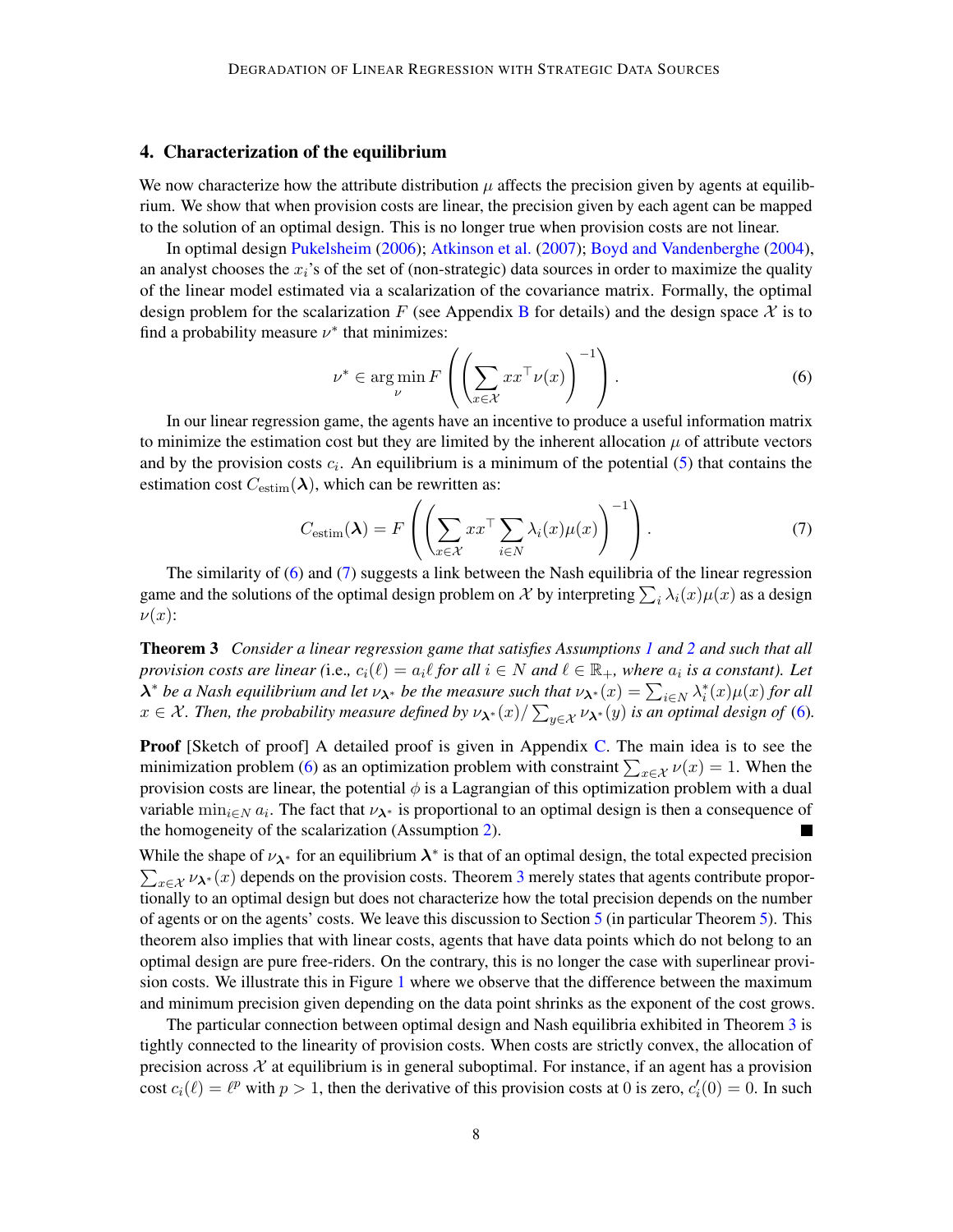<span id="page-8-1"></span>

Figure 1: Optimal design  $\nu^*$  and allocation of precision at equilibrium  $\nu_{\lambda^*}$ .

a case, this agent will provide a positive precision,  $\lambda_i(x) > 0$ , for all attribute vectors  $x \in \mathcal{X}$  even though the support of an optimal design might be smaller than  $X$ . We illustrate the case of nonlinear costs in a polynomial regression setting that is an instance of our linear regression game as follows. Let  $\mathcal{X} = [1, x, \dots, x^{d-1}]^{\top}$  be the set of attribute vectors with  $x \in \{-10 \dots 10\}$ . We compare in Figure [1](#page-8-1) the allocation of precision at equilibrium  $\nu_{\lambda^*}$  as defined in Theorem [3](#page-7-3) to the optimal design for different monomial provision costs  $(c(\ell) = \ell^p)$ . We set  $\mu$  to the uniform distribution on X,  $d = 4$ ,  $n = 10$  and the scalarization F is the trace. Other parameters give similar results (see App. [G\)](#page-32-0). We observe that when the provision costs are near-linear ( $p = 1.01$ ), the precision function is similar to the optimal design yet different. When  $p = 1.2$  or  $p = 3$ , however, the precision for the vector  $[1, 0, \ldots, 0]$  is maximal whereas the optimal design sets a weight 0 to it. Intuitively, the convexity of provision costs yields a more spread-out allocation of precision than the optimal design. This shows that equilibrium can be different from optimal design, even when costs are close to linear.

#### <span id="page-8-0"></span>5. Asymptotic results

The previous section shows that linear provision costs drive agents to allocate their precision proportionally to an optimal design, while non-linear costs lead to a non-optimal allocation. In this section, we show that the situation is *radically different when considering the total model precision*.

The case of identical agents To gain intuition, we first consider agents with identical monomial costs. In this setting, the equilibrium for the *n*-agent game is obtained by scaling the solution of the optimization problem that would correspond to a single-agent game (the full proof is in Appendix  $C$ ):

Proposition 4 *Consider a linear regression game satisfying Assumptions [1](#page-5-1) and [2](#page-5-2) and such that for*  $all$  agent i and precision  $\ell: c_i(\ell) = \ell^p$  with  $p \geq 1$ . Let  $\lambda_{single} = \arg \min_{\lambda \in \mathbb{R}^{\vert \mathcal{X} \vert}} \mathbb{E} [\lambda(x)^p] + C_{\text{estim}}(\lambda)$ .

- (i) The precision profile  $\lambda^*$  with  $\lambda_i^* = n^{-\frac{1+q}{p+q}} \lambda_{single}$  for all  $i = 1, \ldots, n$  is a Nash equilibrium.
- (*ii*) The estimation cost at equilibrium is  $C_{\text{estim}}(\lambda^*) = n^{-q\frac{p-1}{p+q}}C_{\text{estim}}(\lambda_{single})$ .

Proposition  $4(i)$  $4(i)$  illustrates a major difference between the strategic and non-strategic settings. Indeed, in a non-strategic setting, each agent would provide data with a fixed precision, say  $\lambda_{ns}(x) = \ell_{ns}$ for all x. By contrast, in the presence of strategic data sources, *the equilibrium precision given by each agent goes to* 0 *when the number of agents grows.* Moreover, the convergence rate is governed by the parameters p and q: when  $p \to \infty$ , the precision of each agent is almost constant, similar to the non-strategic case; instead, with linear costs  $(p = 1)$ , the precision given by each agent goes to 0 at a  $\Theta(1/n)$  rate.

Thus, when aggregating the data from n non-strategic data sources, the estimation cost would be

<span id="page-8-2"></span>
$$
C_{\text{estim}}(\lambda_{\text{ns}}) = n^{-q} C_{\text{estim}}(\lambda_{\text{ns}})
$$
\n(8)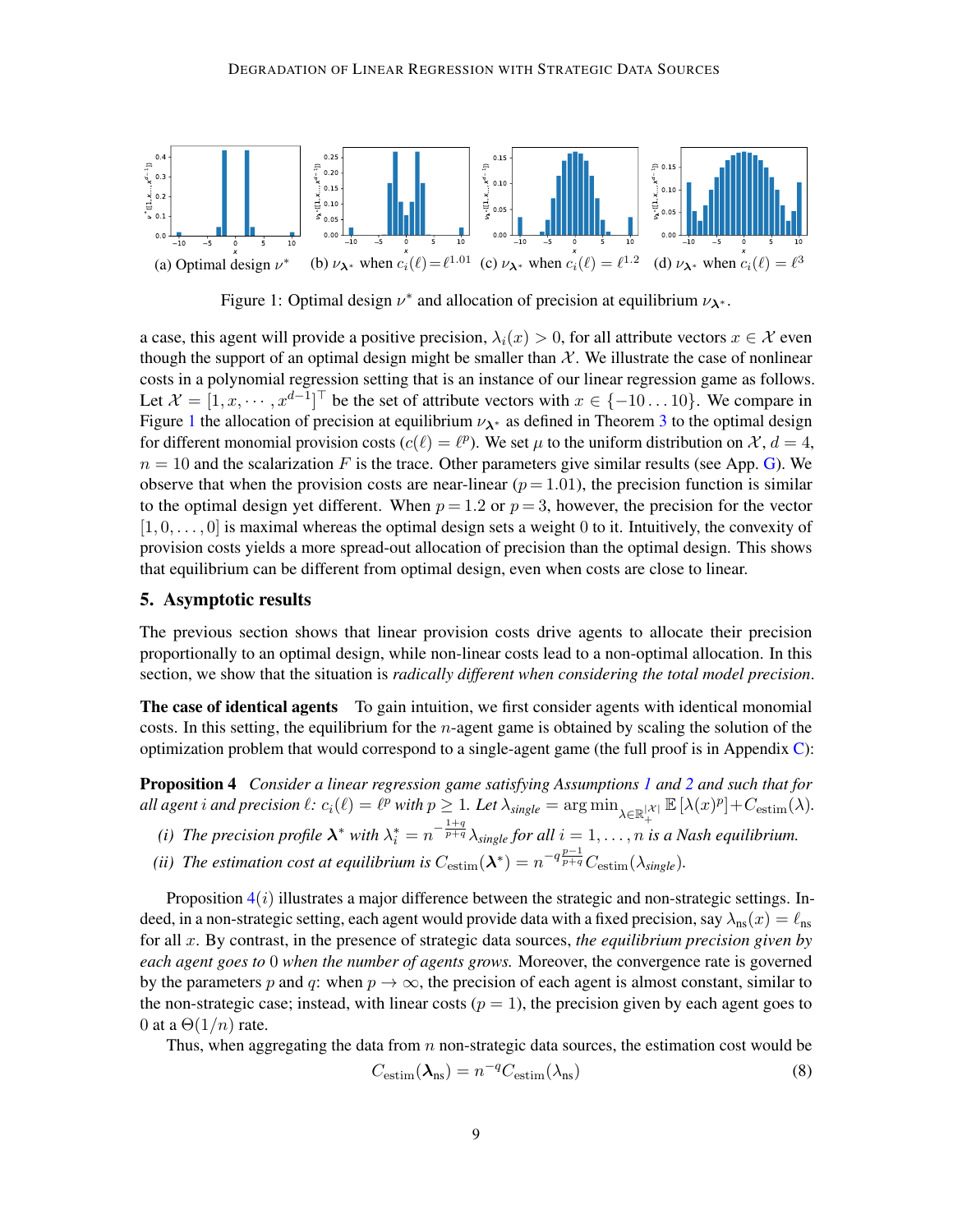where  $\lambda_{ns} = (\lambda_{ns}, \dots, \lambda_{ns})$  (which corresponds to the standard  $1/n$  rate if  $q = 1$ ). By contrast, when aggregating the data from n strategic data sources, Proposition  $4(ii)$  $4(ii)$  shows that the rate of decrease is smaller, again governed by the parameters  $p$  and  $q$ . In the extreme, when the costs are linear ( $p = 1$ ), *the estimation cost does not even go to* 0 *as*  $n \to \infty$ . This shows that GLS is not consistent in the presence of strategic data sources with linear provision costs: in this case, the estimator's covariance does not vanish as the number of data sources grows large.

To quantify how strategic considerations lead to a degradation of the GLS estimator, we can consider the ratio between the strategic and non-strategic estimation costs:

$$
C_{\text{estim}}(\boldsymbol{\lambda}^*)/C_{\text{estim}}(\boldsymbol{\lambda}_{\text{ns}}) = \Theta(n^{\frac{q(q+1)}{p+q}}).
$$
\n(9)

This ratio goes to infinity for any possible value of the parameters, implying that strategic agents *always end up incurring an asymptotic degradation of the GLS estimator as*  $n \to \infty$ . In particular, higher values of q imply a more drastic degradation because the estimation cost is reduced in a neighborhood of 0, which makes agents less willing to exert effort. A high  $p$  implies a smaller degradation as agents are less sensitive to their provision costs as long as their precision is smaller than 1.

Figure [2](#page-9-1) illustrates the convergence of the estimation cost and the degradation ratio for various values of p and q. Figure [2a](#page-9-1) pictures the convergence of the estimation cost (in  $n^{-q\frac{p-1}{p+q}}$ ). It illustrates the inconsistency of GLS when provision costs are linear  $(p = 1)$  and the better convergence rate with larger p and q. In more detail, Figure [2b](#page-9-1) depicts the degradation of the estimation cost due to the presence of strategic agents. We observe that the relative position of the curves is different than in Figure [2a:](#page-9-1) the degradation ratio is higher for  $(p = 2, q = 3)$  than for  $(p = 1, q = 2)$ , whereas the first case yields a consistent estimator and the second does not. This illustrates the dual impact of q on the linear regression game: a lower q implies a lower estimation cost but also implies a lower effort, making the estimation cost prohibitively high relative to the non-strategic setting.

<span id="page-9-1"></span>

<span id="page-9-0"></span>

Figure 2: Influence of  $p$  and  $q$  on (a) the estimation cost and (b) the degradation ratio.

Main result: Asymptotic degradation of estimation cost in the general case We are now ready to state the main result of the paper, which characterizes the asymptotic behavior of the estimation cost under non-identical and general provision costs. The next theorem provides upper and lower bounds on how the estimation cost decreases as  $n \to \infty$ .

Theorem 5 *Assume that Assumptions [1,](#page-5-1) [2](#page-5-2) and [3](#page-5-3) hold. Additionally, assume that there exist*  $p_{\min}, p_{\max} \ge 1$  *and functions*  $c_{\min}, c_{\max} : \mathbb{R}_+ \to \mathbb{R}_+$  *such that for all*  $i \in N$  *and all*  $a > 1, \ell > 0$ :  $a^{p_{\min}}c_i(\ell) \leq c_i(a\ell) \leq a^{p_{\max}}c_i(\ell)$  and  $0 < c_{\min}(\ell) \leq c_i(\ell) \leq c_{\max}(\ell) < \infty$ . Then there exist *constants* d, D > 0 *that do not depend on* n *and such that:*

<span id="page-9-2"></span>
$$
dn^{-q\frac{p_{\min}-1}{p_{\min}+q}-\alpha} \leq C_{\text{estim}}(\boldsymbol{\lambda}^*) \leq Dn^{-q\frac{p_{\min}-1}{p_{\min}+q}}, \quad \text{where} \quad \alpha = q\frac{(p_{\max}-p_{\min})(q+1)}{p_{\max}(q+p_{\min})}.\tag{10}
$$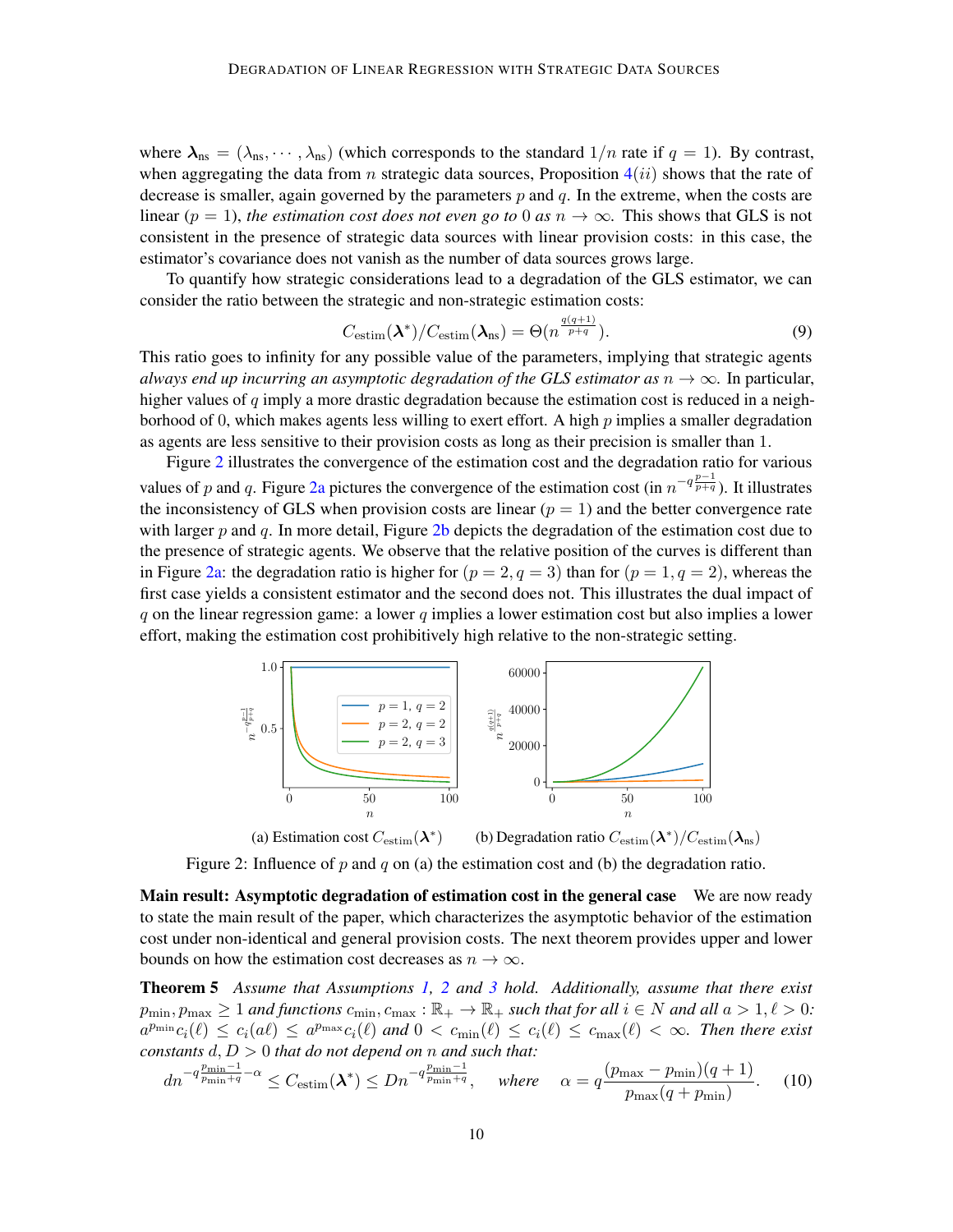**Proof** [Sketch of proof] A full proof is given in Appendix [C.](#page-18-0) To get the upper bound, we first obtain an upper bound of the potential  $\phi$  by evaluating it on a well-chosen precision profile  $\lambda$  inspired by Proposition [4.](#page-8-2) Combining this with the assumption that  $a^{p_{\min}}c_i(\ell) \le c_i(a\ell), \forall \ell \in \mathbb{R}_+$  and with the homogeneity of the estimation cost gives the right-hand-side of [\(10\)](#page-9-2). The lower bound is harder to get. We first exploit the previous upper bound to get an upper bound on the total provision cost (the left part of the potential [\(5\)](#page-6-2)). Using the assumption that  $c_i(a\ell) \le a^{p_{\max}}c_i(\ell), \forall \ell \in \mathbb{R}_+$ , we deduce an upper bound on the total precision. We then consider an optimal design scaled with this total precision and show, using the estimation cost homogeneity, that it gives the left-hand-side of  $(10)$ . From this sketch of proof, observe that the constant d involves the estimation cost of an optimal design while the constant  $D$  involves the estimation cost of a non-strategic precision profile  $C_{\text{estim}}(\lambda_{\text{ns}}).$ 

Theorem [5](#page-9-0) is our main result: it characterizes the decay of the GLS estimates covariance with strategic data sources for general data provision costs that satisfy a mild assumption governed by the two parameters  $p_{\text{min}}$ ,  $p_{\text{max}}$ . This assumption roughly specifies that the provision costs grow faster than  $\ell^{p_{\min}}$  and slower than  $\ell^{p_{\max}}$ ; it is satisfied for instance by a sum of monomial terms with exponents between  $p_{\text{min}}$  and  $p_{\text{max}}$  and such that coefficients do not vanish or explode. Note that the result of Theorem [5](#page-9-0) trivially implies that the precision of each agent goes to 0 when the number of agents grow. Although we do not formally prove it, it is clear that the result remains valid even when the as-sumptions on costs are valid only in a neighborhood near 0. We finally also note here that Theorem [5](#page-9-0) remains valid when agents data point are not independent but produced by a joint distribution  $\mu_{\text{joint}}$ . In such a case, the bounds would depend on  $E_{\mu_{\mathrm{joint}}}[\frac{1}{n}]$  $\frac{1}{n}\sum_i x_i x_i^\top]$  (instead of  $E_\mu [x x^\top]$ ) which captures precisely the impact of correlation on the estimation cost—we provide details on this in Appendix [F.](#page-29-0)

In this degree of generality, it is no longer possible express the equilibrium precisions in closed form (as in Proposition [4\)](#page-8-2). Nevertheless, Theorem [5](#page-9-0) shows that we are able to provide precise bounds for the estimation cost. In particular, the upper bound in [\(10\)](#page-9-2) shows that, as soon as  $p_{\min} > 1$  (i.e., data provision costs are superlinear), the estimation cost converges to zero for any scalarization, meaning that the consistency property of GLS is preserved. If  $p_{\text{min}} = 1$  though, this is not guaranteed (and even guaranteed to fail if  $p_{\min} = p_{\max} = 1$ , i.e., for linear costs). Even when convergence to zero is guaranteed ( $p_{\min} > 1$ ), the lower bound in [\(10\)](#page-9-2) shows that the convergence rate is slower that the standard rate of  $\Theta(n^{-q})$  (or  $\Theta(1/n)$  for scalarizations with  $q = 1$ ).

We immediately see that for the case  $p_{\text{max}} = p_{\text{min}} = p$ , the exponent  $\alpha$  is equal to 0 and the exponents of the left-hand side and of the right hand-side of [\(10\)](#page-9-2) coincide and are equal to the exponent of Proposition [4.](#page-8-2) When  $p_{\text{min}}$  and  $p_{\text{max}}$  are different, the bounds loosen. Intuitively, the upper bound then involves the parameter  $p_{\min}$  because, when precisions are close to zero, the agents with exponent  $p_{\text{min}}$  are the ones that have the smallest precision at equilibrium due to larger marginal provision costs. The lower bound, however does not correspond exactly to the  $n^{-q \frac{p_{\text{max}}-1}{p_{\text{max}}+q}}$  that one could expect (in fact it decreases faster than  $n^{-q \frac{p_{\text{max}}-1}{p_{\text{max}}+q}}$ ). Whether this is a proof artifact or a consequence of our assumption on the provision costs (which is weak and allows for very diverse costs) remains an open question. We performed a numerical investigation of the result of Theorem [5](#page-9-0) illustrating the lower and upper bounds—the results are deferred to Appendix [G.](#page-32-0)

Remark *We should also note here that our model formally relies on the GLS estimator—which is based on a principle of truthful revelation of data and of its precision to the analyst. This is a natural assumption to make for our envisioned applications where agents are motivated by the model's quality. However, there are other settings where strategic considerations might lead agents to act in a different*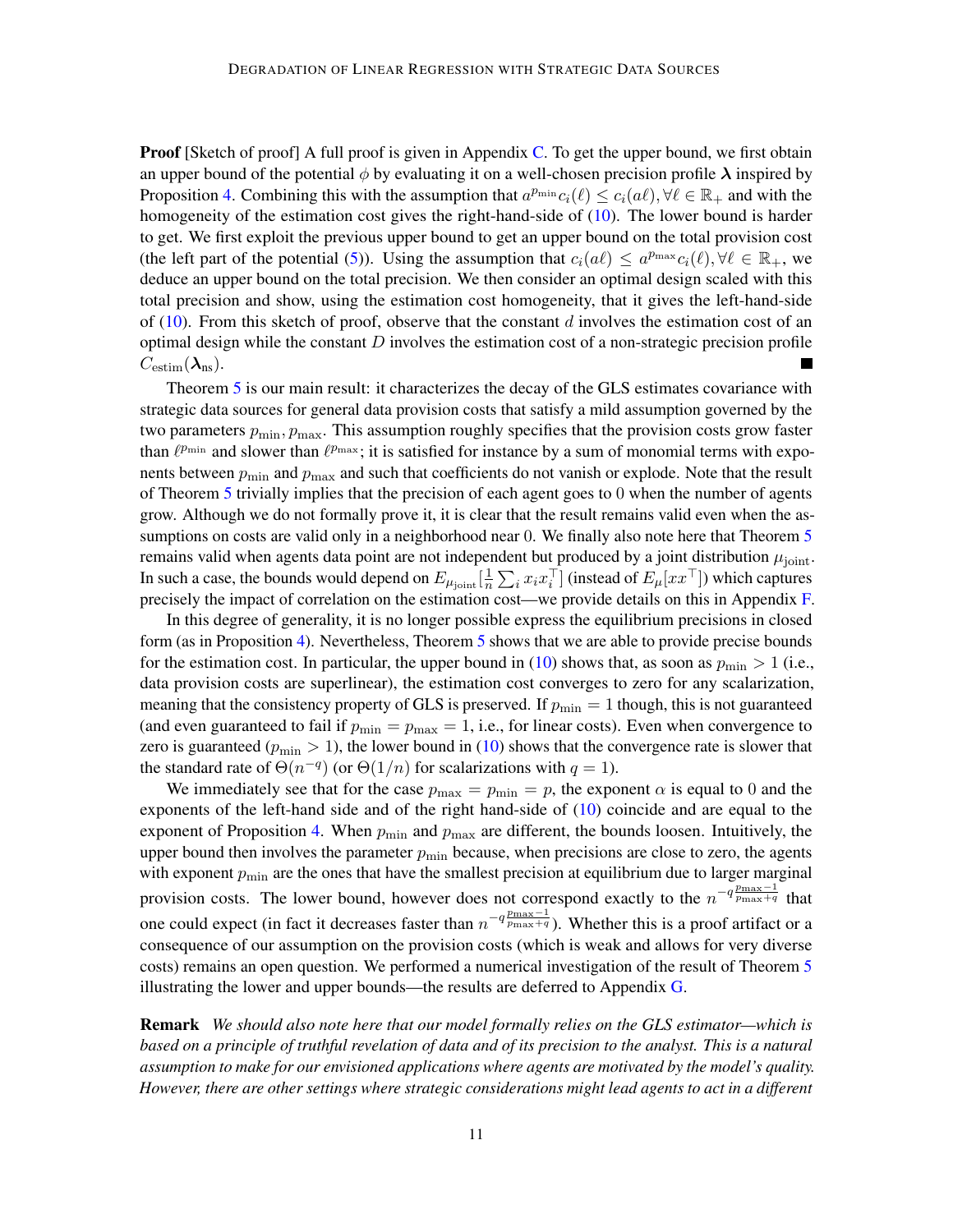*manner: For instance, if the agents are rewarded as a function of the precision, they might be tempted to untruthfully disclose a higher precision; as another example, agents may be unable to properly quantify the precision of their data points. In such settings, an interesting alternative would be to consider the ordinary least squares (OLS) estimator instead of GLS, as OLS is oblivious to the disclosed precision of the data points. In this case, the conclusion of Theorem [5](#page-9-0) would continue to hold; due to space limitations, the detailed statement and proof are relegated to Appendix [E.](#page-27-0) Our analysis for OLS also reveals a potential shortfall of OLS: a single agent with a high provision cost can cause arbitrarily bad estimation cost (whereas GLS is robust to such agents). We discuss this in detail in Appendix [E.](#page-27-0)*

Comparison with Theorem [2](#page-6-4) Theorem [5](#page-9-0) and Theorem [2](#page-6-4) both capture notions of efficiency of the game but they are hardly comparable because they characterize radically different types of inefficiencies. Theorem [5](#page-9-0) characterizes the ratio of *estimation cost* (the analyst's viewpoint) between the case of strategic agents and a non-strategic scenario where each agent would give a fixed exogenous precision  $\lambda_{\text{ns}}$ . In contrast, the PoA of Theorem [2](#page-6-4) is a bound of the *total cost* (the population viewpoint) and characterizes the inefficiency due to the self-interested agents by comparing the total cost at equilbrium and at social optimum. These two situations are radically different and the PoA result of Theorem [2](#page-6-4) does not hint at the convergence issues addressed in Theorem [5,](#page-9-0) even in hindsight. For instance, in the case of linear provision costs ( $p_{\text{min}} = p_{\text{max}} = 1$ ), GLS is inconsistent whereas Theorem [2](#page-6-4) shows that the price of anarchy always grows sublinearly in *n*, even in this case where PoA  $\leq n^{q/(q+1)}$ .

In addition, the proofs of the two theorems are fundamentally different. The proof of Theorem [2](#page-6-4) uses a scaling to transform the social optimum  $\lambda^{\text{opt}}$  into an equilibrium  $\lambda^*$ . This approach works because  $\lambda^{\text{opt}}$  and  $\lambda^*$  are respectively the minimizers of the functions  $C_{\text{social}}$  and of the potential  $\phi$ and because these two functions are tightly related. Such an approach cannot be adapted to start from  $\lambda_{\rm ns}$  to obtain an equilibrium  $\lambda^*$  as  $\lambda_{\rm ns}$  is not a minimizer. Conversely, the proof of Theorem [5](#page-9-0) could be adapted to obtain a result in the spirit of Theorem [2](#page-6-4) but would lead to a looser bound.

#### 6. Concluding discussion

In this paper, we show that the precision of GLS estimates for linear regression problems in the presence of strategic data sources is degraded compared to the standard case of non-strategic data sources. We characterize this degradation under mild assumptions. In particular we show that basic properties such as consistency no longer always hold with strategic data sources (if provision costs are linear)—and even when it holds the convergence rate is worsened. This points out a necessity to take into account strategic agents in statistical learning. For example in experiments that have a targeted precision to achieve and want to estimate the number of participants required, our results show that this number should be higher in strategic settings and one should design incentives to have participants with non-linear provision costs. Our work is a stepping stone in this direction.

The objective in our model was to include in the simplest possible way two key elements of learning from strategic data sources: the public good component of the model's precision and the uncertainty about other agents' data. Our model and results, however, are robust to small changes of assumptions. In particular, we assumed that agents obtain a single data point and that the resulting estimation cost depends on the expected information matrix. Both of these assumptions can be removed from our model at the cost of heavier notation. For instance, we could assume that each agent obtain a set of data points (and not a single datapoint), say distributed according to a probability distribution  $\mu_{\rm set}$ . In this case, our main bound of Theorem [5](#page-9-0) would simply depend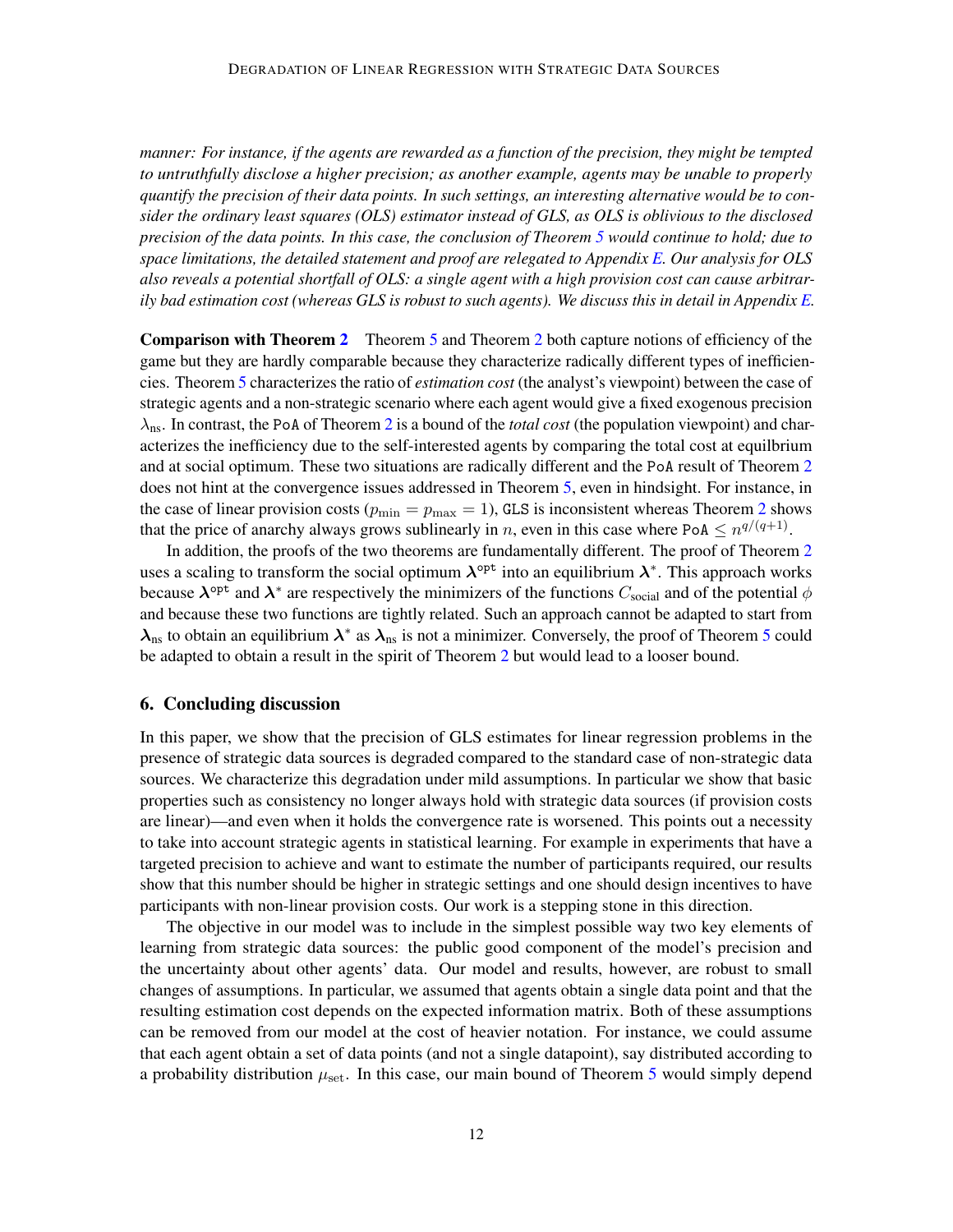on  $\sum_{S_i \subseteq \mathcal{X}} \sum_{x_i \in S_i} x_i x_i^\top \mu_{\text{set}}(S_i)$  instead of  $\mathbb{E} [xx^\top]$ . We could also assume that agents have a (Bayesian) belief regarding other agents' provision costs. Such an extension would preserve the basic game's structure that leads to the convergence rates of Theorem [5.](#page-9-0)

In our work, we did not consider incentives that the analyst could give agents to improve the estimation, such as monetary payments. In theory, it would be possible for the analyst to change the provision costs from  $c_i$  to  $c'_i$  by introducing a payment that is the difference between the two; our results would then directly apply with the new costs  $c_i$ . For instance, if the costs  $c_i$  are linear and hence GLS is not consistent, it would theoretically be possible for the analyst to select a target convergence rate and enforce it through appropriate new costs  $c_i$  and the corresponding payments. We note, however, that besides requiring fine knowledge of the actual costs, it would also incur a budget for the analyst that could be arbitrarily large—this is therefore not a valid practical solution.

#### Acknowledgments

This work was supported by MIAI @ Grenoble Alpes (ANR-19-P3IA-0003), by the French National Research Agency through the "Investissements davenir" program (ANR-15-IDEX-02 and ANR-11- LABX-0025-01) and through grant ANR-20-CE23-0007; and by the DGA.

#### **References**

- <span id="page-12-2"></span>Jacob Abernethy, Yiling Chen, Chien-Ju Ho, and Bo Waggoner. Low-cost learning via active data procurement. In *Proceedings of the Sixteenth ACM Conference on Economics and Computation (EC)*, pages 619–636, 2015.
- <span id="page-12-0"></span>Alexander Craig Aitken. On least squares and linear combinations of observations. *Proceedings of the Royal Society of Edinburgh*, 55:42–48, 1935.
- <span id="page-12-5"></span>Kareem Amin, Afshin Rostamizadeh, and Umar Syed. Learning prices for repeated auctions with strategic buyers. In *Proceedings of the 26th International Conference on Neural Information Processing Systems (NeurIPS)*, pages 1169–1177, 2013.
- <span id="page-12-4"></span>Kareem Amin, Afshin Rostamizadeh, and Umar Syed. Repeated contextual auctions with strategic buyers. *Proceedings of the 27th International Conference on Neural Information Processing Systems (NeurIPS)*, 27:622–630, 2014.
- <span id="page-12-7"></span>Anthony Atkinson, Alexander Donev, and Randall Tobias. *Optimum experimental designs, with SAS*. Oxford University Press New York, 2007.
- <span id="page-12-1"></span>Christopher Avery and Richard Zeckhauser. Recommender systems for evaluating computer messages. *Commun. ACM*, 40(3):88–89, March 1997.
- <span id="page-12-3"></span>Omer Ben-Porat and Moshe Tennenholtz. Regression equilibrium. In *Proceedings of the 2019 ACM Conference on Economics and Computation (EC)*, pages 173–191, 2019.
- <span id="page-12-8"></span>Stephen Boyd and Lieven Vandenberghe. *Convex Optimization*. Cambridge University Press, 2004.
- <span id="page-12-6"></span>Mark Braverman and Sumegha Garg. The role of randomness and noise in strategic classification. In *Proceedings of The Symposium on Foundations of Responsible Computing (FORC)*, 2020.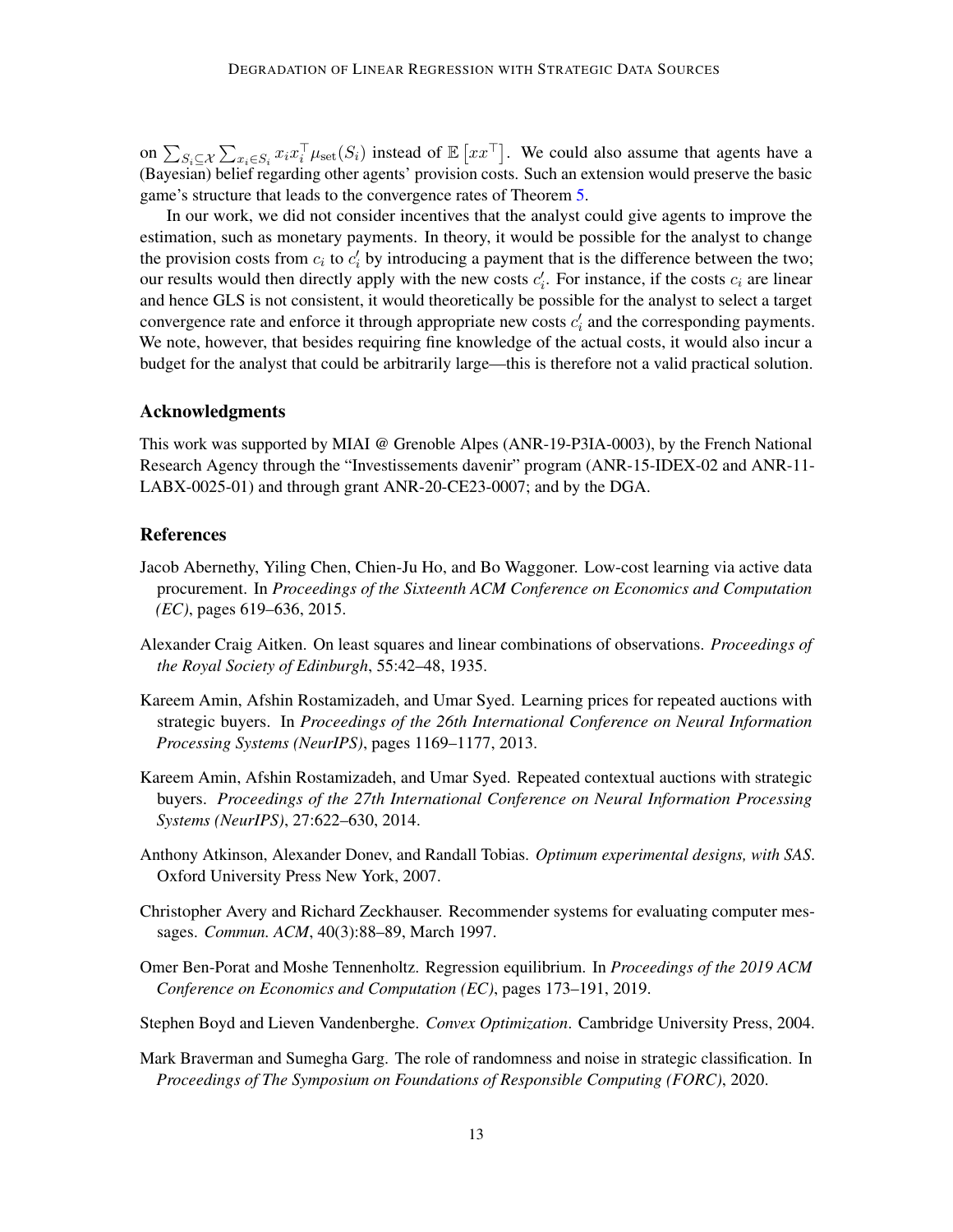- <span id="page-13-3"></span>Yang Cai, Constantinos Daskalakis, and Christos H. Papadimitriou. Optimum statistical estimation with strategic data sources. In *Proceedings of the 28th Annual Conference on Learning Theory (COLT)*, pages 40.1–40.40, 2015.
- <span id="page-13-8"></span>Ioannis Caragiannis, Ariel D. Procaccia, and Nisarg Shah. Truthful univariate estimators. In *Proceedings of the 33rd International Conference on Machine Learning (ICML)*, 2016.
- <span id="page-13-5"></span>Yiling Chen and Shuran Zheng. Prior-free data acquisition for accurate statistical estimation. In *Proceedings of the 2019 ACM Conference on Economics and Computation (EC)*, pages 659–677, 2019.
- <span id="page-13-4"></span>Yiling Chen, Nicole Immorlica, Brendan Lucier, Vasilis Syrgkanis, and Juba Ziani. Optimal data acquisition for statistical estimation. In *Proceedings of the 2018 ACM Conference on Economics and Computation (EC)*, pages 27–44, 2018a.
- <span id="page-13-9"></span>Yiling Chen, Chara Podimata, Ariel D. Procaccia, and Nisarg Shah. Strategyproof linear regression in high dimensions. In *Proceedings of the 2018 ACM Conference on Economics and Computation (EC)*, pages 9–26, 2018b.
- <span id="page-13-10"></span>Yiling Chen, Yiheng Shen, and Shuran Zheng. Truthful data acquisition via peer prediction. In *In Advances in Neural Information Processing Systems (NIPS)*, 2020.
- <span id="page-13-12"></span>Michela Chessa, Jens Grossklags, and Patrick Loiseau. A game-theoretic study on non-monetary incentives in data analytics projects with privacy implications. In *Proceedings of the 28th IEEE Computer Security Foundations Symposium (CSF)*, 2015.
- <span id="page-13-13"></span>Richard Cornes and Roger Hartley. Fully aggregative games. *Economics Letters*, 116(3):631–633, 2012.
- <span id="page-13-1"></span>Anirban Dasgupta and Arpita Ghosh. Crowdsourced judgement elicitation with endogenous proficiency. In *Proceedings of the 22nd International Conference on World Wide Web (WWW)*, pages 319–330, 2013.
- <span id="page-13-7"></span>Ofer Dekel, Felix Fischer, and Ariel D. Procaccia. Incentive compatible regression learning. *Journal of Computer and System Sciences*, 76(8):759–777, 2010.
- <span id="page-13-11"></span>Jinshuo Dong, Aaron Roth, Zachary Schutzman, Bo Waggoner, and Zhiwei Steven Wu. Strategic classification from revealed preferences. In *Proceedings of the 2018 ACM Conference on Economics and Computation (EC)*, pages 55–70, 2018.
- <span id="page-13-0"></span>John C. Duchi, Michael I. Jordan, and Martin J. Wainwright. Local privacy and statistical minimax rates. In *Proceedings of the 54th IEEE Annual Symposium on Foundations of Computer Science (FOCS)*, pages 429–438, 2013.
- <span id="page-13-6"></span>Cynthia Dwork and Aaron Roth. The algorithmic foundations of differential privacy. *Found. Trends Theor. Comput. Sci.*, 9(3-4):211–407, August 2014.
- <span id="page-13-2"></span>Michael D. Ekstrand, John T. Riedl, and Joseph A. Konstan. Collaborative filtering recommender systems. *Found. Trends Hum.-Comput. Interact.*, 4(2):81–173, February 2011.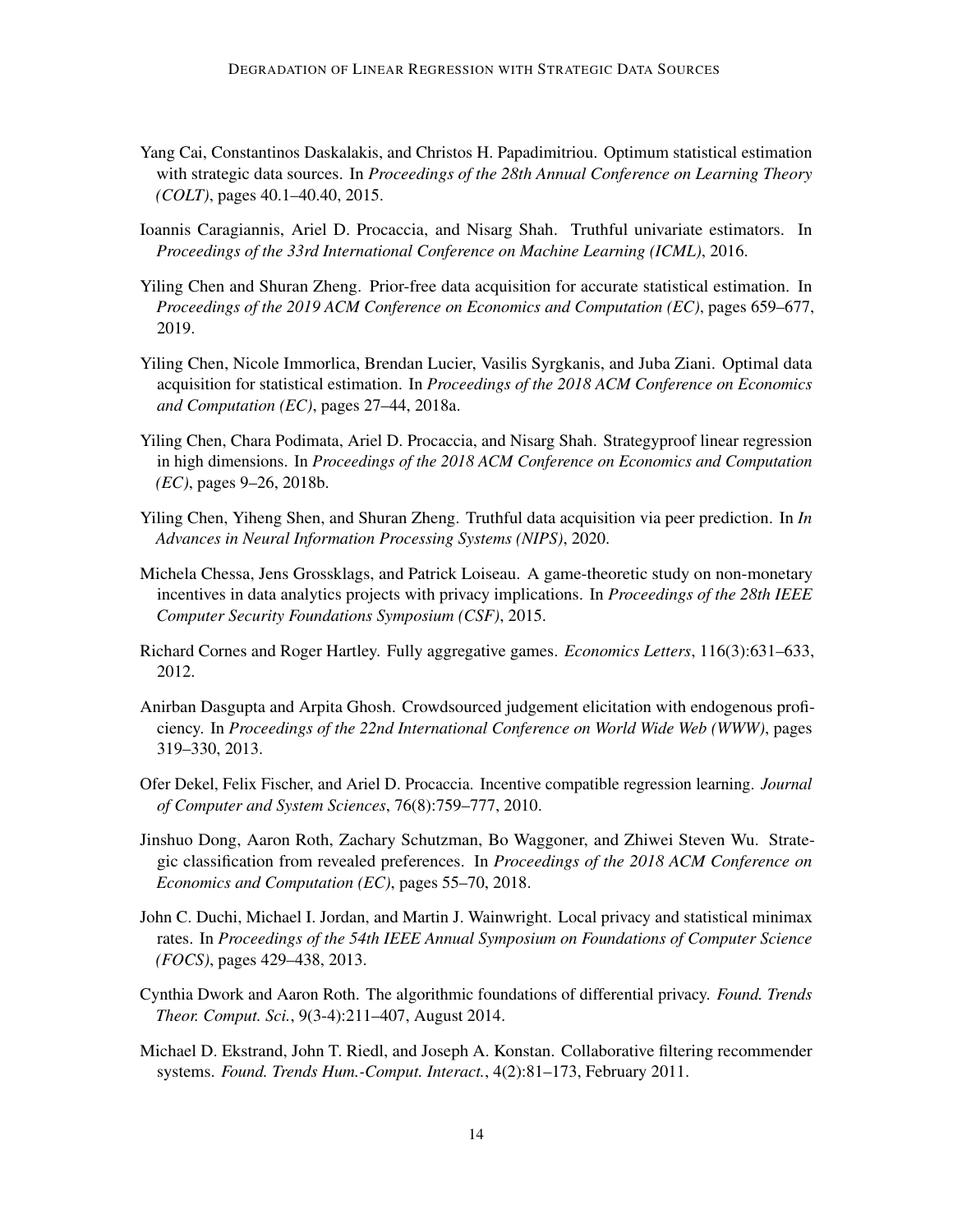- <span id="page-14-1"></span>Jerome Friedman, Trevor Hastie, and Robert Tibshirani. *The Elements of Statistical Learning: Data Mining, Inference and Prediction*. Springer, 2nd edition, 2009.
- <span id="page-14-7"></span>Rafael M. Frongillo, Yiling Chen, and Ian A. Kash. Elicitation for aggregation. In *Proceedings of the 29th Conference on Artificial Intelligence (AAAI)*, 2015.
- <span id="page-14-6"></span>Nicolas Gast, Stratis Ioannidis, Patrick Loiseau, and Benjamin Roussillon. Linear regression from strategic data sources. *ACM Trans. Econ. Comput.*, 8(2), May 2020.
- <span id="page-14-5"></span>Robin C Geyer, Tassilo Klein, and Moin Nabi. Differentially private federated learning: A client level perspective. *arXiv preprint arXiv:1712.07557*, 2017.
- <span id="page-14-9"></span>Arpita Ghosh and Aaron Roth. Selling privacy at auction. In *Proceedings of the 12th ACM Conference on Electronic Commerce (EC)*, pages 199–208, 2011.
- <span id="page-14-11"></span>Negin Golrezaei, Adel Javanmard, and Vahab Mirrokni. Dynamic incentive-aware learning: Robust pricing in contextual auctions. *Operations Research*, 69(1):297–314, 2021.
- <span id="page-14-0"></span>László Györfi, Michael Kohler, Adam Krzyżak, and Harro Walk. A Distribution-Free Theory of *Nonparametric Regression*. Springer, 2002.
- <span id="page-14-12"></span>Moritz Hardt, Nimrod Megiddo, Christos Papadimitriou, and Mary Wootters. Strategic classification. In *Proceedings of the 2016 ACM Conference on Innovations in Theoretical Computer Science (ITCS)*, pages 111–122, 2016.
- <span id="page-14-2"></span>Maxwell F. Harper, Xin Li, Yan Chen, and Joseph A. Konstan. An economic model of user rating in an online recommender system. In *Proceedings of the 10th International Conference on User Modeling (UM)*, pages 307–316, 2005.
- <span id="page-14-10"></span>Safwan Hossain and Nisarg Shah. Pure nash equilibria in linear regression. In *Proceedings of the 19th International Conference on Autonomous Agents and Multi-Agent Systems (AAMAS)*, 2020.
- <span id="page-14-14"></span>Stratis Ioannidis and Patrick Loiseau. Linear regression as a non-cooperative game. In *Proceedings of the 9th International Conference on Web and Internet Economics (WINE)*, pages 277–290, 2013.
- <span id="page-14-13"></span>Jon Kleinberg and Manish Raghavan. How do classifiers induce agents to invest effort strategically? In *Proceedings of the 2019 ACM Conference on Economics and Computation (EC)*, pages 825–844, 2019.
- <span id="page-14-4"></span>Jakub Konečnỳ, H Brendan McMahan, Daniel Ramage, and Peter Richtárik. Federated optimization: Distributed machine learning for on-device intelligence. *arXiv preprint arXiv:1610.02527*, 2016.
- <span id="page-14-8"></span>Yuqing Kong, Grant Schoenebeck, Biaoshuai Tao, and Fang-Yi Yu. Information elicitation mechanisms for statistical estimation. In *Proceedings of the AAAI Conference on Artificial Intelligence (AAAI)*, pages 2095–2102, Apr. 2020.
- <span id="page-14-3"></span>Yang Liu and Yiling Chen. A bandit framework for strategic regression. In *Advances in Neural Information Processing Systems 29 (NIPS)*, pages 1821–1829, 2016.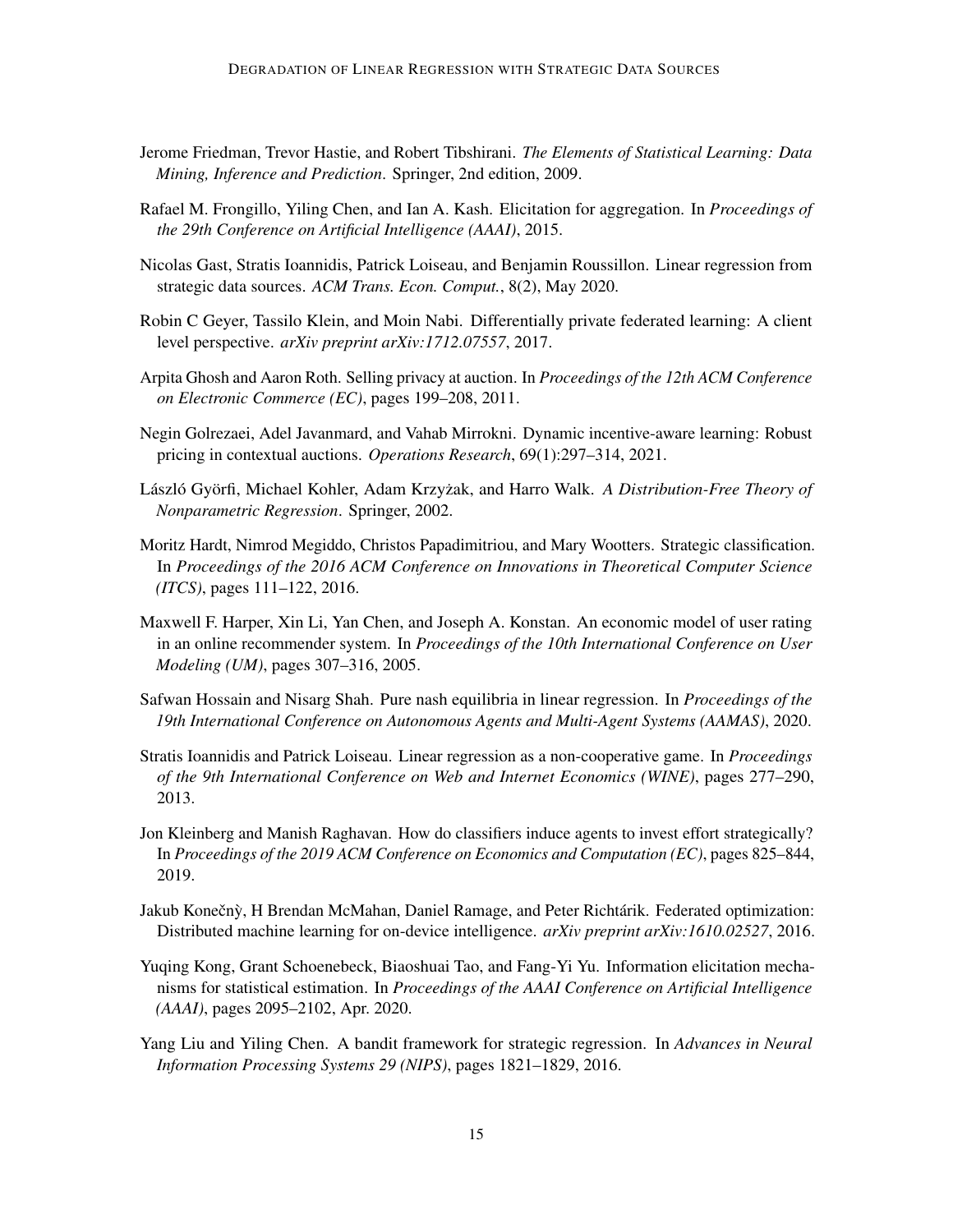- <span id="page-15-3"></span>Yuan Luo, Nihar B. Shah, Jianwei Huang, and Jean Walrand. Parametric prediction from parametric agents. In *Proceedings of the 10th Workshop on the Economics of Networks, Systems and Computation (NetEcon)*, pages 57–57, 2015.
- <span id="page-15-7"></span>Reshef Meir, Ariel D. Procaccia, and Jeffrey S. Rosenschein. Algorithms for strategyproof classification. *Artificial Intelligence*, 186:123–156, 2012.
- <span id="page-15-10"></span>John Miller, Smitha Milli, and Moritz Hardt. Strategic classification is causal modeling in disguise. In *Proceedings of the 37th International Conference on Machine Learning (ICML)*, 2020.
- <span id="page-15-8"></span>Smitha Milli, John Miller, Anca D. Dragan, and Moritz Hardt. The social cost of strategic classification. In *Proceedings of the Conference on Fairness, Accountability, and Transparency (FAT\*)*, pages 230–239, 2019.
- <span id="page-15-12"></span>John Morgan. Financing public goods by means of lotteries. *Review of Economic Studies*, 67(4): 761–84, October 2000.
- <span id="page-15-13"></span>Abraham Neyman. Correlated equilibrium and potential games. *International Journal of Game Theory*, 26(2):223–227, June 1997.
- <span id="page-15-5"></span>Javier Perote and Juan Perote-Pena. Strategy-proof estimators for simple regression. *Mathematical Social Sciences*, 47(2):153–176, 2004.
- <span id="page-15-14"></span>Friedrich Pukelsheim. *Optimal design of experiments*, volume 50. Society for Industrial Mathematics, 2006.
- <span id="page-15-4"></span>Nihar B. Shah and Dengyong Zhou. Double or nothing: Multiplicative incentive mechanisms for crowdsourcing. *The Journal of Machine Learning Research*, 17(1):5725–5776, 2016.
- <span id="page-15-6"></span>Yonadav Shavit, Benjamin L. Edelman, and Brian Axelrod. Causal strategic linear regression. In *Proceedings of the 37th International Conference on Machine Learning (ICML)*, 2020.
- <span id="page-15-11"></span>Stratis Tsirtsis and Manuel Gomez-Rodriguez. Decisions, counterfactual explanations and strategic behavior. In *Proceedings of the Thirty-fourth Conference on Neural Information Processing Systems (NeurIPS)*, 2020.
- <span id="page-15-0"></span>Stanley L. Warner. Randomized response: A survey technique for eliminating evasive answer bias. *Journal of the American Statistical Association*, 60(309):63–69, 1965.
- <span id="page-15-1"></span>Tyler Westenbroek, Roy Dong, Lillian J. Ratliff, and S. Shankar Sastry. Competitive statistical estimation with strategic data sources. *IEEE Transactions on Automatic Control*, 65(4):1537–1551, 2020.
- <span id="page-15-2"></span>Qiang Yang, Yang Liu, Tianjian Chen, and Yongxin Tong. Federated machine learning: Concept and applications. *ACM Transactions on Intelligent Systems and Technology (TIST)*, 10(2):1–19, 2019.
- <span id="page-15-9"></span>Hanrui Zhang, Yu Cheng, and Vincent Conitzer. When samples are strategically selected. In *Proceedings of the 36th International Conference on Machine Learning (ICML)*, pages 7345–7353, 2019.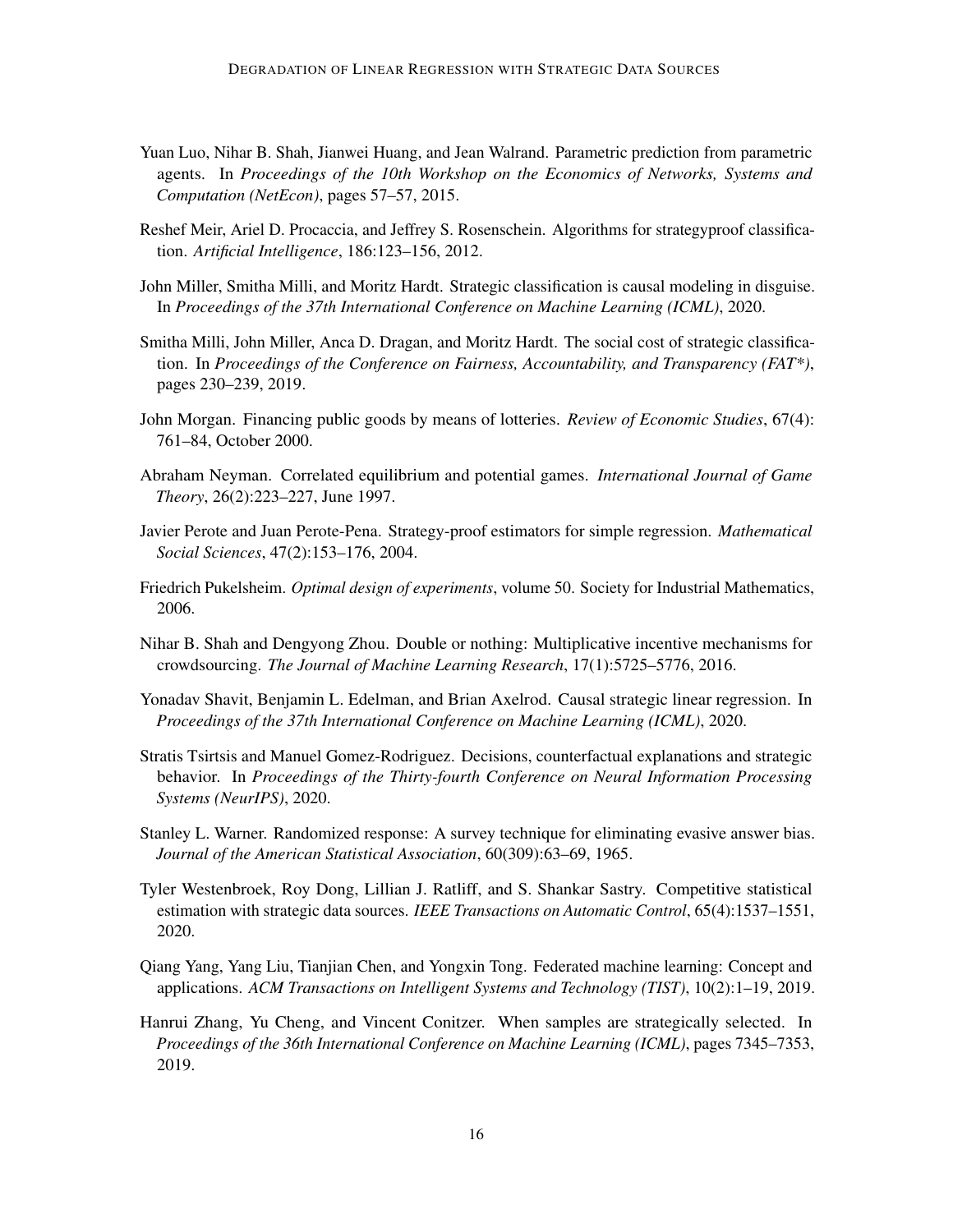#### <span id="page-16-2"></span>Appendix A. Notation table

<span id="page-16-1"></span>To ease the reading, Table [1](#page-16-1) summarizes the main notation introduced in the paper and used throughout the paper and the supplementary material.

|  | Table 1: Summary of the notation |  |  |
|--|----------------------------------|--|--|
|--|----------------------------------|--|--|

| Symbol                                      | Meaning                                                                                                                    |
|---------------------------------------------|----------------------------------------------------------------------------------------------------------------------------|
| $\mathcal{X}$                               | Finite set of possible attribute vectors $x$ .                                                                             |
| $\mu(\cdot)$                                | Probability distribution on attributes vectors $x$ .                                                                       |
| $\,n$                                       | Number of agents.                                                                                                          |
| $\lambda_i(x)$                              | Precision allocated to vector $x$ by player $i$ .                                                                          |
| $\lambda_{-i}(x)$                           | Vector of precisions allocated to vector $x$ by every player except $i$ .                                                  |
| $c_i(\ell)$                                 | Data provision cost of agent i for a precision $\ell$ of the data provided.                                                |
| F(M)                                        | Scalarization mapping a (covariance) matrix $M$ to a cost.                                                                 |
| $C_{\text{estim}}(\boldsymbol{\lambda})$    | Estimation cost = $F\left( \left( \mathbb{E}\left[ \sum_{i \in N} \lambda_i(x_i) x_i x_i^T \right] \right)^{-1} \right)$ . |
| $J_i(\lambda_i, \boldsymbol{\lambda}_{-i})$ | Payoff of agent <i>i</i> considering the strategy profile $\lambda = (\lambda_i, \lambda_{-i})$ .                          |
| $\phi(\lambda)$                             | Potential function of the linear regression game.                                                                          |
| $\nu_{\lambda^*}(x)$                        | Measure mapping a vector to its probability $\times$ the sum of precisions attributed by agents.                           |
| $p, p_{\min}, p_{\max}$                     | Homogeneity degrees of provision costs.                                                                                    |
| q                                           | Homogeneity degree of a scalarization.                                                                                     |
| $\nu^*$                                     | Optimal design.                                                                                                            |

### <span id="page-16-0"></span>Appendix B. Scalarizations

In this section, we detail some examples of usual matrix scalarizations mentioned briefly in the paper that fit Assumption [2](#page-5-2) and are standard in optimal design. For further information on the subject, see [Atkinson et al.](#page-12-7) [\(2007\)](#page-12-7) and the references therein.

### B.1. Trace

The trace trivially satisfies Assumption [2](#page-5-2) with  $q = 1$ . It is used in optimal design to minimize the average variance of the estimates of the regression coefficients and is known as the A-optimal design criterion.

#### B.2. Squared Frobenius norm

The squared Frobenius norm is defined on the set of matrices  $V = [v_{ij}]$  of dimensions  $d \times d$  as:

$$
||V||_F^2 = \sum_{i=1}^d \sum_{j=1}^d v_{ij}^2
$$
  
= trace $(VV^T)$ .

It is easy to check that this scalarization satisfies Assumption [2](#page-5-2) with  $q = 2$ .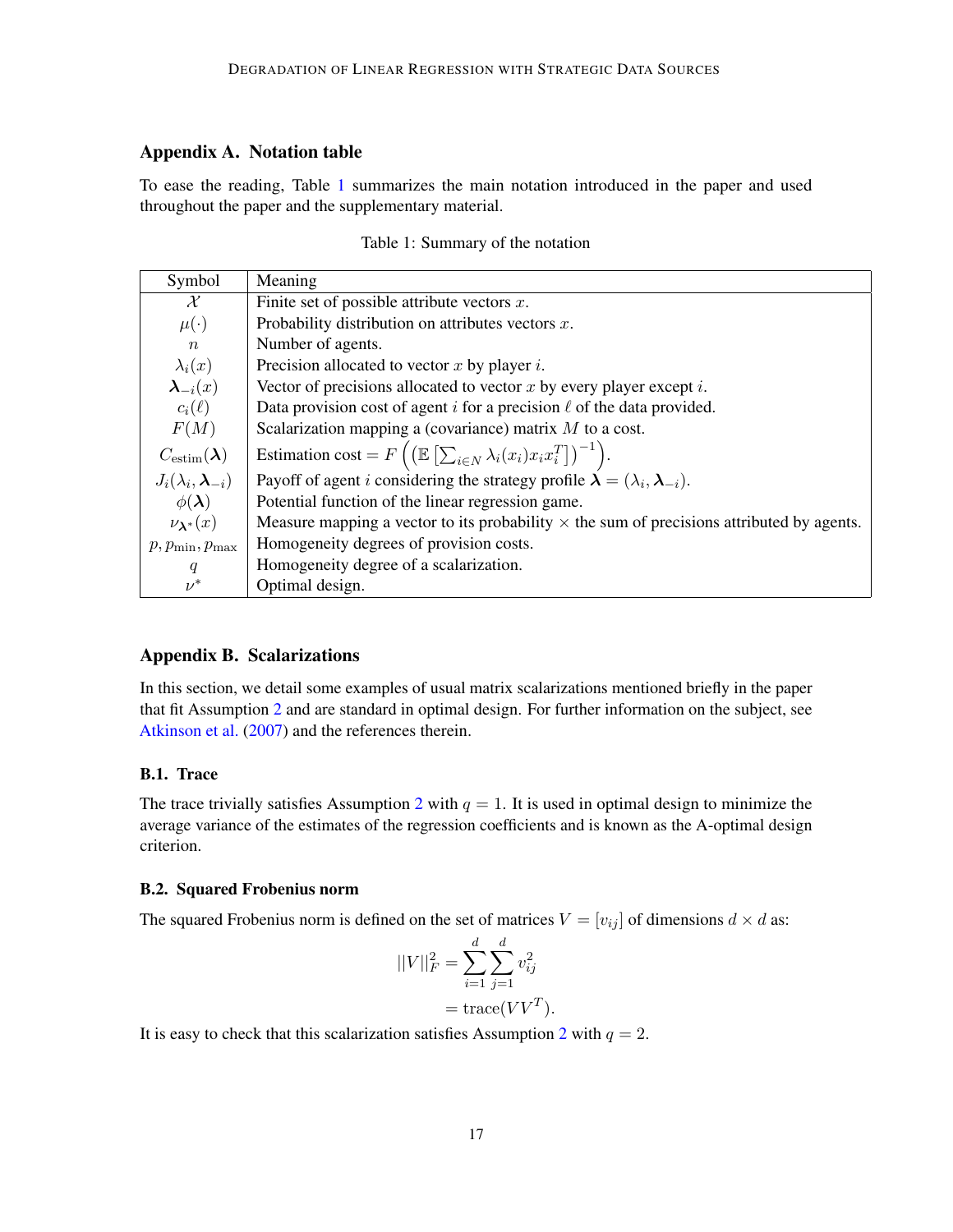#### B.3. Mean squared error

We define the mean squared error of *an estimator*  $\hat{\beta}$  estimating a linear model  $\beta$  as:

$$
MSE(\hat{\boldsymbol{\beta}}) = \mathbb{E}\left[ (\hat{\boldsymbol{\beta}} - \boldsymbol{\beta})(\hat{\boldsymbol{\beta}} - \boldsymbol{\beta})^T \right].
$$
 (B.1)

.

This mean squared error is simply the estimator's covariance matrix. It is a property of the estimator and it is a classical proxy to assess its quality.<sup>[4](#page-17-0)</sup> In particular, in the linear regression setting, it does not depend on the realization of the values  $\tilde{y}_i$  but only on the independent variables  $x_i$  and on the precisions of the response variables  $\tilde{y}_i$  (unlike the empirical mean squared error).

A similar definition can also be applied to the predicted value for a given data point  $x$ . In this case it is referred to as the mean squared error of the predictor:

$$
\text{MSE}(\hat{\beta}^T x) = \mathbb{E}\left[ (\hat{\beta}^T x - \beta^T x)^2 \right]
$$

This quantity gives an indication on the average amount of error the estimator makes when predicting the value of the model on a given data point  $x$ . It is used in optimal design to define scalarizations by considering the average mean squared error made by the estimator on specific data points. To properly define these criteria, we first write this quantity in a more convenient form.

The mean squared error of the predictor of the linear model on a parameter  $x$  is:

$$
\mathtt{MSE}(\hat{\boldsymbol{\beta}}^T\boldsymbol{x}) = \mathtt{Var}(\hat{\boldsymbol{\beta}}^T\boldsymbol{x}) + \mathtt{Bias}(\hat{\boldsymbol{\beta}}^T\boldsymbol{x}, \boldsymbol{\beta}^T\boldsymbol{x}).
$$

As  $\hat{\beta}$  is unbiased, we can rewrite the mean-squared error depending only on the variance. Let V be the covariance matrix of a linear unbiased estimator  $\hat{\beta}$ . We then have:

$$
MSE(\hat{\beta}^T x) = Var(\hat{\beta}^T x)
$$
  
=  $xVx^T$ .

We now define the two main design criteria (or scalarizations) that are based on this mean squared prediction error:

a. The average mean squared error. Given a set V and a probability distribution  $\rho$  on V, we define the average mean-square error scalarization as:

$$
F: V \to \int_{\mathcal{V}} xV x^T \rho(dx).
$$

This scalarization is trivially convex, increasing in the positive semi-definite order and homogeneous of degree  $q = 1$ . It is known in the optimal design litterature as the I (integrated) optimal design criterion and is used to minimize the average prediction error. In our setting this scalarization can be directly applied with  $V = \mathcal{X}$  and  $\rho = \mu$ .

b. The mean squared error over a set of specific points. Given a finite set  $\{x_1, \ldots, x_m\}$  of possible attribute vectors, we define the mean-squared error on that specific set of points as:

$$
F: V \to \sum_{i=1}^{m} x_i V x_i^T.
$$

This scalarization is similar to the previous one and has the same properties but is used to minimize the prediction error only on a specific set of points of interest. It is known in the optimal design litterature as the V optimal design criteria.

<span id="page-17-0"></span><sup>4.</sup> See Michel F. Dekking, Cornelis Kraaikamp, Paul H. Lopuha, and Ludolf Meester. A Modern Introduction to Probability and Statistics: Understanding why and how. Springer Science & Business Media (2005).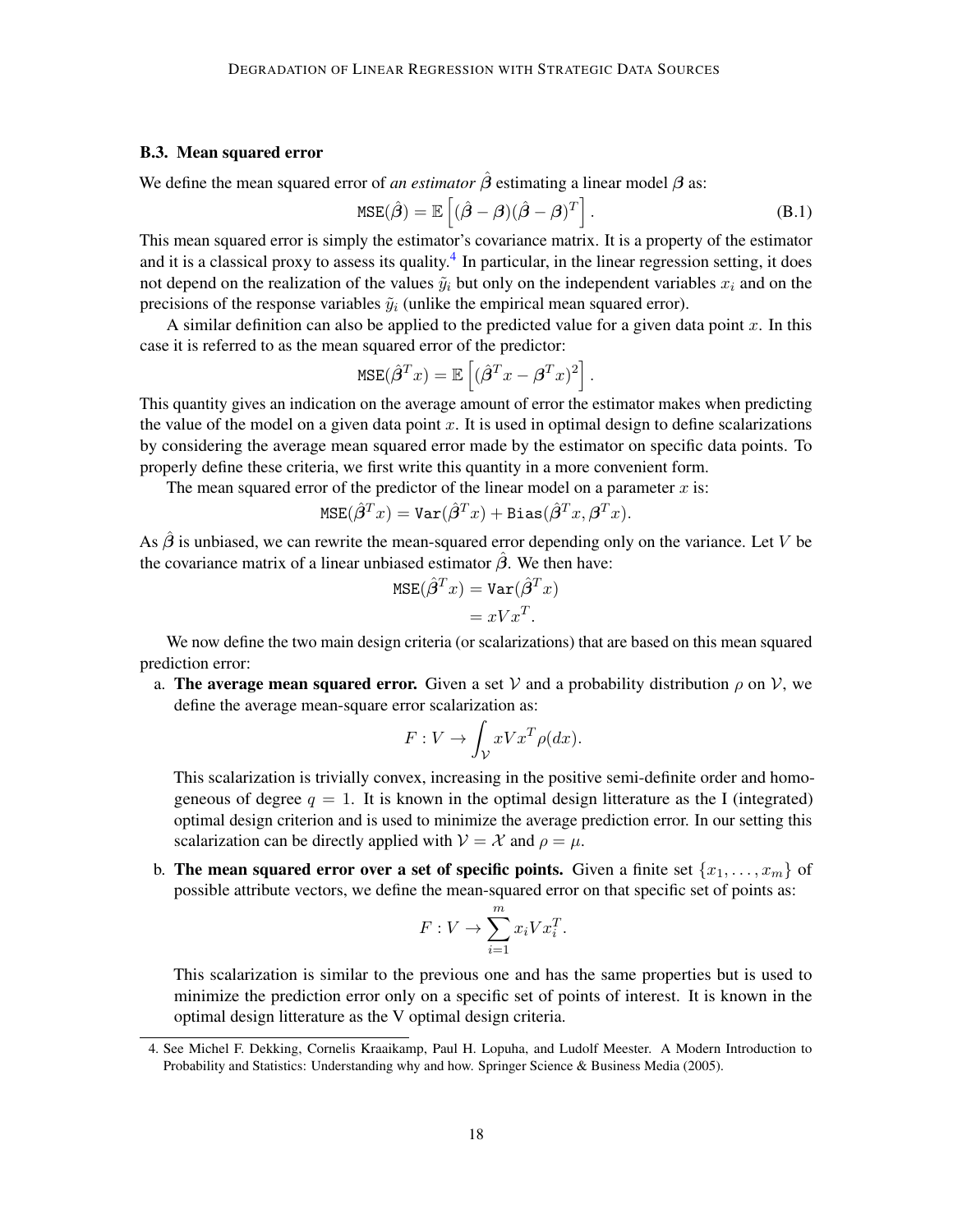#### <span id="page-18-0"></span>Appendix C. Proofs

#### <span id="page-18-1"></span>C.1. Proof of Proposition [1](#page-6-1)

Recall that a strategy  $\lambda$  is a function from the finite set X to  $\mathbb{R}_+$ . Hence, a strategy  $\lambda$  is an element of the finite dimensional space  $\mathbb{R}^{\mathcal{X}}$  and a precision profile  $\lambda$  is essentially a vector (of dimension  $n|\mathcal{X}|$ ).

Step 1: The potential function is convex. By Assumption [3,](#page-5-3) the data provision costs are convex. Additionally,  $C_{\text{estim}}(\lambda)$  is a composition of the function  $\lambda \to \mathbb{E}\left[\sum_i \lambda_i(x_i)x_ix_i^T\right]$ , the matrix inverse function, and the scalarization. The matrix inverse function is a convex function. As the scalarization F is non-decreasing and convex (by Assumption [2\)](#page-5-2),  $C_{\text{estim}}(\lambda)$  is convex in  $\lambda$ . This shows that the potential is convex; hence a strategy profile is a Nash equilibrium if and only if it is a minimum of the potential.

Step 2: The potential admits a minimum. Let  $\phi(1) = \sum_i \mathbb{E} [c_i(1)] + F((\mathbb{E} \left[ \sum_i x_i x_i^T \right])^{-1}).$ By Assumption [3,](#page-5-3)  $\lim_{\ell \to +\infty} c_i(\ell) = +\infty$ . Recall that  $\mu$  has full support on X (Assumption [1\)](#page-5-1). Then, for all  $x \in \mathcal{X}$ ,  $\lim_{\ell \to +\infty} c_i(\ell)\mu(x) = +\infty$ . Hence, there exists  $\ell_{\text{max}}$  such that for all i and all x,  $c_i(\ell_{\max})\mu(x) > \phi(1)$ . This shows that if  $\lambda$  is a precision profile such that  $\lambda_i(x) > \ell_{\max}$  for some i and x, then  $\phi(\lambda) \geq \phi(1)$ .

As X is finite, the set of precision profile such that for all  $i, \lambda_i : \mathcal{X} \to [0, \ell_{\text{max}}]$  is a compact set. As  $\phi$  is convex, it admits a minimum on this set. By definition of  $\ell_{\rm max}$ , this minimum is a global minimum. This concludes the proof that there exists an equilibrium. If in addition all data provision costs are strictly convex, then the potential is strictly convex; hence this minimum is unique and there exists a unique equilibrium.

Step 3: If different equilibria exist, they have the same estimation cost. As shown before, an equilibrium is a minimum of the potential function  $\phi$  defined for all precision profiles  $\lambda$  as

$$
\phi(\boldsymbol{\lambda}) = \sum_{i} \mathbb{E}\left[c_i(\lambda_i(x))\right] + C_{\text{estim}}(\boldsymbol{\lambda}).
$$

In the above equation,  $C_{estim}()$  is not necessarily strictly convex. Recall indeed that  $C_{estim}(\lambda)$  is defined as

$$
C_{\text{estim}}(\boldsymbol{\lambda}) = F\Bigg(\Bigg(\mathbb{E}\left[\sum_{i} \lambda_i(x_i)x_i x_i^T\right]\Bigg)^{-1}\Bigg).
$$

If there exist  $\lambda \neq \lambda'$  (which is the case for any linear regression game with  $n \geq 2$  players) such that  $\mathbb{E}\left[\sum_i \lambda_i(x_i) x_i x_i^T\right] = \mathbb{E}\left[\sum_i \lambda'_i(x_i) x_i x_i^T\right]$ , then  $C_{\text{estim}}(\boldsymbol{\lambda}) = C_{\text{estim}}(\boldsymbol{\lambda}') = C_{\text{estim}}((\boldsymbol{\lambda}+\boldsymbol{\lambda}')/2)$ and  $C_{estim}()$  is not strictly convex.

Yet, we show below that  $C_{estim}(\cdot)$  is strictly convex when viewed as a function of  $M(\lambda)$  =  $\mathbb{E}\left[\sum_i \lambda_i(x_i)x_i x_i^T\right]$ . Indeed F is an increasing convex function (by Assumption [2,](#page-5-2) see erratum in Appendix [A\)](#page-16-2) and  $M \mapsto M^{-1}$  is a strictly convex function, the function  $M \mapsto F(M^{-1})$  is a strictly convex function.

Assume that there exist two equilibria  $\lambda^*$  and  $\tilde{\lambda}^*$  and assume by contradiction that  $\mathbb{E}\left[\sum_i \lambda_i^*(x_i) x_i x_i^T\right] \neq 0$  $\mathbb{E}\left[\sum_i \tilde{\lambda}_i^*(x_i)x_ix_i^T\right]$ . Let  $\lambda' = (\lambda^* + \tilde{\lambda}^*)/2$ . The strict convexity of  $M \mapsto F(M^{-1})$  implies that  $C_{\text{estim}}(\lambda') < (C_{\text{estim}}(\lambda^*) + C_{\text{estim}}(\tilde{\lambda}^*))/2$ . This implies that  $\phi(\lambda') < (\phi(\lambda^*) + \phi(\tilde{\lambda}^*))/2$ , which contradicts the fact that  $\lambda^*$  and  $\tilde{\lambda}^*$  are minima of the potential function  $\phi$ . Thus, if two different equilibria exist, they have the same information matrix and yield the same estimation cost.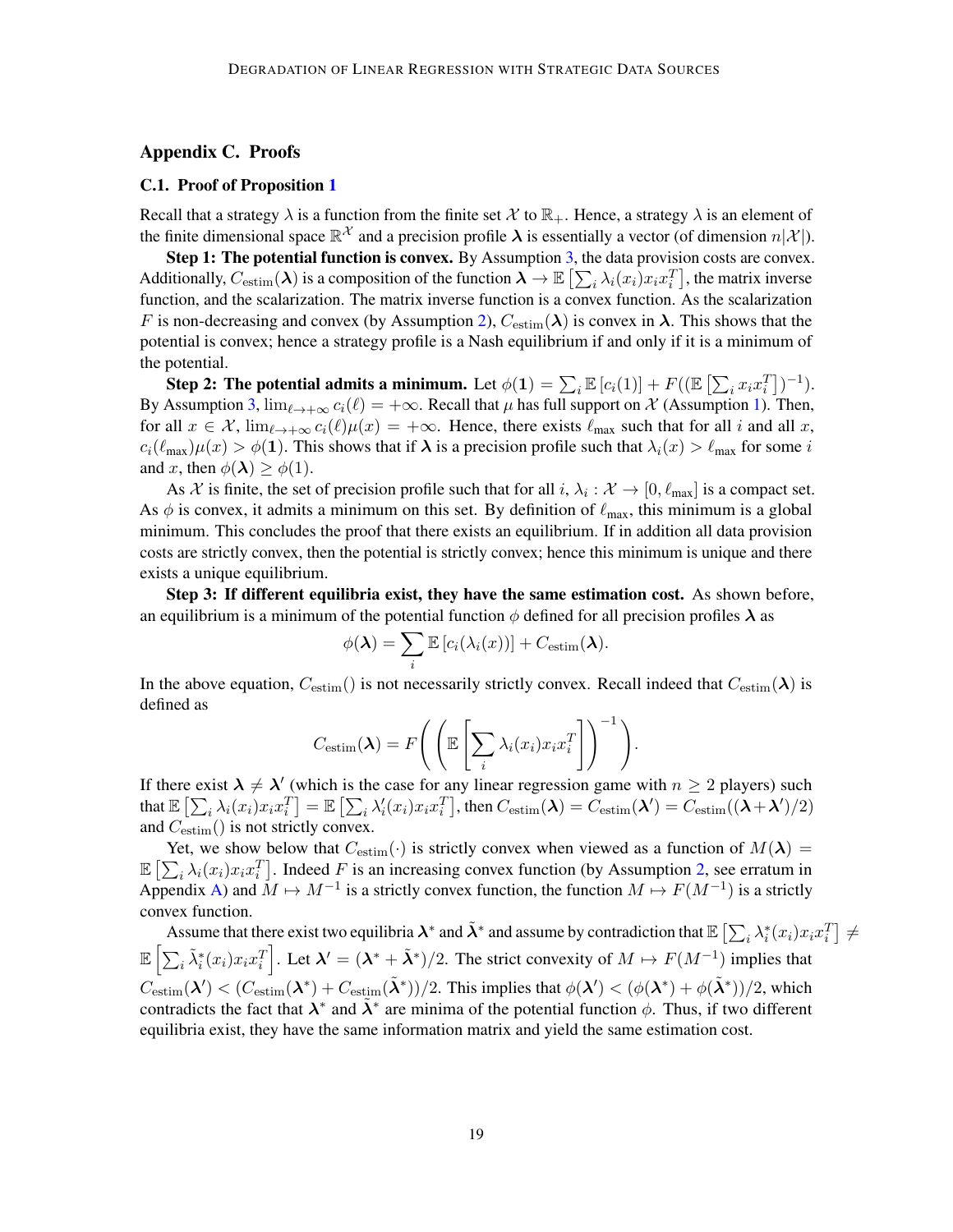#### C.2. Proof of Theorem [2](#page-6-4)

This proof relies on adapting the proof of [Gast et al.](#page-14-6) [\(2020\)](#page-14-6) to our setting. For completeness, we redo this proof using the notations of our model.

**Upper Bound.** To simplify the notation, in this proof, we write p instead of  $p_{\text{min}}$ ; hence we show that PoA  $\leq n^{\frac{q}{p+q}}$ . Suppose that PoA  $> n^{\frac{q}{p+q}}$ . This implies that there exists an equilibrium  $\lambda^*$  such that

$$
C_{\text{social}}(\boldsymbol{\lambda}^*) \ge \sum_{i \in N} \mathbb{E} \left[ c_i(\lambda_i^*(x_i)) \right] + nC_{\text{estim}}(\boldsymbol{\lambda}^*)
$$
  
>  $n^{\frac{q}{q+p}} \left( \sum_{i \in N} \mathbb{E} \left[ c_i(\lambda_i^{\text{opt}}(x_i)) \right] + nC_{\text{estim}}(\boldsymbol{\lambda}^{\text{opt}}) \right)$   
=  $n^{\frac{q}{q+p}} C_{\text{social}}(\boldsymbol{\lambda}^{\text{opt}}).$ 

We will show that this implies that  $\lambda^*$  is not an equilibrium, which is a contradiction.

By using that  $c_i(\lambda_i^*) \geq 0$  and dividing the above inequality by *n*, we obtain:

$$
\Phi(\lambda^*) = \sum_{i \in N} \mathbb{E} \left[ c_i(\lambda_i^*(x_i)) \right] + C_{\text{estim}}(\lambda^*)
$$
\n
$$
\geq \frac{1}{n} \left( \sum_{i \in N} \mathbb{E} \left[ c_i(\lambda_i^*(x_i)) \right] + nC_{\text{estim}}(\lambda^*) \right) \qquad \qquad (= \frac{1}{n} C_{\text{social}}(\lambda^*))
$$
\n
$$
> n^{-\frac{p}{q+p}} \sum_{i \in N} \mathbb{E} \left[ c_i(\lambda_i^{\text{opt}}(x_i)) \right] + n^{\frac{q}{p+q}} C_{\text{estim}}(\lambda^{\text{opt}}) \qquad (= \frac{1}{n} n^{\frac{q}{q+p}} C_{\text{social}}(\lambda^{\text{opt}}))
$$
\n
$$
\geq \sum_{i \in N} \mathbb{E} \left[ c_i \left( \frac{\lambda_i^{\text{opt}}(x_i)}{n^{\frac{1}{p+q}}} \right) \right] + C_{\text{estim}}(\frac{\lambda^{\text{opt}}}{n^{\frac{1}{p+q}}}) \qquad \qquad (= \Phi(\lambda^{\text{opt}}/(n^{1/(p+q)}))),
$$

where we used the homogeneity assumptions for the last inequality.

To conclude the proof, we remark that  $\frac{\lambda^{opt}}{n^{1/(p+q)}}$  is a valid strategy profile. This would imply that  $\lambda^*$  is not a minimum of the potential function, which is a contradiction. Thus, we have PoA  $\leq n^{\frac{q}{p+q}}$ .

**Lower Bound.** Let  $p, q \ge 1$ . Consider the linear regression game where  $\mathcal{X} = \{1\}$ ,  $\mu(1) = 1$ ,  $c_i(\ell) = \ell^p$  and  $F(V) = \text{trace}(V)^q = V^q$ . As  $\mu$  is a deterministic measure, this game is also a valid game in the setting of [Gast et al.](#page-14-6) [\(2020\)](#page-14-6). It is straightforward to see that our game has a unique Nash equilibrium  $\lambda^*$  that corresponds to the unique non-trivial Nash equilibrium of the corresponding game of [Gast et al.](#page-14-6) [\(2020\)](#page-14-6). Hence, the price of anarchy of our game coincides with the price of stability of the corresponding game of [Gast et al.](#page-14-6) [\(2020\)](#page-14-6). Hence, the computation of [Gast et al.](#page-14-6) [\(2020\)](#page-14-6) show that, for all  $\epsilon$ , there exist n such that this game has a price of anarchy larger than  $n^{q/p+q}(1-\epsilon)$ .

#### C.3. Proof of Theorem [3](#page-7-3)

Recall that the provision cost of a player i is  $c_i(\ell) = a_i \ell$  and assume without loss of generality that  $a_1 \leq a_2 \leq \cdots \leq a_n$ .

Let  $\lambda^*$  be an equilibrium of the game and let  $\nu^*$  be an optimal design. Recall that  $\nu_{\lambda^*}(x) =$  $\sum_{i\in N}\lambda_i^*(x)\mu(x)$  for all  $x\in\mathcal{X}$ . Let  $b=\sum_{x\in\mathcal{X}}\nu_{\lambda^*}(x)$ . Let  $\lambda_{\nu^*}$  be the strategy such that  $\lambda_{\nu^*}(x)=$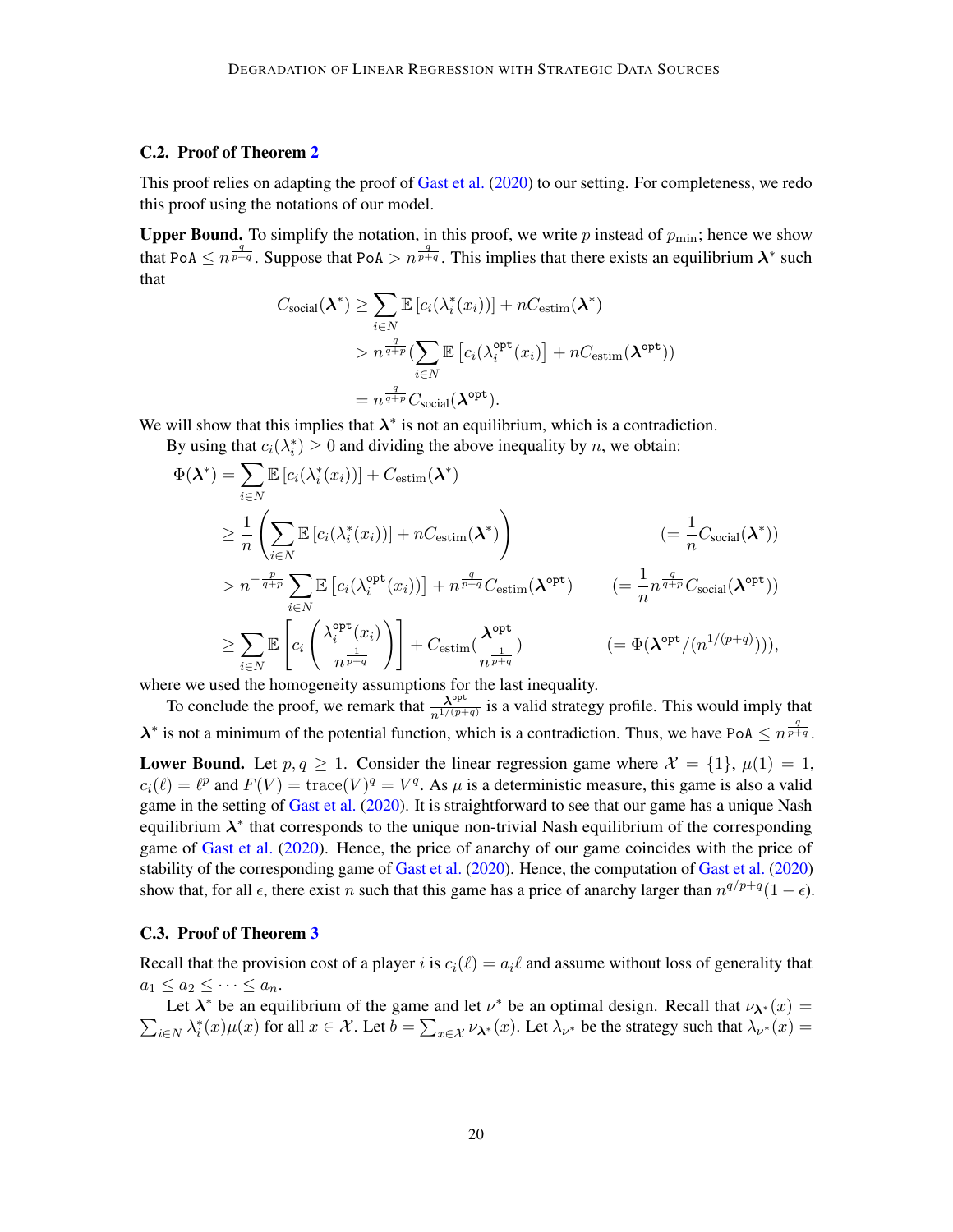$b\nu^*(x)/\mu(x)$  for all x and consider the precision profile  $\lambda_{\nu^*} = (\lambda_{\nu^*}, 0, \dots, 0)$ . We have:

$$
(\lambda^*) = F((\sum_x x x^T \nu_{\lambda^*}(x))^{-1}) + \sum_i a_i \sum_x \lambda_i^*(x) \mu(x)
$$
  
\n
$$
\geq F((\sum_x x x^T \nu_{\lambda^*}(x))^{-1}) + a_1 b
$$
 (C.1)

<span id="page-20-2"></span><span id="page-20-1"></span><span id="page-20-0"></span>
$$
= b^{-q} F((\sum_{x} x x^{T} \nu_{\lambda^{*}}(x)/b)^{-1}) + a_{1}b
$$
 (C.2)

$$
\geq b^{-q} F((\sum_{x} x x^{T} \nu^{*}(x))^{-1}) + a_{1}b
$$
\n(C.3)

<span id="page-20-3"></span>
$$
= F((\sum_{x} xx^{T} \lambda_{\nu^{*}}(x) \mu(x))^{-1}) + a_1 \sum_{x} \lambda_{\nu^{*}}(x) \mu(x)
$$
 (C.4)

$$
=\phi(\boldsymbol{\lambda}_{\nu^*}),
$$

where the first inequality [\(C.1\)](#page-20-0) is because  $a_1 \le a_i$  for all i, and the second inequality [\(C.3\)](#page-20-1) is because  $\nu^*$  is an optimal design. The equalities [\(C.2\)](#page-20-2) and [\(C.4\)](#page-20-3) are due to the homogeneity of F (Assumption [2](#page-5-2) implies that  $F((bM)^{-1}) = b^{-q}F(M^{-1})$ ), and in [\(C.4\)](#page-20-3) we also use that by definition of  $\lambda_{\nu^*}$  and since  $\sum_x \nu^* = 1$  we have  $\sum_x \lambda_{\nu^*}(x) \mu(x) = b$ .

If  $v_{\lambda^*}/b$  was not an optimal design, the inequality [\(C.3\)](#page-20-1) would be strict which would imply that  $\phi(\lambda^*) > \phi(\lambda_{\nu^*})$  which would contradict the fact that  $\lambda^*$  is a minimum of the potential. This implies that [\(C.3\)](#page-20-1) is an equality which means that  $\nu_{\lambda}$ \* (x)/b is an optimal design.

#### C.4. Proof of Proposition [4](#page-8-2)

 $\phi$ 

An equilibrium is a minimum of the potential function  $\phi$ . When all costs are identical, this function is symmetric. As  $\phi$  is a convex function, this implies that there exists a minimum of  $\phi$  that is symmetric. A symmetric precision profile  $\lambda = (\lambda, \dots \lambda)$  is a Nash equilibrium if and only if it minimizes the potential  $\phi$ . By symmetry, this potential can be rewritten as:

$$
\phi(\lambda, \ldots, \lambda) = n \mathbb{E} [\lambda(x)^p] + C_{\text{estim}}(n\lambda)
$$

Let us define the function  $f : \mathbb{R}_+^{\mathcal{X}} \to \mathbb{R}_+$  that associates to a strategy  $\lambda$ , the quantity  $f(\lambda) =$  $\mathbb{E}[\lambda(x)^p] + C_{\text{estim}}(\lambda)$ . Recall that  $\lambda_{\text{single}}$  is the minimum of f. For a given strategy  $\lambda$ , we have:

$$
\phi(n^{-\frac{q+1}{p+q}}\lambda, \dots, n^{-\frac{q+1}{p+q}}\lambda) = n \mathbb{E}\left[\lambda(x)^p n^{-\frac{q+1}{p+q}p}\right] + C_{\text{estim}}(nn^{-\frac{q+1}{p+q}}\lambda)
$$

$$
= n^{q\frac{1-p}{p+q}} \mathbb{E}\left[\lambda(x)^p\right] + n^{-q\frac{p-1}{p+q}} C_{\text{estim}}(\lambda)
$$

$$
= n^{-q\frac{p-1}{p+q}} C_{\text{estim}}(\lambda),
$$

where we used the homogeneity of F, which implies that  $C_{estim}(a\lambda) = a^{-q}C_{estim}(\lambda)$ .

For any  $n \in \{1, 2, \dots\}$ , the function  $\lambda \mapsto n^{-\frac{q+1}{p+q}} \lambda$  is a bijection from  $\mathbb{R}^{\mathcal{X}}_+$  to  $\mathbb{R}^{\mathcal{X}}_+$ . Hence,  $\lambda$  is a minimum of f if and only if  $(n^{-\frac{q+1}{p+q}}\lambda, \ldots, n^{-\frac{q+1}{p+q}}\lambda)$  is a minimum of  $\phi$ . Thus, the precision profile  $\lambda^*$  such that  $\forall i : \lambda_i^* = n^{-\frac{1+q}{p+q}} \lambda_{\text{single}}$  is an equilibrium.

The second part of the proposition follows immediately from the homogeneity of  $F$ , which implies that for this equilibrium,  $C_{\text{estim}}(\lambda^*) = n^{-q\frac{p-1}{p+q}}C_{\text{estim}}(\lambda_{\text{single}})$ . Moreover, all equilibria have the same estimation cost by Proposition [1.](#page-6-1)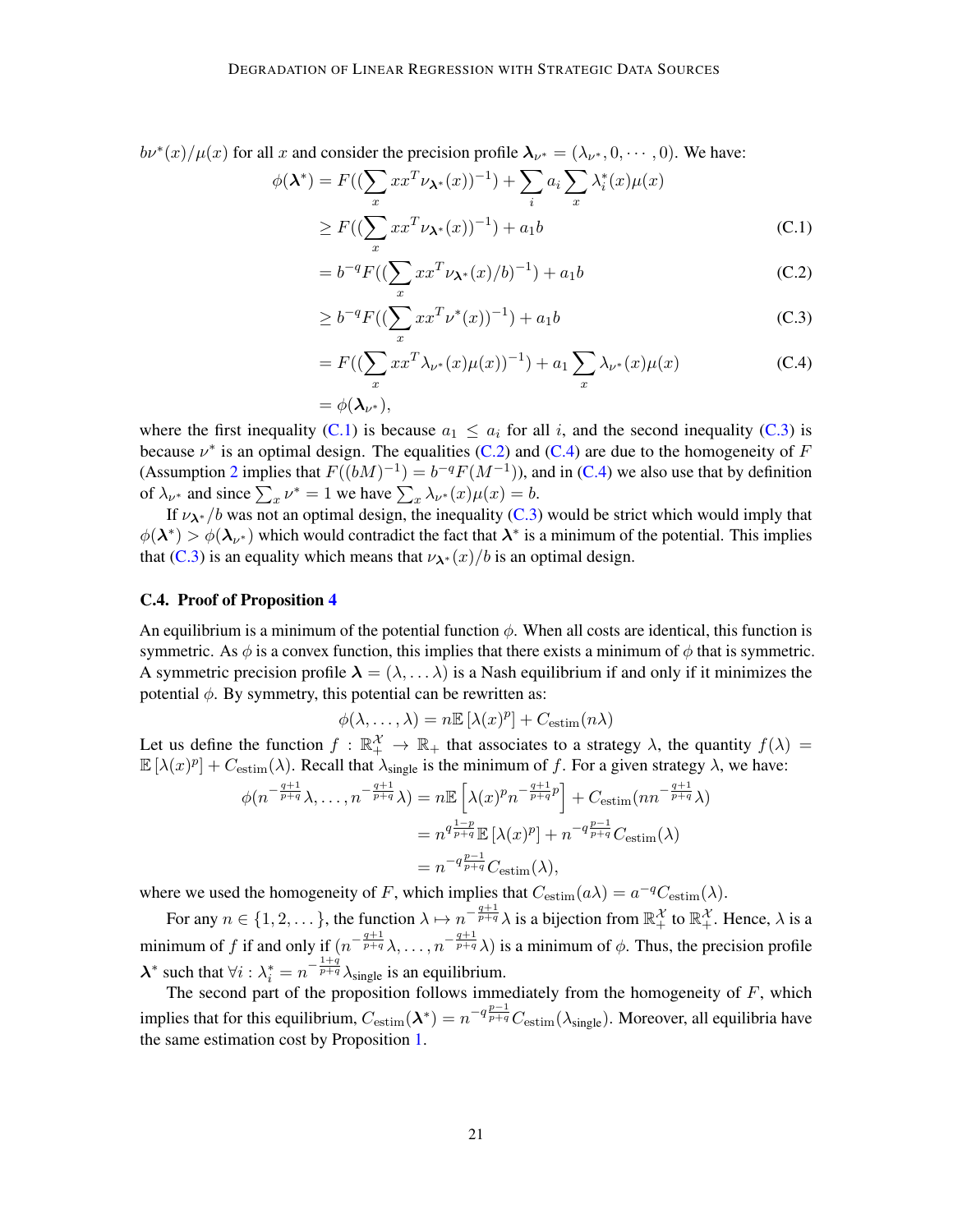#### <span id="page-21-4"></span>C.5. Proof of Theorem [5](#page-9-0)

#### C.5.1. UPPER BOUND

In this first step, we compute the value of the potential function for a particular constant strategy in which all players use the precision  $\lambda(x) = n^{-\frac{q+1}{p_{\min}+q}}$  for all values of  $x \in \mathcal{X}$ . By abuse of notation, we denote this precision profile by  $(n^{-\frac{q+1}{p_{\min}+q}}, \ldots, n^{-\frac{q+1}{p_{\min}+q}})$ . The value of the potential for this precision profile is

$$
\phi(n^{-\frac{q+1}{p_{\min}+q}}, \dots, n^{-\frac{q+1}{p_{\min}+q}}) = \sum_{i=1}^{n} \mathbb{E}\left[c_i(n^{-\frac{q+1}{p_{\min}+q}})\right] + F((\sum_{i=1}^{n} \mathbb{E}\left[xx^T n^{-\frac{q+1}{p_{\min}+q}}\right])^{-1})
$$

$$
= \sum_{i=1}^{n} c_i(n^{-\frac{q+1}{p_{\min}+q}}) + F((n^{\frac{p_{\min}-1}{p_{\min}+q}}\mathbb{E}\left[xx^T\right])^{-1})
$$

$$
\leq \sum_{i=1}^{n} \frac{-p_{\min}\frac{q+1}{z}}{(1+z)^{n}} \left(1\right) + F((\sum_{i=1}^{p_{\min}-1} \mathbb{E}\left[1, T\right])^{-1})
$$

<span id="page-21-0"></span>
$$
\leq \sum_{i=1}^{n} n^{-p_{\min} \frac{q+1}{p_{\min}+q}} c_i(1) + F((n^{\frac{p_{\min}-1}{p_{\min}+q}} \mathbb{E} [xx^T])^{-1})
$$
 (C.5)

<span id="page-21-1"></span>
$$
= n^{-p_{\min}\frac{q+1}{p_{\min}+q}} \sum_{i=1}^{n} c_i(1) + n^{\frac{q(1-p_{\min})}{p_{\min}+q}} F((\mathbb{E}[xx^T])^{-1})
$$
 (C.6)

<span id="page-21-2"></span>
$$
\leq n^{-\frac{q(p_{\min}-1)}{p_{\min}+q}}c_{\max}(1) + n^{\frac{q(1-p_{\min})}{p_{\min}+q}}F((\mathbb{E}\left[xx^T\right])^{-1})
$$
 (C.7)

<span id="page-21-3"></span>
$$
= n^{-\frac{q(p_{\min}-1)}{p_{\min}+q}} \left( c_{\max}(1) + F((\mathbb{E}\left[xx^T\right])^{-1}) \right), \tag{C.8}
$$

where we use that  $c_i(1) \ge a^{p_{\min}} c_i(1/a)$  with  $a = n^{\frac{q+1}{p_{\min}+q}}$  (from the theorem's assumption) in [\(C.5\)](#page-21-0), the homogeneity of  $F$  (Assumption [2\)](#page-5-2) in [\(C.6\)](#page-21-1), and the theorem's assumption, which implies that  $c_i(1) \leq c_{\text{max}}(1)$  for all i, in [\(C.7\)](#page-21-2).

As  $c_i(\ell) \ge 0$  and  $\lambda^*$  is a minimum of the potential, it holds that

$$
C_{\text{estim}}(\lambda^*) \le \phi(\lambda^*) \le \phi(n^{-\frac{q+1}{p_{\min}+q}}, \dots, n^{-\frac{q+1}{p_{\min}+q}}).
$$
  
Hence, the right-hand-side of (10) holds with  $D = (c_{\max}(1) + F((\mathbb{E}[xx^T])^{-1})).$ 

#### C.5.2. LOWER BOUND

By  $(C.8)$ ,  $\phi(\lambda^*) \le n^{-\frac{q(p_{\min}-1)}{p_{\min}+q}}(c_{\max}(1) + F((\mathbb{E}[xx^T])^{-1}))$ . Recall that all  $c_i$  are increasing convex and  $\inf_i c_i(1) \geq c_{\min}(1) > 0$ . This implies that  $\lim_{\ell \to \infty} \inf_i c_i(\ell) = \infty$  as  $\inf_i c_i(\ell) > \ell^{\text{pmin}} c_{\min}(1)$ . As  $\lambda^*$  is a minimum of the potential, this implies that there exists a value  $\ell_{\max}$  independent of n such that  $\lambda_i^*(x) \leq \ell_{\max}$ .

We first obtain a bound on the total amount of precision given by all players. To do that we use Jensen's inequality for concave function in [\(C.9\)](#page-22-0). Then we use that  $c_i(\ell_{\max}) \leq (\ell_{\max}/\lambda_i(x))^{p_{\max}} c_i(\lambda_i(x))$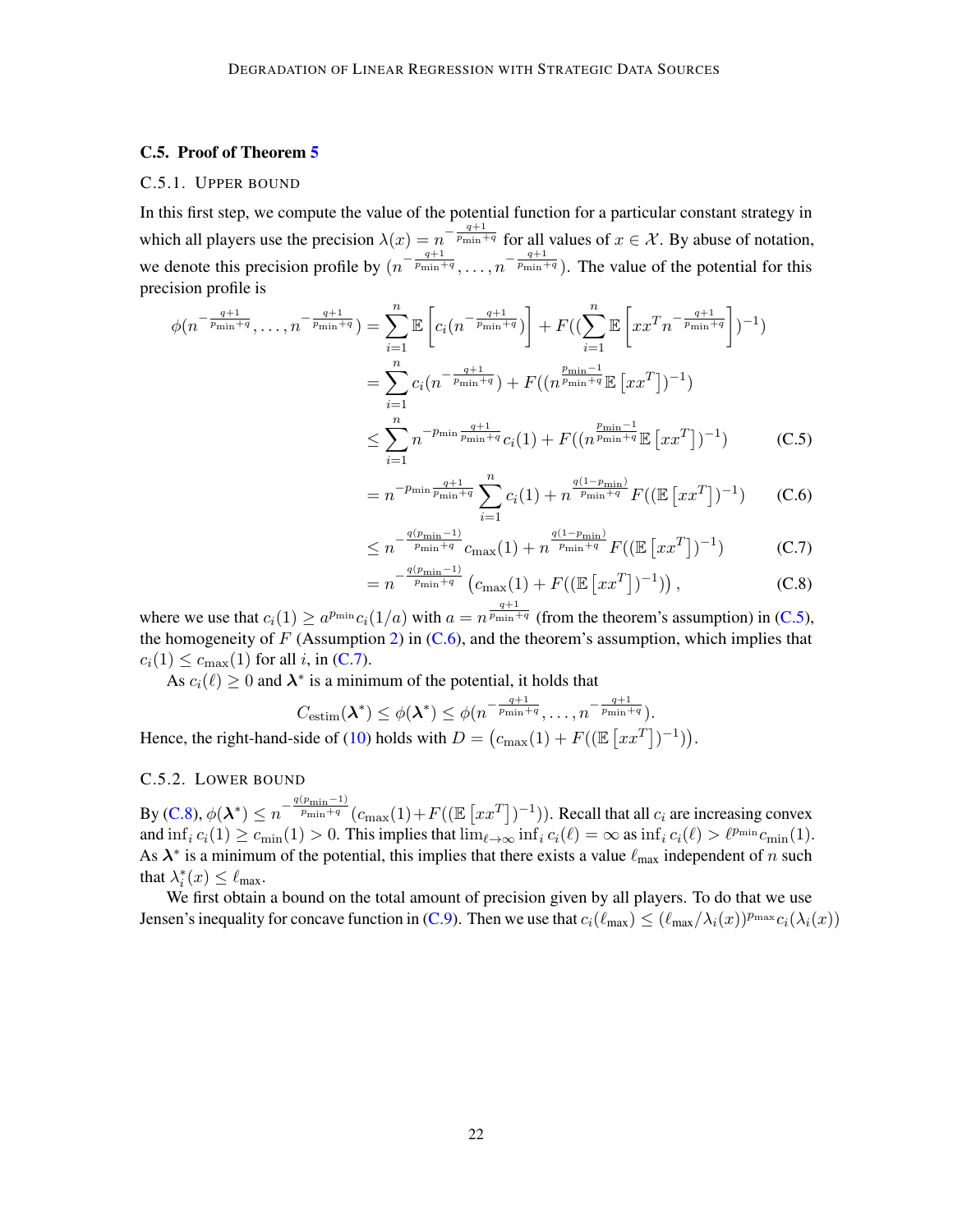as  $\ell_{\text{max}}/\lambda_i(x) > 1$  to obtain [\(C.10\)](#page-22-1) and  $c_i(\ell_{\text{max}}) \ge c_{\text{min}}(\ell_{\text{max}})$  to obtain [\(C.11\)](#page-22-2):

$$
\left(\sum_{i=1}^{n} \frac{1}{n} \mathbb{E}\left[c_i(\lambda_i(x))\right]\right)^{\frac{1}{p_{\max}}} \ge \sum_{i=1}^{n} \frac{1}{n} \mathbb{E}\left[\left(c_i(\lambda_i(x))\right)^{\frac{1}{p_{\max}}}\right]
$$
\n(C.9)

<span id="page-22-2"></span><span id="page-22-1"></span><span id="page-22-0"></span>
$$
\geq \sum_{i=1}^{n} \frac{1}{n} \mathbb{E}\left[ \left( \left( \lambda_i(x) / \ell_{\text{max}} \right)^{p_{\text{max}}} c_i(\ell_{\text{max}}) \right)^{\frac{1}{p_{\text{max}}}} \right] \tag{C.10}
$$

<span id="page-22-3"></span>
$$
\geq \frac{(c_{\min}(\ell_{\max}))^{\frac{1}{p_{\max}}}}{\ell_{\max}} \frac{1}{n} \sum_{i=1}^{n} \mathbb{E}\left[\lambda_i(x)\right].
$$
 (C.11)

This shows that

$$
\sum_{i=1}^{n} \mathbb{E} \left[ \lambda_{i}^{*}(x) \right] \leq \frac{n \ell_{\max}}{(c_{\min}(\ell_{\max}))^{1/p_{\max}}} \left( \sum_{i=1}^{n} \frac{1}{n} \mathbb{E} \left[ c_{i}(\lambda_{i}^{*}(x)) \right] \right)^{\frac{1}{p_{\max}}} \n\leq \frac{n \ell_{\max}}{(c_{\min}(\ell_{\max}))^{1/p_{\max}}} \left( \frac{1}{n} \phi(\boldsymbol{\lambda}^{*}) \right)^{1/p_{\max}} \n\leq \frac{n \ell_{\max}}{(c_{\min}(\ell_{\max}))^{1/p_{\max}}} \left( \frac{1}{n} n^{-\frac{q(p_{\min}-1)}{p_{\min}+q}} \left( c_{\max}(\ell_{\max}) + F((\mathbb{E} \left[ xx^{T} \right])^{-1}) \right) \right)^{1/p_{\max}},
$$
\n(C.12)

where we used [\(C.11\)](#page-22-2) for the first inequality, the fact that  $C_{\text{estim}}(\lambda) \ge 0$  for the second and [\(C.8\)](#page-21-3) to obtain the last inequality.

Note that the exponent of  $n$  in  $(C.12)$  is

$$
1 - 1/p_{\max} - \frac{q(p_{\min} - 1)}{p_{\max}(p_{\min} + q)} = \frac{p_{\max}(p_{\min} + q) - (p_{\min} + q) - q(p_{\min} - 1)}{p_{\max}(p_{\min} + q)}
$$

$$
= \frac{p_{\max}(p_{\min} + q) - p_{\min}(1 + q)}{p_{\max}(p_{\min} + q)}
$$

$$
= \frac{p_{\max}(p_{\min} - 1) + (p_{\max} - p_{\min})(1 + q)}{p_{\max}(p_{\min} + q)}
$$

$$
= \frac{p_{\min} - 1}{p_{\min} + q} + \alpha/q,
$$

where  $\alpha = q \frac{(p_{\text{max}}-p_{\text{min}})(q+1)}{q_{\text{max}}(q+1)}$  $\frac{\max \{-p_{\min}(q+1)\}}{p_{\max}(q+p_{\min})}$  is the same  $\alpha$  as in Theorem [5.](#page-9-0)

Plugging this into  $(C.12)$  yields the upper bound on the total amount of precision given by all players:

<span id="page-22-5"></span>
$$
\sum_{i=1}^{n} \mathbb{E}\left[\lambda_i^*(x)\right] \le \ell_{\max}\left(1 + \frac{F((\mathbb{E}\left[x x^T\right])^{-1})}{c_{\min}(\ell_{\max})}\right)^{\frac{1}{p_{\max}}} n^{\frac{p_{\min}-1}{p_{\min}+q} + \alpha/q}.
$$
 (C.13)

Recall that  $\nu_{\lambda^*}(x) = \sum_i$ <br>  $\sum_{x \in \mathcal{X}} \nu_{\lambda^*}(x) = \mathbb{E} \left[ \sum_i \lambda_i^*(x) \right]$  $\lambda_i(x)\mu(x)$ . Following what we did in [\(C.3\)](#page-20-1) with the notation  $b =$  $_{x\in\mathcal{X}}\nu_{\lambda^*}(x)=\mathbb{E}\left[\sum_i\lambda_i^*(x)\right]$ , we have

<span id="page-22-4"></span>
$$
C_{\text{estim}}(\boldsymbol{\lambda}^*) \ge \left(\mathbb{E}\left[\sum_i \lambda_i^*(x)\right]\right)^{-q} F\left(\left(\sum_{x \in \mathcal{X}} x x^T \nu^*(x)\right)^{-1}\right). \tag{C.14}
$$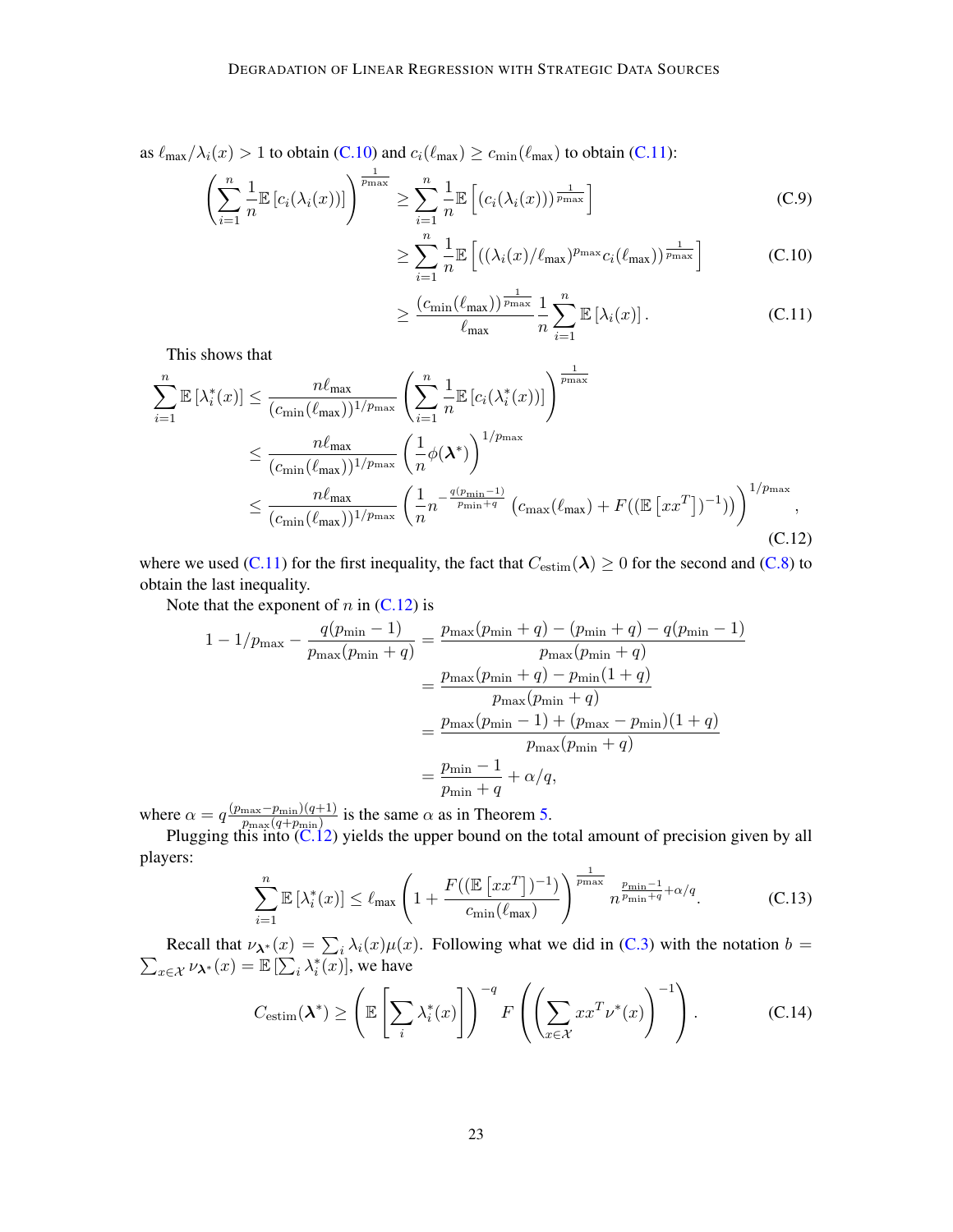Combining  $(C.14)$  and  $(C.13)$  shows that the right-hand-side of  $(10)$  holds with

$$
d = F\left(\left(\sum_{x \in \mathcal{X}} xx^T \nu^*(x)\right)^{-1}\right) \ell_{\max}\left(1 + \frac{F((\mathbb{E}\left[xx^T\right])^{-1})}{c_{\min}(\ell_{\max})}\right)^{-\frac{q}{p_{\max}}}. \math>
$$

#### <span id="page-23-0"></span>Appendix D. Equivalence

In this section, we show that our model is equivalent to the complete information model defined in [Gast et al.](#page-14-6) [\(2020\)](#page-14-6), when the number of player goes to infinity. We consider a model with n agents in which the feature of agent  $i$  are chosen  $i.i.d.$  The only difference between the two models is that:

• In our model, an agent i does not know the exact feature  $x_{-i}$  of the other individual but only knows the distribution  $\mu$  from which they are drawn. As a result, an player i seeks to minimize

$$
J_i(\lambda_i, \boldsymbol{\lambda}_{-i}) = \mathbb{E}\left[c_i(\lambda_i(x_i))\right] + F\left(\left(\mathbb{E}\left[\sum_{i \in N} \lambda_i(x_i)x_i x_i^\top\right]\right)^{-1}\right)
$$

where  $\lambda_i : \mathcal{X} \to \mathbb{R}^+$  is a function that associates to each possible feature  $x \in \mathcal{X}$  a precision  $\lambda_i(x)$ .

• In the model of [Gast et al.](#page-14-6)  $(2020)$ , a player i knows the exact features of other players. As a result, its cost function is

$$
J_i^{ci}(\ell_i, \ell_{-i}, X) = c_i(\ell_i) + F((\sum_{i=1}^n \ell_i x_i x_i^T)^{-1}).
$$
 (D.1)

,

In the above definition, we emphasize that the cost of a player depends on  $X = (x_i)_{i \in N}$ which is the matrix of features of all players. In particular, the equilibrium of the complete information game is well defined only if  $\sum_i x_i x_i^T \succ 0$ . This assumption simply states that the data points held by the agents span  $\mathbb{R}^d$  so that the corresponding linear regression is well defined. We refer to [Gast et al.](#page-14-6) [\(2020\)](#page-14-6) for technical results regarding the existence of a Nash equilibrium. The complete information game is a potential game with the potential:

$$
\phi^{\text{ci}}(\ell, X) = \sum_{i=1}^{n} c_i(\ell_i) + F((\sum_{i=1}^{n} \ell_i x_i x_i^T)^{-1}), \tag{D.2}
$$

and the Nash equilibrium of the game is the minimum of the potential function.

In this section, we show that when  $n \to +\infty$ , the equilibrium of the complete information game, that we denote by  $\ell^{ci*}$ , and the equilibrium of our linear regression  $\lambda^*$  are equivalent and can be exchanged.

Notations and assumptions: We assume the same assumptions as Theorem [5.](#page-9-0) In addition, we assume that there is a finite number T of provision cost functions and we denote by  $n_t$  the number of agents having provision cost  $c_t$  for  $t \in \mathcal{T} := \{1 \dots T\}.$ 

#### D.1. Comparison of equilibrium

To formally compare the equilibrium of the complete information game to the equilibrium of our linear regression game, we will use need the following lemma. This lemma states that there always exists a symmetric equilibrium of the games considered. Note that if provision costs are strictly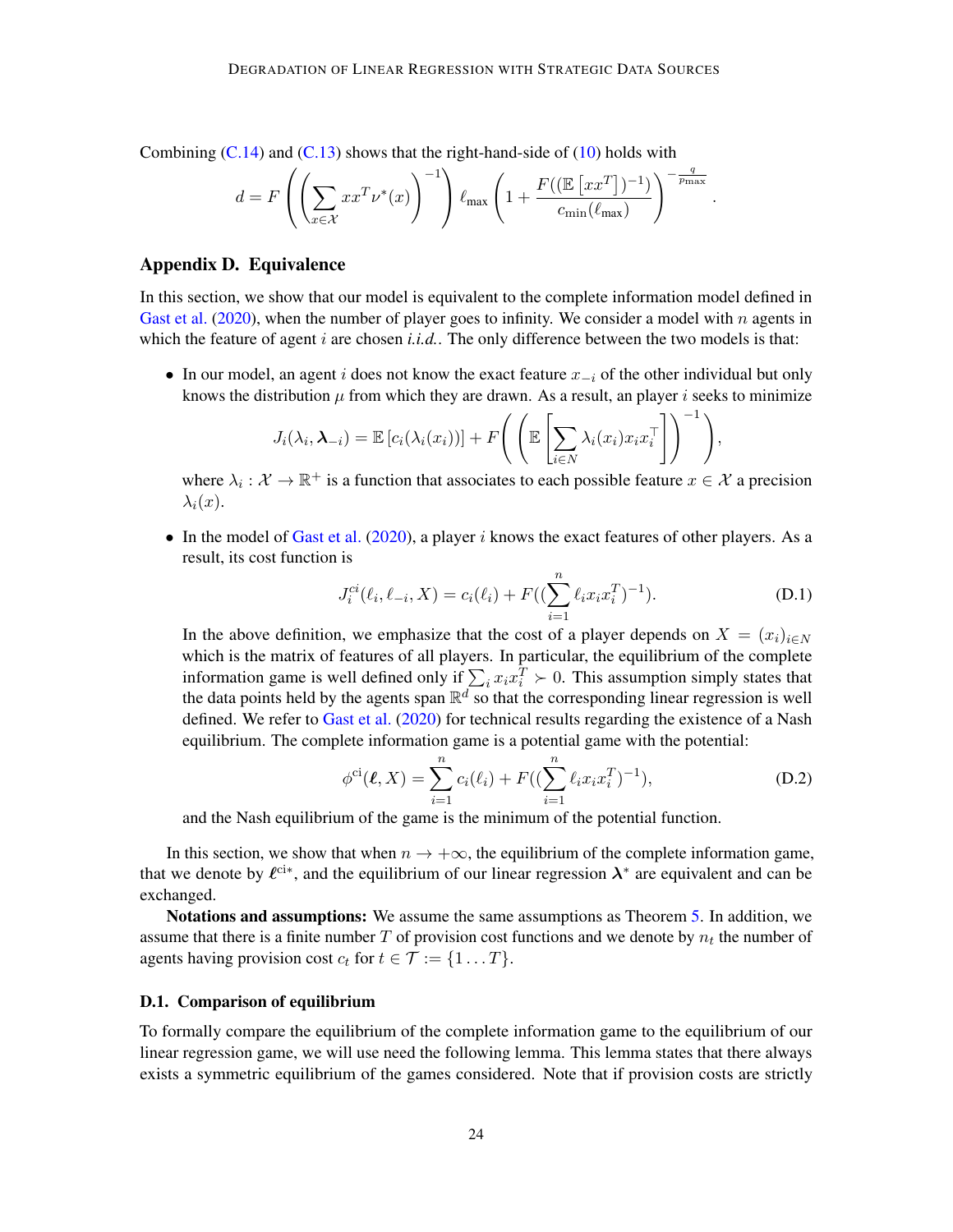convex, the equilibrium is unique. If provision costs are linear, there might, however, exist an infinite number of equilibrium.

**Lemma 6** There exists an equilibrium of the complete information game  $\ell^{cis}$  such that:

$$
\forall i, i', x_i = x_{i'} \text{ and } c_i = c_{i'} \Rightarrow \ell_i^{\text{ci}*} = \ell_{i'}^{\text{ci}*} \tag{D.3}
$$

*There exists an equilibrium of the linear regression game*  $\lambda^*$  *such that:* 

$$
\forall i, i', c_i = c_{i'} \Rightarrow \forall x \in \mathcal{X}, \lambda_i^*(x) = \lambda_{i'}^*(x)
$$
 (D.4)

<span id="page-24-1"></span><span id="page-24-0"></span>П

**Proof** Consider an equilibrium  $\ell^{cik}$  of the complete information game. We define the following strategy profile:

$$
\forall i \in N, \ell_i = \sum_{i'=1}^n \mathbb{1}_{c_i = c_t \text{ and } x_{i'=x_i}} \frac{\ell_{i'}^{\text{ci}*}}{n_i^{x_i}},
$$

where  $n_t^{x_i}$  is the number of players with features  $x_i$  and cost type t.

This strategy profile is simply that each agent provides data with the precision being the average of the precision of similar agents in the equilibrium. It achieves the same estimation cost as the equilibrium and with our convexity assumptions achieves a lower total provision cost. This is thus a minimum of the potential and an equilibrium.

The proof for the linear regression game follows the same steps.

As there is a symmetric equilbrium, this implies that instead of considering strategy profiles, we may restrict our attention to functions  $\lambda_t(x)$  that associate a type of cost and a data point to a precision. This is true for the Bayesian game, in which  $\lambda_i(x)$  is replaced by  $\lambda_i(x)$  when  $c_i = c_t$ . This is also true for the complete information game, when  $\ell_i$  is replaced by  $\lambda_t(x_i)$  when  $c_i = c_t$ . We work with these functions for the rest of the section and by abuse of notation we redefine the potential of the games as follows:

$$
\phi^{\text{ci}}(\lambda, X) = \sum_{x \in \mathcal{X}} \sum_{t=1}^{T} c_t(\lambda_t(x)) n_t^x + F((\sum_{x \in \mathcal{X}} xx^T \sum_{t=1}^{T} \lambda_t(x) n_t^x)^{-1})
$$
(D.5)

$$
\phi(\lambda) = \sum_{x \in \mathcal{X}} \sum_{t=1}^{T} c_t(\lambda_t(x)) n_t \mu(x) + F\left((\sum_{x \in \mathcal{X}} x x^T \sum_{t=1}^{T} \lambda_t(x) n_t \mu(x))^{-1}\right), \quad (D.6)
$$

where as before,  $n_t$  is the number of players having cost function  $c_t$  and  $n_t^x$  is the number of player having cost function  $c_t$  and features  $x$  in the complete information game.

By abuse of notation, we write  $\lambda^* = (\lambda_t^*)_{t \in \mathcal{T}}$  the equilibrium of our linear regression game and by  $\lambda^{ci*} = (\lambda_t^{ci*})_{t \in \mathcal{T}}$  the equilibrium of the complete information game. They are the minimum of (respectively) the potential functions  $(D.5)$  and  $(D.6)$ .

#### D.2. Main equivalence result

The intuition behind the theorem is as follows. Equation  $(D.7)$  states that the minimum of the potentials are equivalent with high probability. Thus, computing the equilibrium of our linear regression game gives a general result on how large complete information games behave. Equations [\(D.8\)](#page-25-1) and  $(D.9)$  state that the equilibrium are essentially equivalent. This means that agents can safely compute the equilibrium of the linear regression game without needing to acquire the information of all other agents. We remark that [\(D.7\)](#page-25-0) applied with  $p_{\text{max}} = 1$  yields  $\phi(\lambda^*) = \phi^{\text{ci}}(\lambda^{\text{ci}*})$ . Finally,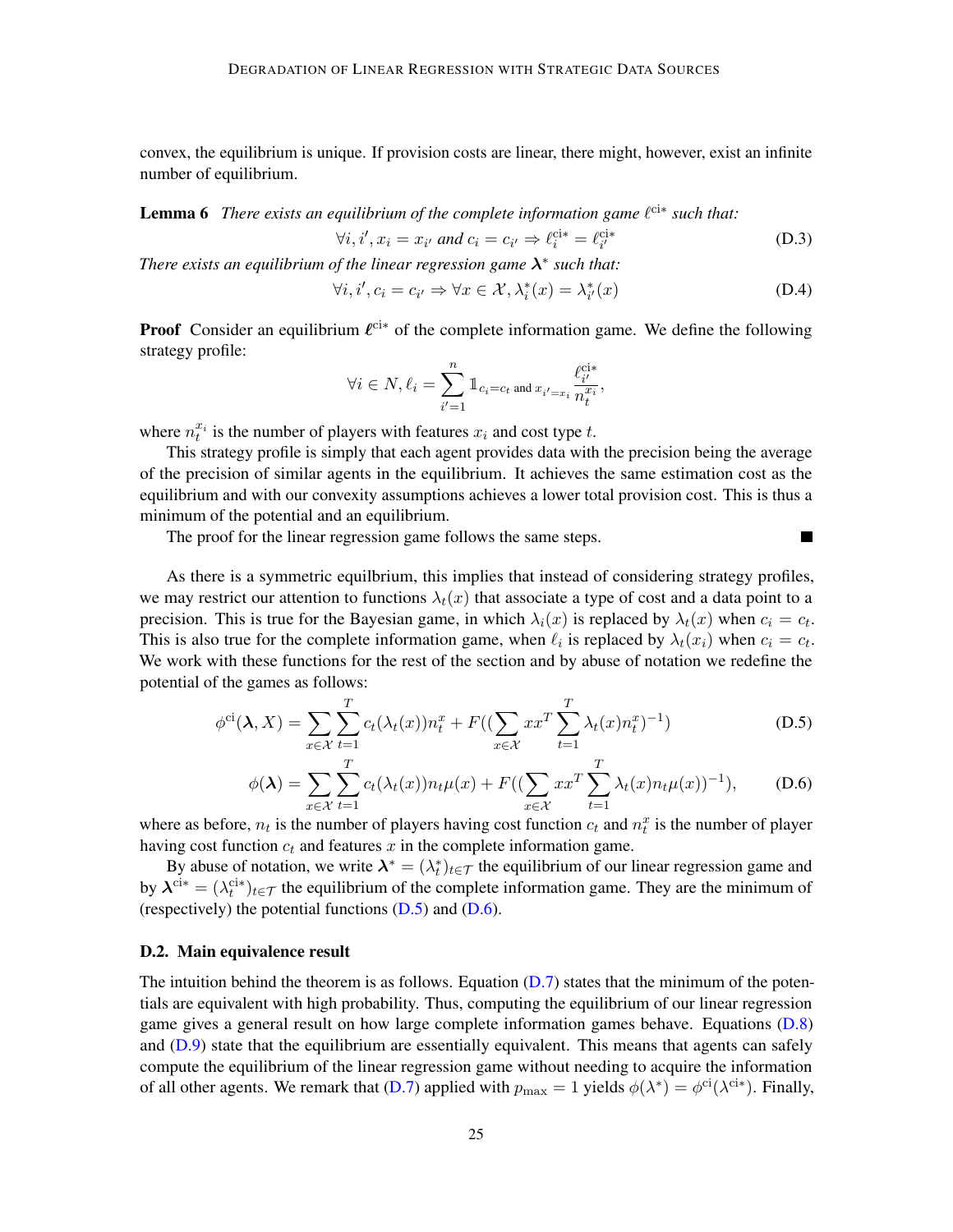we emphasize that the complexity of Theorem [7](#page-25-3) comes from the necessity to prove *equivalence* of potential to show that our results are also valid for the complete information game. Indeed, it is easy to show that both potential go to 0 as long as  $p_{\min} > 1$ . Thus, any result simply stating that the potential of the complete information game converges to the potential of our model is meaningless. With our result, however, it is easy to show that Theorem [5](#page-9-0) is valid in the complete information setting with high probability.

<span id="page-25-3"></span>Theorem 7 *Let* λ <sup>∗</sup> *be an equilibrium of the linear regression game and* λ ci<sup>∗</sup> *be an equilibrium of the complete information game. For all*  $0 < \epsilon < 1/2$ , we have with probability at least 1 −  $|X|\sum_{t} 2\exp(-2n_t^{2\epsilon})$ :

<span id="page-25-0"></span>
$$
\frac{1}{\max_{x,t} \left(\frac{\mu(x) + n_t^{\epsilon - 1/2}}{\mu(x)}\right)^{p_{\max} - 1}} \phi(\lambda^*) \leq \phi^{\text{ci}}(\lambda^{\text{ci}*}, X) \leq \max_{x,t} \left(\frac{\mu(x)}{\mu(x) - n_t^{\epsilon - 1/2}}\right)^{p_{\max} - 1} \phi(\lambda^*),
$$

<span id="page-25-5"></span><span id="page-25-4"></span>
$$
(D.7)
$$

<span id="page-25-1"></span>
$$
\phi^{\mathrm{ci}}(\boldsymbol{\lambda}^*, X) \le D_n \max_{x,t} \left(\frac{\mu(x) + n_t^{\epsilon - 1/2}}{\mu(x)}\right)^{p_{\max} - 1} \phi^{\mathrm{ci}}(\boldsymbol{\lambda}^{\mathrm{ci}*}, X),\tag{D.8}
$$

*and*

<span id="page-25-2"></span>
$$
\phi(\boldsymbol{\lambda}^{\mathrm{ci}*}) \le D'_n \max_{x,t} \left(\frac{\mu(x)}{\mu(x) - n_t^{\epsilon - 1/2}}\right)^{p_{\max} - 1} \phi(\boldsymbol{\lambda}^*); \tag{D.9}
$$

*where*

$$
D_n = \max(\max_{x,t} (\frac{\mu(x) + n_t^{\epsilon - 1/2}}{\mu(x)n_t}), \frac{1}{(\min_{x,t} (\frac{\mu(x)}{\mu(x) - n_t^{\epsilon - 1/2}}))^q}) \quad and
$$
  

$$
D'_n = \max(\max_{x,t} (\frac{\mu(x)}{\mu(x) - n_t^{\epsilon - 1/2}}), \frac{1}{(\min_{x,t} (\frac{\mu(x)}{\mu(x) + n_t^{\epsilon - 1/2}}))^q}).
$$

**Proof** The equilibrium are defined as  $\lambda^{ci*} \in \arg \min(\phi^{ci}(\lambda, X))$  and  $\lambda^* \in \arg \min(\phi(\lambda))$ , where the potential functions are defined in Equations  $(D.5)$  and  $(D.6)$ .  $\mathcal{L}$   $\downarrow$  ci we h

We define 
$$
\tilde{\lambda}^*(x) = \lambda^*(x) \frac{\mu(x)n_t}{n_t^x}
$$
. As  $\lambda^{\text{ci}*}$  attains the minimum of  $\phi^{\text{ci}}$ , we have:  
\n
$$
\phi^{\text{ci}}(\lambda^{\text{ci}*}, X) \leq \phi^{\text{ci}}(\tilde{\lambda}^*, X)
$$
\n
$$
= \sum_x \sum_t c_t(\lambda_t^*(x) \frac{\mu(x)n_t}{n_t^x}) n_t^x + F((\sum_x x x^T \sum_t \lambda_t^*(x) \mu(x))^{-1})
$$
\n
$$
\leq \sum_x \sum_t (\frac{\mu(x)n_t}{n_t^x})^{p_{\text{max}}} c_t(\lambda_t^*(x)) n_t^x + F((\sum_x x x^T \sum_t \lambda_t^*(x) \mu(x))^{-1}) \quad \text{(D.10)}
$$
\n
$$
= \sum_x \sum_t (\frac{\mu(x)n_t}{n_t^x})^{p_{\text{max}}-1} c_t(\lambda_t^*(x)) n_t^x \mu(x) + F((\sum_x x x^T \sum_t \lambda_t^*(x) \mu(x))^{-1})
$$
\n
$$
\leq \max_{x, t} (\frac{\mu(x)n_t}{n_t^x})^{p_{\text{max}}-1} \phi(\lambda^*), \quad \text{(D.11)}
$$

where the inequality  $(D.10)$  comes from the assumption on the costs and the inequality  $(D.11)$  comes from the fact that  $\max_x(\frac{\mu(x)n_t}{n^x})$  $\frac{x}{n_t^{x}}$ )  $\geq 1$  (Indeed, we have by definition  $\sum_{x} n_t^{x} = n_t = \sum_{x} \mu(x) n_t$ . Thus, there exists  $x \in \mathcal{X}$  such that  $n_t^x \ge \mu(x)n_t$ .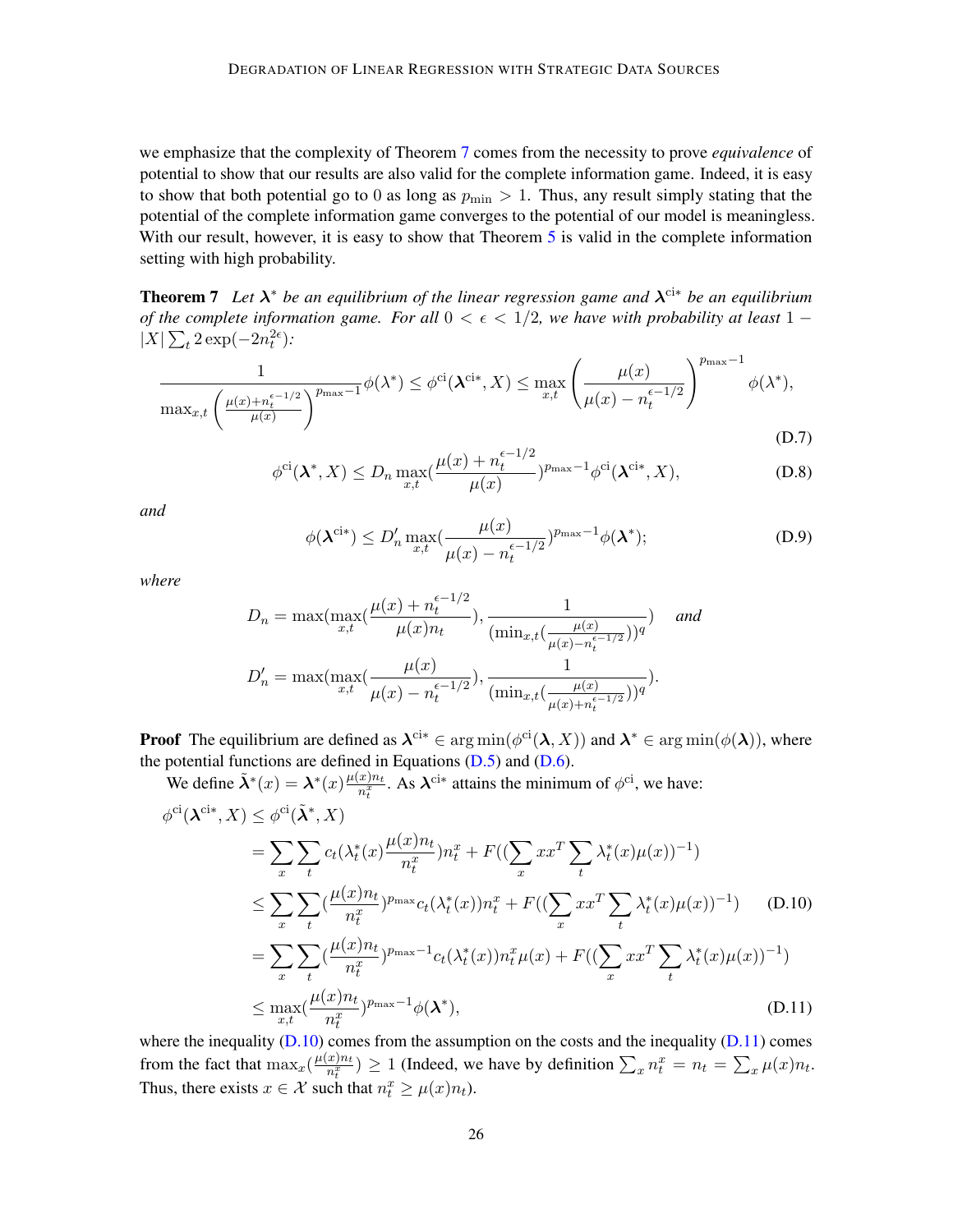We can prove similarly that:

$$
\phi(\boldsymbol\lambda^*) \leq \max_{x,t} (\frac{n_t^x}{\mu(x)n_t})^{p_{\max}-1}\phi^{\text{ci}}(\boldsymbol\lambda^{\text{ci}*})
$$

We thus obtain that:

<span id="page-26-0"></span>
$$
\frac{1}{\max_{x,t}(\frac{n_t^x}{\mu(x)n_t})^{p_{\max}-1}}\phi(\boldsymbol{\lambda}^*) \leq \phi^{\text{ci}}(\boldsymbol{\lambda}^{\text{ci}*}, X) \leq \max_{x,t}(\frac{\mu(x)n_t}{n_t^x})^{p_{\max}-1}\phi(\boldsymbol{\lambda}^*)
$$
(D.12)

# High probability bound on  $\frac{\mu(x)n_t}{n_t^x}$

Hoeffding inequality implies that for all t, x, we have  $P(|n_t^x - n_t\mu(x)| \ge k) \le 2\exp(-\frac{2k^2}{n_t^2})$  $\frac{2k^2}{n_t^2}$ ). We apply this with  $k = n_t^{1/2 + \epsilon}$  $t^{1/2+\epsilon}$  for  $0 < \epsilon < 1/2$  to obtain:

$$
P(|n_t^x - n_t\mu(x)| \ge n_t^{1/2 + \epsilon}) \le 2\exp(-2n_t^{2\epsilon})
$$
\n(D.13)

We thus have  $P(\bigcup_{t,x} (|n_t^x - n_t \mu(x)| \ge n_t^{1/2 + \epsilon})$  $t_1^{1/2+\epsilon}$ ))  $\leq |X| \sum_{t} 2 \exp(-2n_t^{2\epsilon})$ . We also note that if we have  $|n_t^x - n_t \mu(x)| \leq n_t^{1/2 + \epsilon}$  $t^{1/2+\epsilon}$ , then:

$$
\frac{\mu(x)n_t}{n_t\mu(x) + n_t^{1/2+\epsilon}} \le \frac{\mu(x)n_t}{n_t^x} \le \frac{\mu(x)n_t}{n_t\mu(x) - n_t^{1/2+\epsilon}},
$$

which yields:

$$
\frac{\mu(x)}{\mu(x) + n_t^{\epsilon - 1/2}} \le \frac{\mu(x)n_t}{n_t^x} \le \frac{\mu(x)}{\mu(x) - n_t^{\epsilon - 1/2}}.
$$
\n(D.14)

Combined with [\(D.12\)](#page-26-0), this shows that with probability at least  $|X| \sum_{t} 2 \exp(-2n_t^{2\epsilon})$ , we have:

$$
\frac{1}{\max_{x,t}(\frac{\mu(x)+n_t^{\epsilon-1/2}}{\mu(x)})^{p_{\max}-1}}\phi(\boldsymbol{\lambda}^*)\leq\phi^{\text{ci}}(\boldsymbol{\lambda}^{\text{ci}*},X)\leq\max_{x,t}(\frac{\mu(x)}{\mu(x)-n_t^{\epsilon-1/2}})^{p_{\max}-1}\phi(\boldsymbol{\lambda}^*)
$$

We conclude this proof by computing the value of the potential of the complete information game with the linear regression game equilibrium:

$$
\phi^{\text{ci}}(\lambda^*, X) = \sum_{x} \sum_{t} c_t(\lambda_t^*(x)) n_t^x + F((\sum_{x} x^x \sum_{t} \lambda_t^*(x) n_t^x)^{-1})
$$
  
\n
$$
= \sum_{x} \sum_{t} c_t(\lambda_t^*(x)) \frac{n_t^x}{\mu(x) n_t} n_t \mu(x) + F((\sum_{x} x^x \sum_{t} \frac{n_t^x}{\mu(x) n_t} n_t \mu(x))^{-1})
$$
  
\n
$$
\leq \max_{x, t} (\frac{n_t^x}{\mu(x) n_t}) \sum_{x} \sum_{c} c_t(\lambda_t^*(x)) n_t \mu(x) + \frac{1}{(\min_{x, t} (\frac{n_t^x}{\mu(x) n_t}))^q} F((\sum_{x} x^x \sum_{t} \lambda_t^*(x) n_t \mu(x))^{-1})
$$
  
\n
$$
\leq D_n \phi(\lambda^*),
$$

where  $D_n = \max(\max_{x,t}(\frac{\mu(x) + n_t^{\epsilon-1/2}}{\mu(x)n_t}), \frac{1}{(\min_{x,t}(\ldots)))}$  $(\min_{x,t}(\frac{\mu(x)}{\epsilon})$  $u(x)-n_t^{\epsilon-1/2}$  $\frac{1}{\left( \frac{\gamma}{q} \right)}$ .

Combined with the previous result, we obtain:

$$
\phi^{\mathrm{ci}}(\boldsymbol{\lambda}^*,X) \le D_n \max_{x,t} (\frac{\mu(x) + n_t^{\epsilon-1/2}}{\mu(x)})^{p_{\max}-1} \phi^{\mathrm{ci}}(\boldsymbol{\lambda}^{\mathrm{ci}*},X).
$$

We can show similarly that:

$$
\phi(\boldsymbol{\lambda}_{ci}^*) \le D'_n \max_{x,t} \left(\frac{\mu(x)}{\mu(x) - n_t^{\epsilon - 1/2}}\right)^{p_{\max} - 1} \phi(\boldsymbol{\lambda}^*),
$$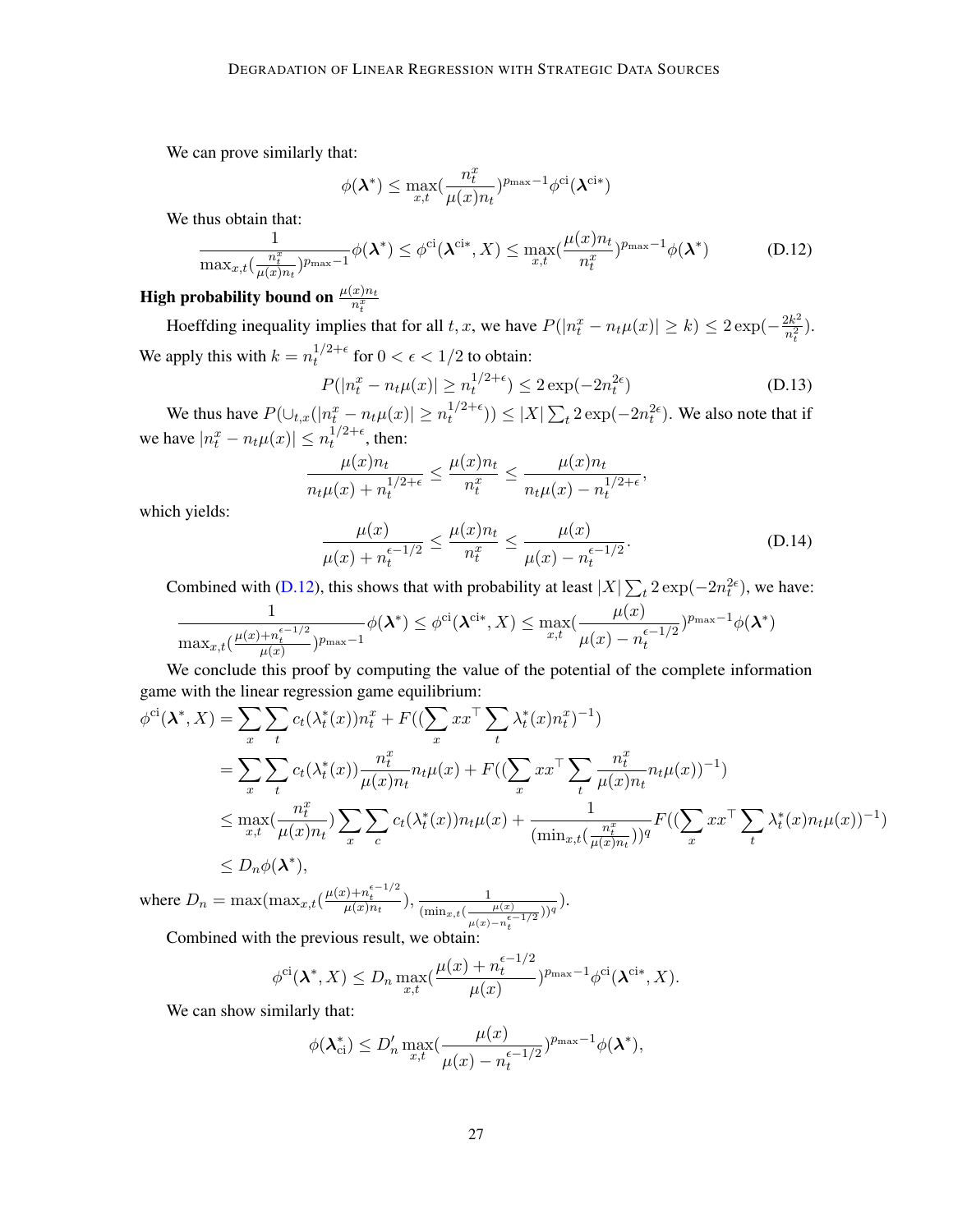where 
$$
D'_n = \max(\max_{x,t}(\frac{\mu(x)}{\mu(x) - n_t^{\epsilon - 1/2}}), \frac{1}{(\min_{x,t}(\frac{\mu(x)}{\mu(x) + n_t^{\epsilon - 1/2}}))^q}).
$$

**In the Second** 

#### <span id="page-27-0"></span>Appendix E. Ordinary least squares

In this section we present the model where the analyst uses the OLS estimator instead of the GLS estimator. We show that, while the use of the OLS estimator removes a strong assumption of our model (the knowledge of the variance of the data points by the analyst), the use of OLS might also highly degrade the estimation cost when agents are not identical. We show in particular that for any game using the OLS estimator, a single agent participating with prohibitively high provision cost can ruin the estimation.

Let us first define the strategic linear regression in the OLS setting. Formally, the analyst receives *n* couples  $(x_i, \hat{y}_i)$  and uses them to produce an estimate  $\hat{\beta}$  that is then sent to the agents. Note that we do not assume in this setting that the analyst receives the precision associated to the data points as it is not needed for the estimation. In what follows, we assume that the analyst computes this estimate by using *ordinary least squares* (OLS) and we denote it by  $\hat{\beta}_{\text{OLS}}$ . OLS is the least squares regression which is optimal in the case of homoskedastic data. It is however sub-optimal when data are heteroskedastic but still applicable. It is one of the most widespread estimators in general, in particular because, unlike GLS, it is easy to apply and does not require knowledge of the variance of the data points. The covariance of OLS is independent of  $\hat{y}_i$  and is equal to  $\left(\sum_{i\in N} x_i x_i^\top\right)^{-1} \sum_{i\in N}$  $\frac{x_i x_i^{\top}}{\lambda_i(x_i)} \left( \sum_{i \in N} x_i x_i^{\top} \right)^{-1}$ . Note that this quantity is well defined only if each  $\lambda_i(x_i)$  is strictly positive, unlike GLS that only requires the information matrix  $(\sum_i \lambda_i(x_i)x_ix_i^{\top})$  to be invertible.

In a system where data point  $\hat{y}_i$  is revealed with precision  $\ell_i$ , the covariance of  $\hat{\beta}_{0LS}$  is

$$
\left(\sum_{i\in N} x_i x_i^\top\right)^{-1} \sum_{i\in N} \frac{x_i x_i^\top}{\ell_i} \left(\sum_{i\in N} x_i x_i^\top\right)^{-1}
$$

In our model, the values of  $x_i$  are generated randomly according to a common underlying distribution  $\mu$  on X. Hence, we define the OLS estimation cost as

$$
C_{\text{estim}}^{\text{OLS}}(\boldsymbol{\lambda}) = F\left(\mathbb{E}\left[\left(\sum_{i\in N} x_i x_i^\top\right)^{-1} \sum_{i\in N} \frac{x_i x_i^\top}{\lambda_i(x_i)} \left(\sum_{i\in N} x_i x_i^\top\right)^{-1}\right]\right). \tag{E.1}
$$

We denote  $\Gamma_{OLS}$  (resp.  $\Gamma_{GLS}$ ) an instance of the game where the analyst uses the OLS (resp. GLS) estimator. For a given precision profile, we define  $\phi_{\text{OLS}}(\lambda_i, \lambda_{-i})$ 

$$
\phi_{\text{OLS}}(\boldsymbol{\lambda}) = \sum_{j=1}^{n} \mathbb{E} \left[ c_j(\lambda_j(x)) \right] + C_{\text{estim}}^{\text{OLS}}(\boldsymbol{\lambda}).
$$
 (E.2)

We show that our main results still holds in this setting.

Proposition 8 *Under Assumptions [1,](#page-5-1) [2,](#page-5-2) and [3,](#page-5-3) a precision profile* λ ∗ *is a Nash equilibrium of the OLS linear regression game if and only if it minimizes*  $φ_{\text{OLS}}$ *. Such an equilibrium exists. It is unique if all provision cost functions* c<sup>i</sup> *are strictly convex. When there are multiple equilibria, the estimation*  $cost \, \text{C}_{\text{estim}}^{\text{OLS}}(\boldsymbol{\lambda}^*)$  *does not depend on the equilibrium.*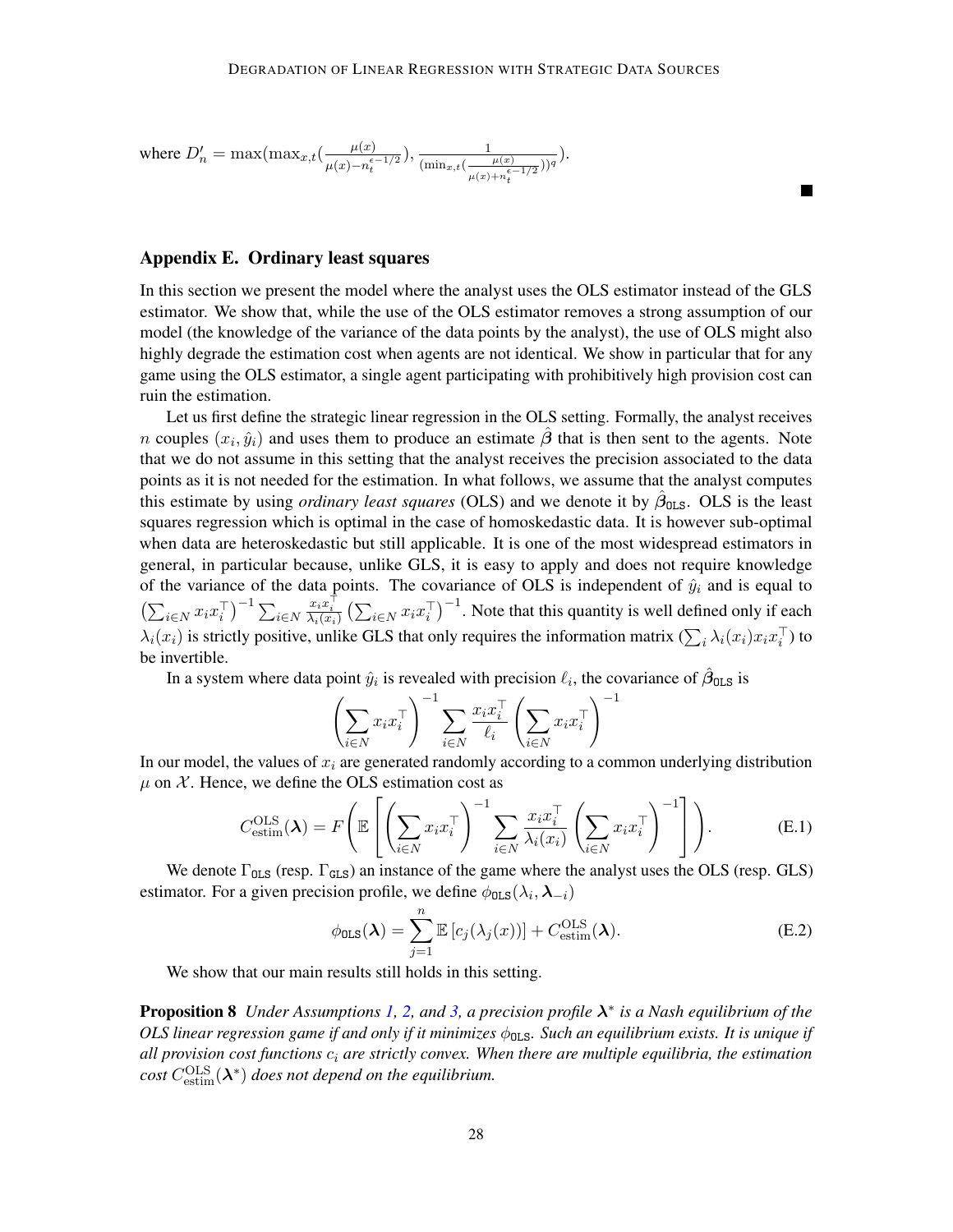The proof of this proposition is a trivial adaptation of Proof [C.1.](#page-18-1) The game  $\Gamma_{OLS}$  thus has the same basic properties as  $\Gamma_{\text{GLS}}$  and we can now state our main result in this new model:

**Proposition 9** Let Γ<sub>OLS</sub> be a game satisfying the Assumptions of Theorem [5.](#page-9-0) Then, with the same *constants*  $d, D > 0$  *as Theorem* [5](#page-9-0) *that do not depend on n, we have that:* 

$$
dn^{-q\frac{p_{\min}-1}{p_{\min}+q}-\alpha} \le C_{\text{estim}}^{\text{OLS}}(\boldsymbol{\lambda}^*) \le Dn^{-q\frac{p_{\min}-1}{p_{\min}+q}},\tag{E.3}
$$

*where*  $\alpha = q^2$  $p_{\text{max}}(q+p_{\text{min}})$ 

#### Proof Upper bound

The proof of the upper bound is the same as in the proof of Theorem [5.](#page-9-0) Indeed, we compute the value of the potential function for a particular constant strategy in which all players use the precision  $\lambda(x) = n^{-\frac{q+1}{p_{\min}+q}}$  for all values of  $x \in \mathcal{X}$ . It is then sufficient to observe that for such a strategy, we have homoskedasticity of the data points. Thus, the GLS estimator and the OLS estimator are the same and the algebra of the proof can trivially be applied.

#### Lower bound

It is sufficient to observe that for all  $\bm{\lambda},$  we have  $\mathbb{E}\left[\left(\sum_{i\in N}x_ix_i^\top\right)^{-1}\sum_{i\in N}$  $\frac{x_ix_i^{\top}}{\lambda_i(x_i)}\left(\sum_{i\in N}x_ix_i^{\top}\right)^{-1}\geq$  $\left(\mathbb{E}\left[\sum_{i\in N} \lambda_i(x_i) x_i x_i^\top \right]\right)^{-1}$  by Aitken's theorem of optimality of GLS.

#### Differences between the asymptotic behavior of GLS and OLS

In this section, we show that, while our main result holds when the analyst uses the OLS estimator,  $\Gamma_{GLS}$  and  $\Gamma_{OLS}$  behave fundamentally differently when only subsets of agents satisfy our non-trivial assumptions.

<span id="page-28-0"></span>**Proposition 10** *Assume that Assumptions* [1,](#page-5-1) [2](#page-5-2) *and* [3](#page-5-3) *hold. Assume that for all*  $i \in N$ *, we have*  $c_i(0) = 0$ . Additionally, assume that there exist  $p_{\min} \ge 1$  a function  $c_{\max} : \mathbb{R}_+ \to \mathbb{R}_+$  and  $S_N \subseteq N$ *such that for all*  $i \in S_N$  *and all*  $a > 1, \ell > 0$ :  $a^{p_{\min}}c_i(\ell) \le c_i(a\ell)$  *and*  $c_i(\ell) \le c_{\max}(\ell) < \infty$ *. Then there exists a constant*  $D > 0$  *that does not depend on*  $|S_N|$  *and such that:* 

$$
C_{\text{estim}}(\boldsymbol{\lambda}^*) \le D|S_N|^{-q\frac{p_{\min}-1}{p_{\min}+q}},\tag{E.4}
$$

a s

Proof

We define the particular constant strategy

$$
\lambda_i(x)=\left\{\begin{array}{ll} {|S_N|}^{-\frac{q+1}{p_{\min}+q}} & \text{if } i\in S_N \\ 0 & \text{Otherwise.} \end{array}\right.
$$

The algebra to obtain the bound is then exactly the same as in Section [C.5.](#page-21-4)

This proposition states that for any subset of agents, the convergence rate of the estimation cost is at least as good as if only those agents participated. For example, if half a population suffers from linear provision cost  $c_i(\lambda) = \lambda$  while the other half of the population has highly convex provision costs  $c_i(\lambda) = \lambda^p$ , the estimation cost will converge to 0 with rate at least  $n^{-q} \frac{p-1}{p+q}$ . This is significant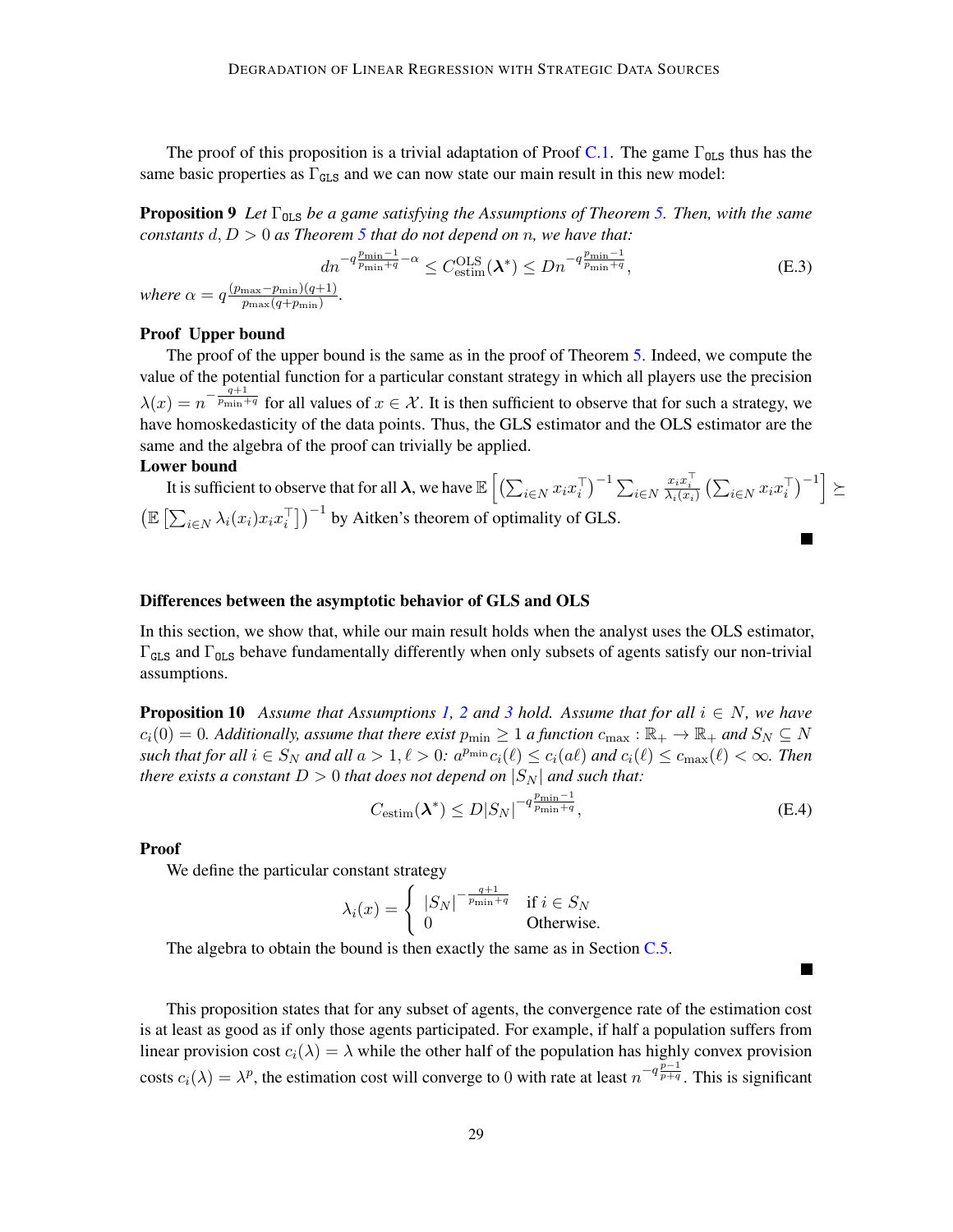as we have previously proved that if only agents with linear provision costs participate, GLS is not consistent and the estimation cost does not go to 0. This property is tightly linked to the GLS estimator. Indeed, GLS weights the data points according to their precision and low precision data points do not hinder the estimation. Formally, for any  $\lambda$ ,  $\lambda_{n+1}$ , we have  $\sum_i \lambda_{i=1}^{n+1} (x_i) x_i x_i^{\top} \succeq \sum_{i=1}^n \lambda_i (x_i) x_i x_i^{\top}$ thus adding a data point can only improve the information matrix of the estimator. This is no longer true when using the OLS estimator as it gives the same weight to widely inaccurate data points as to very precise data points.

We show this difference on an example. We consider an OLS regression game where  $n$  agents are willing to give precise data (they have low provision cost) while one agent suffers from prohibitively high provision cost. Formally, let us consider  $\Gamma_{\text{OLS}}$  the game where  $\mathcal{X} = \{1\}$ ,  $n+1$  agents participate,  $c_i(\lambda) = \lambda^p$  for all i in  $\{1, \dots, n\}$  and  $c_{n+1}(\lambda) = (n+1)^2 \lambda$ . In the following game, we also consider the scalariation  $F(\cdot)$  to be the trace which in this case is the identity function. We have in this game the following potential:

$$
\phi_{\text{OLS}}(\lambda) = \sum_{i=1}^{n} \lambda_i^p + (n+1)^2 \lambda_{n+1} + \frac{1}{(n+1)^2} \sum_{i=1}^{n+1} \frac{1}{\lambda_i}
$$
(E.5)

It is then easy to show that at equilibrium, we have  $\lambda_i^* = (n+1)^{-2/(p+1)}$  for all i in  $\{1, \ldots, N\}$ and  $\lambda_{n+1}^* = (n+1)^{-2}$ . This implies that the equilibrium achieves the following estimation cost:

$$
C_{\text{estim}}^{\text{OLS}}(\boldsymbol{\lambda}^*) = \frac{1}{(n+1)^2} n(n+1)^{2/(p+1)} + 1
$$
 (E.6)

This estimation cost does not converge to 0 when  $n + 1$  grows large. Also note that even if p grows large meaning that n of the  $n + 1$  agents almost do not suffer any cost for providing data, the estimation cost still does not converge to 0. In contrast, the cost functions we defined satisfy the assumptions of Proposition [10](#page-28-0) meaning that if the analyst used the GLS estimator, they would obtain a consistent estimator with convergence rate at least  $n^{-q} \frac{p-1}{p+q}$ . Alternatively, if the analyst refused the participation of agent  $n + 1$ , they would also obtain a consistent estimator. This implies that designing a mechanism to control participants in the OLS model could greatly improve the estimation cost at equilibrium in some cases. This remains an open problem.

#### <span id="page-29-0"></span>Appendix F. Extension to joint distributions

In this section, we show how our main result can be extended to a setting where the data points  $x_i$  of agents are not independent and identically distributed but are distributed according to a joint distribution  $\mu_{\text{joint}}$ . We make the following assumption on this joint distribution to ensure the non-triviality of the game:

**Assumptions 4** The set X is finite and  $\mathbb{E}_{\mu_{\text{joint}}}$   $\left[\sum_{i \in N} x_i x_i^{\top}\right]$  is positive definite.

For the rest of this section, we omit the subscript denoting that the expected value is taken with regard to the distribution  $\mu_{\text{joint}}$ .

Having a joint distribution does not change the basic structure of the game. The game is still a potential game with potential

<span id="page-29-1"></span>
$$
\phi(\boldsymbol{\lambda}) = \mathbb{E}\left[\sum_{j=1}^{n} c_j(\lambda_j(x_j))\right] + C_{\text{estim}}(\boldsymbol{\lambda}).
$$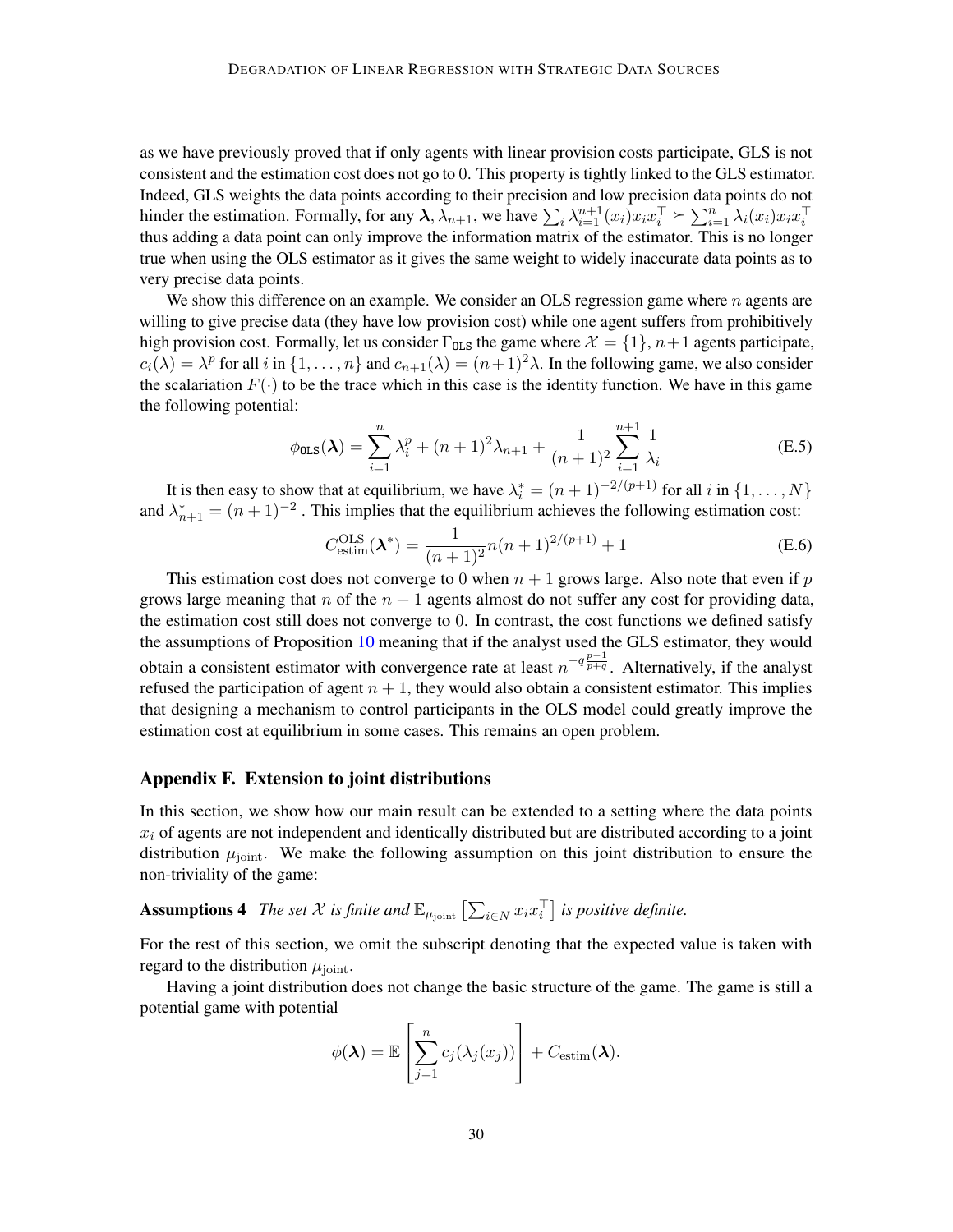Note that we still assume that each agent strategy is a function  $\lambda_i : \mathcal{X} \to \mathbb{R}_+$  for ease of notation. We do not assume, however, that each agent holds each vector with non-zero probability. This implies that if an equilibrium exists, there exists an infinite number of equilibrium as agents may freely choose the precision of the data points that hold with probability zero (without changing their payoffs). As these precision are a simple modeling artifact without any impact on payoffs, we set them to 0 by convention.

Also note that there may now exist Nash equilibria  $\lambda^*$  for which  $C_{\text{estim}}(\lambda^*) = \infty$ . For instance, if  $d \geq 2$  and the joint distribution is such that  $\mu_{\text{joint}}(x) = 1$  for some  $x = (x_1, \ldots, x_n)$ , then  $\lambda^* = 0$  is a Nash equilibrium. Indeed, in that case, no agent has an incentive to deviate since a single agent deviation still yields a non-invertible information matrix (recall that the information matrix is  $\mathbb{E}\left[\sum_{i\in N} \lambda_i(x_i)x_i x_i^{\top}\right]$  and that the covariance is the inverse of this matrix). More generally, any profile  $\lambda$  such that the information matrix is non-invertible and remains non-invertible under unilateral deviations is an equilibrium. Following [Gast et al.](#page-14-6) [\(2020\)](#page-14-6), we call Nash equilibria at which the estimation cost is infinite "trivial equilibria." These are not our focus as they can be avoided with model adjustments such as having d non-strategic agents with data points spanning  $\mathbb{R}^d$  guaranteeing a finite covariance.

We claim that Proposition [1](#page-6-1) (which states that the game has at least one equilibrium, and that if there are multiple equilibria, they have the same estimation cost) still holds for non-trivial equilibria under the extending model where the data points  $x_i$  are distributed according to a joint distribution  $\mu_{\text{joint}}$  satisfying Assumption [4;](#page-29-1) with the following adapted proof. Note that the first step of this version of the proof is inspired from [Gast et al.](#page-14-6) [\(2020\)](#page-14-6) to handle trivial equilibrium. Proof

**Step 1: The potential function is convex.** The potential function  $\phi(\bm{\lambda}) = \mathbb{E}\left[\sum_{j=1}^n c_j(\lambda_j(x_j))\right] +$  $C_{\text{estim}}(\lambda)$  takes values in the extended positive real numbers line  $\mathbb{R}_+ = \mathbb{R}_+ \cup \{+\infty\}$ .

Recall that  $C_{\rm estim}(\boldsymbol\lambda) = F$  $\sqrt{ }$  $\left(\mathbb{E}\left[\sum_{i\in N}\lambda_i(x_i)x_ix_i^\top\right]\right)^{-1}$ . We denote  $V(\boldsymbol\lambda) = \mathbb{E}\left[ \sum_{i \in N} \lambda_i(x_i) x_i x_i^\top \right]^{-1}$ 

and  $M(\lambda) = \mathbb{E}\left[\sum_{i \in N} \lambda_i(x_i) x_i x_i^{\top}\right]$ . We have that  $V(\lambda)$  is strictly convex and goes to infinity when  $M(\lambda)$  goes to a non-invertible matrix (i.e., the largest eigenvalue of V goes to infinity for any sequence  $\lambda_n$  that converges to a  $\lambda$  such that  $M(\lambda)$  is non-invertible). As F is convex and increasing, this shows that  $C_{estim}(\lambda)$  is strictly convex and goes to  $+\infty$  when  $M(\lambda)$  goes to a non-invertible matrix, which then implies that  $C_{\text{estim}}(\lambda) : \mathbb{R}^n_+ \to \bar{\mathbb{R}}_+$  is continuous. As the functions  $c_i$  are convex, we conclude that the potential function  $\phi$  is strictly convex and continuous on  $\mathbb{R}_+$ .

Step 2: The potential admits a minimum. We first consider the potential evaluated at an arbitrary value and show that this implies boundedness of agents precision at equilibrium. Let  $\phi(1) = \mathbb{E}\left[\sum_i c_i(1)\right] + F((\mathbb{E}\left[\sum_i x_i x_i^T\right])^{-1})$ . By Assumption [3,](#page-5-3)  $\lim_{\ell \to +\infty} c_i(\ell) = +\infty$ . For all  $x \in \mathcal{X}$ , we denote  $\mu_i(x)$  the the probability that agent i has data point x when data points are generated with the joint distribution  $\mu_{\text{joint}}$ . If  $\mu_i(x) = 0$ , then the value of  $\lambda_i(x)$  does not change the potential and we can set it to 0. Otherwise,  $\lim_{\ell \to +\infty} c_i(\ell)\mu(x) = +\infty$ . Hence, there exists  $\ell_{\text{max}}$ such that for all i and all x,  $c_i(\ell_{\text{max}})\mu(x) > \phi(1)$ . This shows that if  $\lambda$  is a precision profile such that  $\lambda_i(x) > \ell_{\text{max}}$  for some i and x, then  $\phi(\lambda) \ge \phi(1)$ .

Let B be the subset of  $\lambda$  such that  $\phi(\lambda) \leq \phi(1)$ . By continuity and convexity of  $\phi$ , B is a non-empty convex and compact subset of  $[0, \ell_{\max}]^n$  on which  $\phi(\lambda) < \infty$ . This implies that there  $\phi$ admits a minimum and that all global minimum of  $\phi$  are attained in B.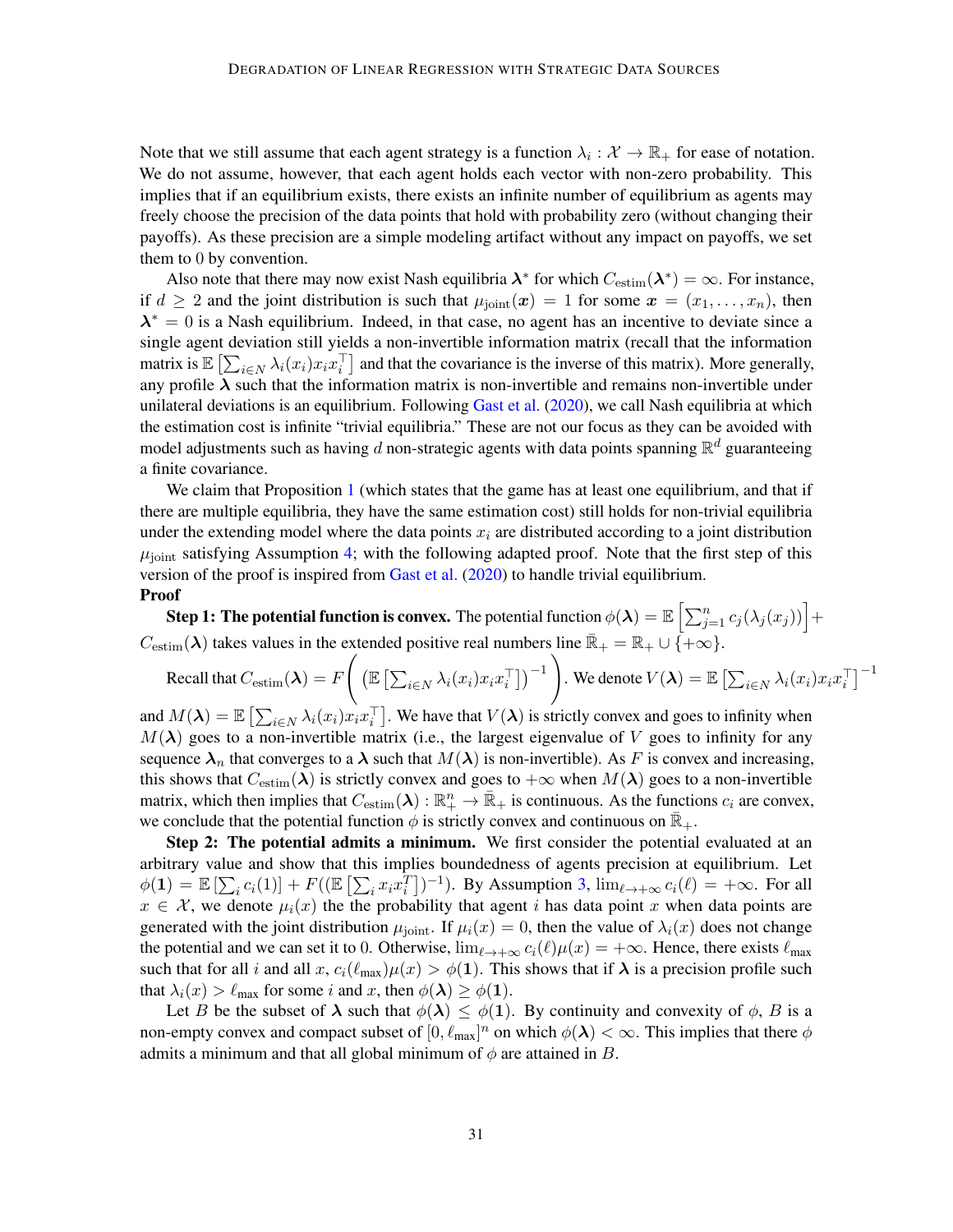If different non-trivial equilibria exist, they have the same estimation cost. This step is strictly the same as the proof found in Section [C.1.](#page-18-1)

We are now ready to state our main result adapted to this setting. In the following theorem,  $\lambda^*$ denotes any non-trivial equilibrium.

<span id="page-31-4"></span>Theorem 11 *Assume that Assumptions [2,](#page-5-2) [3,](#page-5-3) and [4](#page-29-1) hold. Additionally, assume that there exist*  $p_{\min}, p_{\max} \ge 1$  *and functions*  $c_{\min}, c_{\max} : \mathbb{R}_+ \to \mathbb{R}_+$  *such that for all*  $i \in N$  *and all*  $a > 1, \ell > 0$ *:*  $a^{p_{\min}}c_i(\ell) \leq c_i(a\ell) \leq a^{p_{\max}}c_i(\ell)$  and  $0 < c_{\min}(\ell) \leq c_i(\ell) \leq c_{\max}(\ell) < \infty$ . Then there exist *constants*  $d', D' > 0$  *that depend on* n *only through*  $\mathbb{E}_{\mu_{\text{joint}}} \left[ \frac{1}{n} \right]$  $\frac{1}{n} \sum_{i \in N} x_i x_i^{\top}$  and such that:

<span id="page-31-3"></span>
$$
d'n^{-q\frac{p_{\min}-1}{p_{\min}+q}-\alpha} \leq C_{\text{estim}}(\boldsymbol{\lambda}^*) \leq D'n^{-q\frac{p_{\min}-1}{p_{\min}+q}},\tag{F.1}
$$

*where*  $\alpha = q \frac{(p_{\max}-p_{\min})(q+1)}{p_{\max}(q+n-1)}$  $p_{\max}(q+p_{\min})$ 

**Proof** In this first step, we compute the value of the potential function for a particular constant strategy in which all players use the precision  $\lambda(x) = n^{-\frac{q+1}{p_{\min}+q}}$  for all values of  $x \in \mathcal{X}$ . By abuse of notation, we denote this precision profile by  $(n^{-\frac{q+1}{p_{\min}+q}}, \ldots, n^{-\frac{q+1}{p_{\min}+q}})$ . The value of the potential for this precision profile is

$$
\phi(n^{-\frac{q+1}{p_{\min}+q}}, \dots, n^{-\frac{q+1}{p_{\min}+q}}) = \mathbb{E}\left[\sum_{i=1}^{n} c_i(n^{-\frac{q+1}{p_{\min}+q}})\right] + F((\mathbb{E}\left[\sum_{i=1}^{n} x_i x_i^T n^{-\frac{q+1}{p_{\min}+q}}\right])^{-1})
$$
  
\n
$$
= \sum_{i=1}^{n} c_i(n^{-\frac{q+1}{p_{\min}+q}}) + F((n^{\frac{p_{\min}-1}{p_{\min}+q}}\mathbb{E}\left[\frac{1}{n}\sum_{i\in N} x_i x_i^T\right])^{-1})
$$
  
\n
$$
\leq \sum_{i=1}^{n} n^{-p_{\min}\frac{q+1}{p_{\min}+q}} c_i(1) + F((n^{\frac{p_{\min}-1}{p_{\min}+q}}\mathbb{E}\left[\frac{1}{n}\sum_{i\in N} x_i x_i^T\right])^{-1}) \quad \text{(F.2)}
$$
  
\n
$$
= n^{-p_{\min}\frac{q+1}{p_{\min}+q}} \sum_{i=1}^{n} c_i(1) + n^{\frac{q(1-p_{\min})}{p_{\min}+q}} F((\mathbb{E}\left[\frac{1}{n}\sum_{i\in N} x_i x_i^T\right])^{-1}) \quad \text{(F.3)}
$$

<span id="page-31-2"></span><span id="page-31-1"></span><span id="page-31-0"></span>
$$
\leq n^{-\frac{q(p_{\min}-1)}{p_{\min}+q}}c_{\max}(1) + n^{\frac{q(1-p_{\min})}{p_{\min}+q}}F((\mathbb{E}\left[\frac{1}{n}\sum_{i\in N}x_{i}x_{i}^{\top}\right])^{-1}) \quad \text{(F.4)}
$$

$$
= n^{-\frac{q(p_{\min}-1)}{p_{\min}+q}} \left( c_{\max}(1) + F\left( \left( \mathbb{E}\left[ \frac{1}{n} \sum_{i \in N} x_i x_i^{\top} \right] \right)^{-1} \right) \right), \tag{F.5}
$$

where we use that  $c_i(1) \ge a^{p_{\min}} c_i(1/a)$  with  $a = n^{\frac{q+1}{p_{\min}+q}}$  (from the theorem's assumption) in [\(F.2\)](#page-31-0), the homogeneity of  $F$  (Assumption [2\)](#page-5-2) in  $(F<sub>1</sub>, 3)$ , and the theorem's assumption, which implies that  $c_i(1) \leq c_{\text{max}}(1)$  for all i, in [\(F.4\)](#page-31-2).

As  $c_i(\ell) \ge 0$  and  $\lambda^*$  is a minimum of the potential, it holds that

$$
C_{\text{estim}}(\lambda^*) \le \phi(\lambda^*) \le \phi(n^{-\frac{q+1}{p_{\min}+q}}, \dots, n^{-\frac{q+1}{p_{\min}+q}}).
$$
  
Hence, the right-hand-side of (F.1) holds with  $D = (c_{\max}(1) + F((\mathbb{E} \left[ \frac{1}{n} \sum_{i \in N} x_i x_i^{\top} \right])^{-1})).$ 

Lower bound. The lower bound is then simply obtained by plugging the new upper bound of the potential to the proof of the lower bound obtained in Section [C.5.](#page-21-4)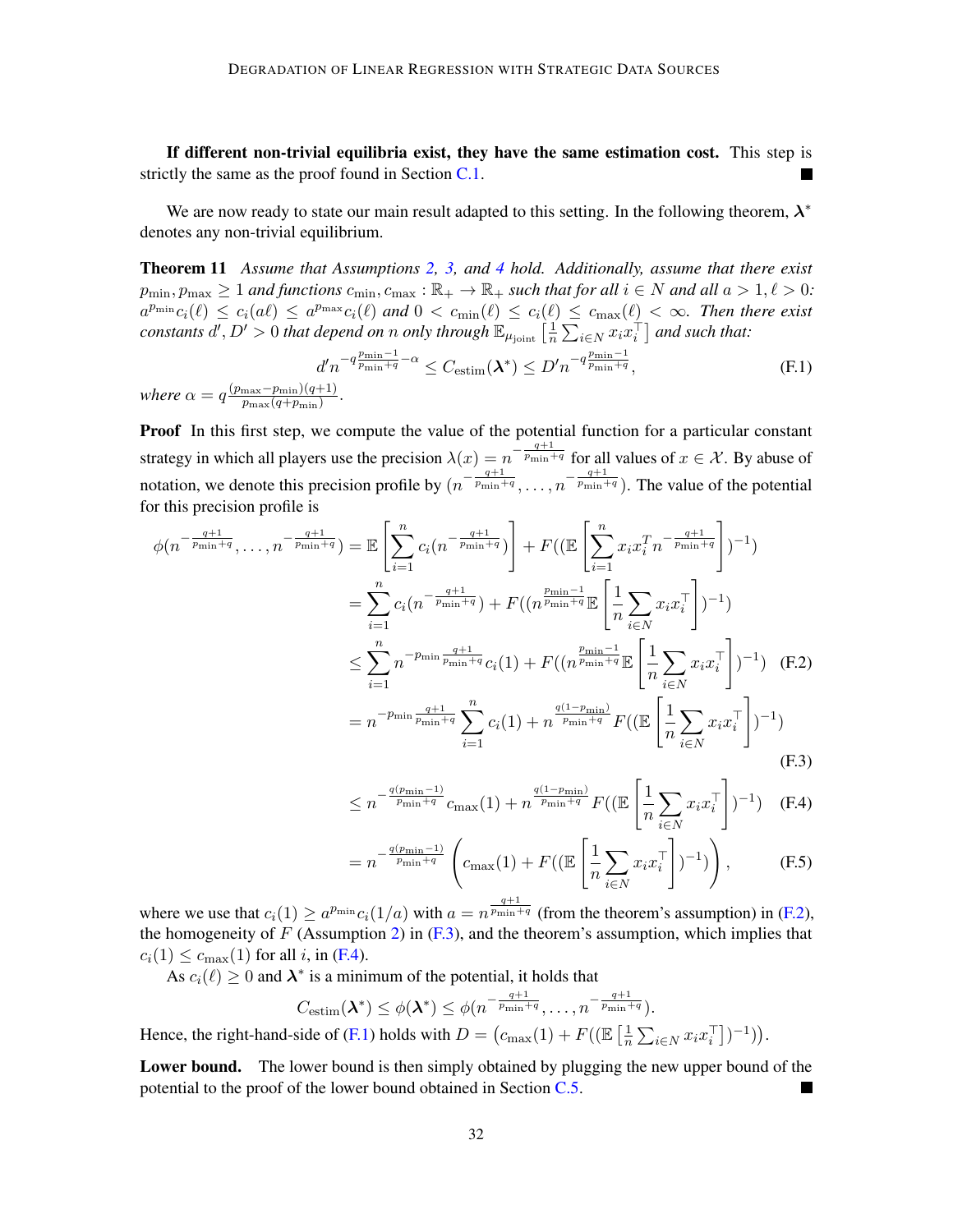The main difference between Theorem [11](#page-31-4) and Theorem [5](#page-9-0) is that in Theorem [5,](#page-9-0) the constants  $d$  and  $D$   $do$  not depend  $n$  whereas in Theorem [11,](#page-31-4) the constants  $d'$  and  $D'$  do depend on  $\mathbb{E}_{\mu_{\mathrm{joint}}} \left[ \frac{1}{n} \right]$  $\frac{1}{n} \sum_{i \in N} x_i x_i^{\top}$ . This is because in Theorem [11,](#page-31-4) we do not make any assumption on the joint distribution. We thus do not have any guarantee that the joint distribution will have some stable property when the number of agents grow. On the other hand, if  $\mathbb{E}_{\mu_{\text{joint}}}$   $\left[\frac{1}{n}\right]$  $\frac{1}{n}\sum_{i\in N}x_ix_i^\top\big]$  is independent on n, the constants  $d'$  and  $D'$  will also not depend on n.

In fact, the multiplicative terms of Theorem [11](#page-31-4) are simply obtained by replacing  $\mathbb{E}\left[xx^T\right]$  with  $\mathbb{E}_{\mu_{\text{joint}}}$   $\left[\frac{1}{n}\right]$  $\frac{1}{n} \sum_{i \in N} x_i x_i^{\top}$  in the multiplicative terms of Theorem [5](#page-9-0) (note that we retrieve Theorem 5 when data points are iid). This latter term captures precisely the impact of correlation on the estimation cost. For instance,if data points are highly correlated in a way that poorly represents the input space,  $F((\mathbb{E}_{\mu_{\text{joint}}}\left[\frac{1}{n}\right$  $\frac{1}{n} \sum_{i \in N} x_i x_i^{\top}$ ])<sup>-1</sup>) can be arbitrarily large, leading to a commensurately large upper bound (the corresponding lower bound behavior is similar).

#### <span id="page-32-0"></span>Appendix G. Additional illustrations

#### G.1. Illustration of the equilibrium characterization

In this section, we provide additional illustrations on the equilibrium characterization (Section [4\)](#page-7-0), which complement Figure [1](#page-8-1) and show that the discussion on that figure in the paper continues to apply in different settings, namely:

- a. In Figure [3,](#page-32-1) we vary the degree d of the polynomial regression (Figure [1](#page-8-1) has  $d = 4$ ).
- b. In Figure [4,](#page-33-0) we vary the distribution  $\mu$  (Figure [1](#page-8-1) has a uniform distribution that corresponds to the first row in Figure [4\)](#page-33-0). Here, we fix  $d = 4$  and we do not plot the optimal design as it does not depend on  $\mu$ .
- c. In Figure [5,](#page-34-0) we use a different scalarization, the squared Frobenius norm  $(F(M) = \sum_{ij} M_{ij}^2)$ , while keeping a uniform distribution  $\mu$  and  $d = 4$ .

<span id="page-32-1"></span>

Figure 3: Optimal design  $\nu^*$  and allocation of precision at equilibrium  $\nu_{\lambda^*}$  with various degrees d of the polynomial regression (here  $\mu$  is uniform and the scalarization is the trace as in Figure [1\)](#page-8-1).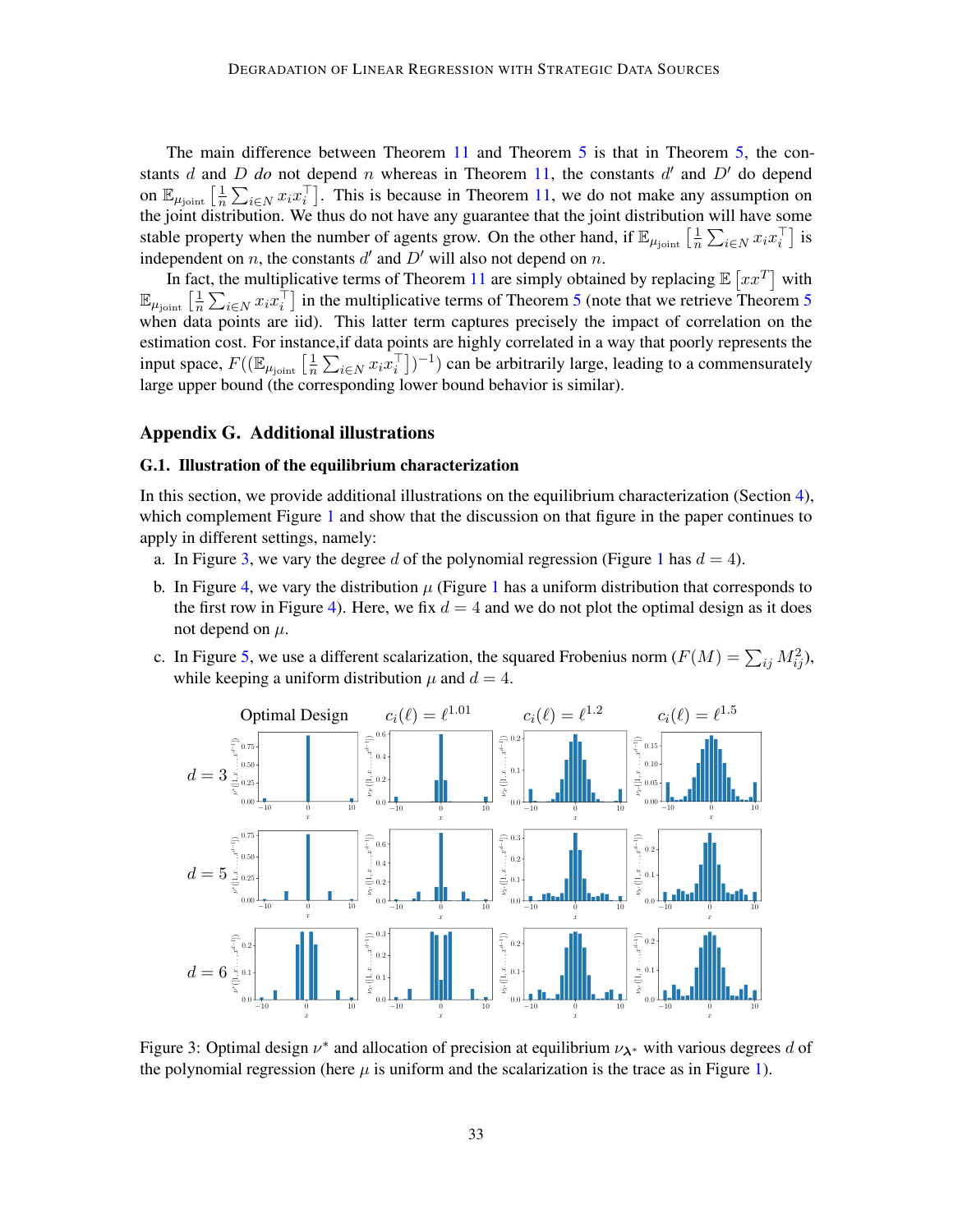Figure [3](#page-32-1) illustrates the optimal design  $\nu^*$  and the allocation of precision at equilibrium  $\nu_{\lambda^*}$ as defined in Theorem [3](#page-7-3) in the same setting as Figure [1](#page-8-1)  $(d = 4)$  with different degrees for the polynomial regression ( $d = 3, 5, 6$ ). We observe that for  $d = 3$  and  $d = 5$ , the optimal design puts maximal weight on the central vector  $[1, x, \dots, x^{d-1}]$  with  $x = 0$  while for  $d = 4$  and  $d = 6$ , this vector does not belong to the support of the optimal design. We observe a similar property for the equilibrium of games with near-linear data provision cost. The allocations of precision at equilibrium for  $p = 1.2$  and  $p = 1.5$ , however, are significantly different from the optimal design for all values of d (in particular with a maximum of precision for the central vector with  $x = 0$ ), and they have a shape that does not significantly vary with the degree d.

<span id="page-33-0"></span>

Figure 4: Allocation of precision at equilibrium  $\nu_{\lambda^*}$  with various distributions  $\mu$  (here  $d = 4$  and the scalarization is the trace as in Figure [1\)](#page-8-1). The optimal design  $\nu^*$  does not depend on  $\mu$  and is therefore the same as in Figure [1.](#page-8-1)

Figure [4](#page-33-0) illustrates the allocation of precision at equilibrium  $\nu_{\lambda^*}$  as defined in Theorem [3](#page-7-3) in the same setting as Figure [1](#page-8-1) with various distributions  $\mu$  of the agents'  $x_i$  vectors. The first row of graphs corresponds to the exact same setting as Figure [1](#page-8-1) (uniform distribution) while the next rows show the results for other distributions. In addition to Figure [1,](#page-8-1) we plot the results for monomial costs of exponent  $p = 1.5$ , but we do not plot the optimal design  $\nu^*$  as it is the same for all distributions (and shown on Figure [1\)](#page-8-1). We first observe that, for all distributions, the allocation of precision at equilibrium is close to the optimal design (and hence almost independent of the distribution) for near-linear provision costs ( $p = 1.01$ ). For more convex provision costs however, the allocation of precision at equilibrium varies with  $\mu$  in non-trivial ways. In the second row of Figure [4](#page-33-0) (compared to the first), we observe that  $\nu_{\lambda^*}([1, x, \dots, x^{d-1}])$  shrinks for values of x close to 0. This is explained by two factors: i) vectors with x close to 0 have a low probability according to  $\mu$  and ii) provision costs are superlinear meaning that the agent cannot compensate this probability by multiplying the precision attributed to this vector without prohibitively increasing its cost. We observe a similar behavior for the third row of Figure [4](#page-33-0) where  $\nu_{\lambda^*}$  has a shape similar to the first row with values skewed to the left where vectors have higher probability.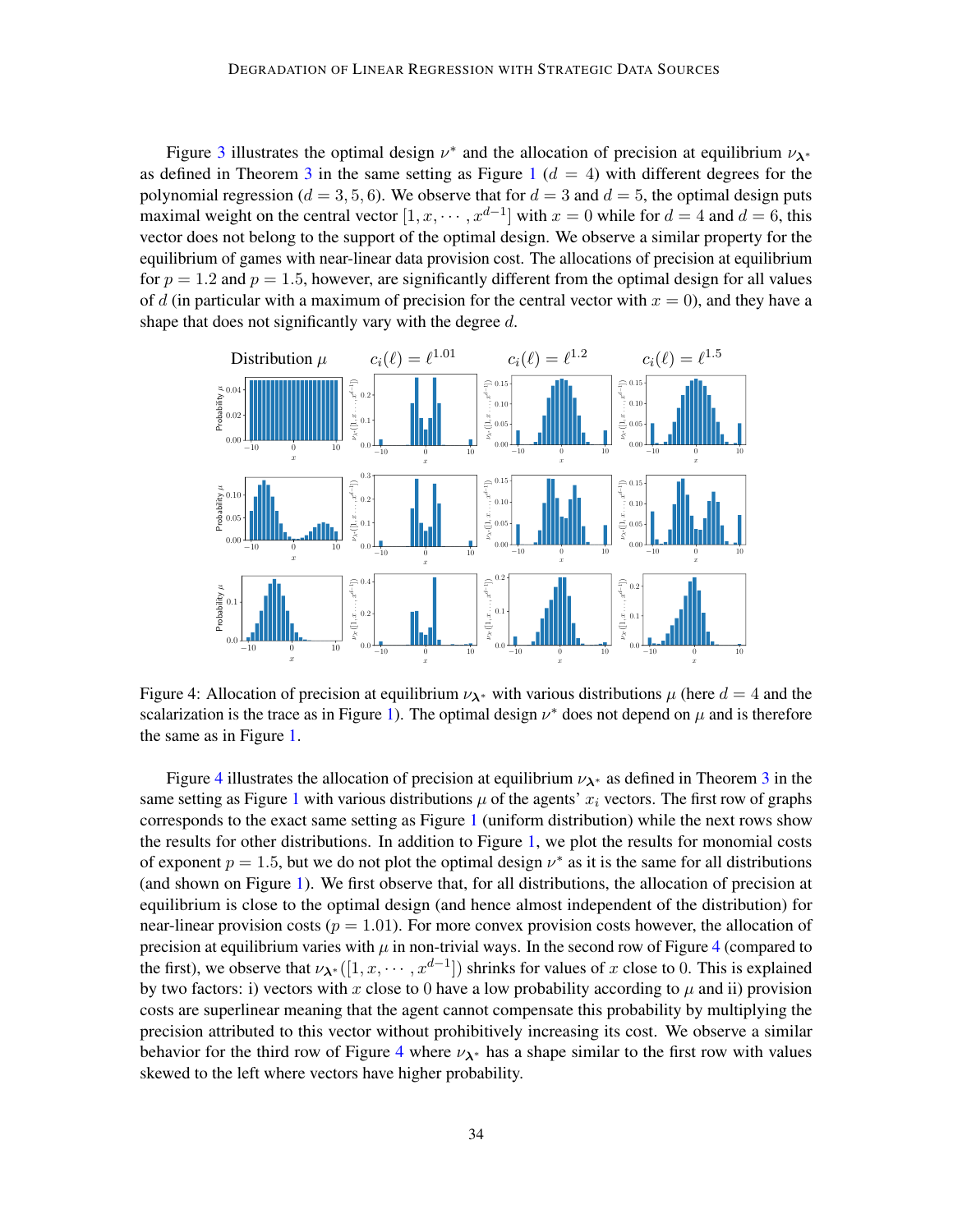<span id="page-34-0"></span>

Figure 5: Optimal design  $\nu^*$  and allocation of precision at equilibrium  $\nu_{\lambda^*}$  with the squared Frobenius norm as a scalarization F (here  $\mu$  is uniform and  $d = 4$  as in Figure [1\)](#page-8-1).

Figure [5](#page-34-0) illustrates the optimal design  $\nu^*$  and the allocation of precision at equilibrium  $\nu_{\lambda^*}$  as defined in Theorem [3](#page-7-3) in the same setting as Figure [1](#page-8-1) but when using the squared Frobenius norm as a scalarization to define the estimation cost instead of the trace. We observe that both figures show similar trends. In particular, Figure [5](#page-34-0) with the squared Frobenius norm exhibits the same behaviors as discussed before on Figure [1](#page-8-1) for the trace: the allocation of precision at equilibrium is close to the optimal design for  $p = 1.01$  while it departs significantly for  $p = 1.2$  and  $p = 1.5$  where the precision for the vector  $[1, 0, \ldots, 0]$  is maximal (instead of zero in the optimal design).

#### G.2. Numerical exploration of Theorem [5](#page-9-0)

In this section, we explore the result of Theorem [5](#page-9-0) through numerical simulations. We consider a one-dimensional model with  $\mathcal{X} = \{1\}$ . The scalarization is the trace (which satisfies Assumption [2](#page-5-2)) with  $q = 1$ ). This means that  $C_{estim}(\lambda) = (\sum_i \lambda_i(1))^{-1}$ . Recall that Theorem [5](#page-9-0) shows that

$$
d n^{-q\frac{p_{\min}-1}{p_{\min}+1}-\alpha}\leq C_{\text{estim}}(\boldsymbol{\lambda}^*)\leq D n^{-q\frac{p_{\min}-1}{p_{\min}+1}}.
$$

The goal of this section is to compare the upper and lower bounds of Theorem [5](#page-9-0) to  $C_{estim}(\lambda^*)$ , to see if the true convergence rate is close to the lower or to the upper bound.

In the remaining of this subsection, we will display  $C_{\text{estim}}(\lambda^*)$  as a function of n in loglog-scale and compare it to three possible convergence rates:

- (a)  $n^{-q \frac{p_{\text{min}}-1}{p_{\text{min}}+q}-\alpha}$  (the rate of the lower bound of Theorem [5\)](#page-9-0);
- (b)  $n^{-q \frac{p_{\min}-1}{p_{\min}+q}}$  (the rate of the upper bound of Theorem [5,](#page-9-0) which is the convergence rate when all players have cost  $c_i(\ell) = \ell^{p_{\min}}$ ;
- (c)  $n^{-q \frac{p_{\text{max}}-1}{p_{\text{max}}+q}}$  (the convergence rate when all players have cost  $c_i(\ell) = \ell^{p_{\text{max}}}$ ).

Note that (a) is the fastest convergence rate, followed by (c) and then by (b).

In all plots in this section, we normalize the values such that they all start at the same point for  $n = 3$  ( $n = 3$  is the smallest game for which we compute  $C_{\text{estim}}(\lambda^*)$ ).

#### G.2.1. HETEROGENEOUS AGENTS WITH DIFFERENT EXPONENTS

We first consider heterogeneous agents. For a given n,  $n/3$  agents have provision costs  $c_i(\ell) =$  $\ell^{p_{\max}}$  and  $2n/3$  agents have provision costs  $c_i(\ell) = \ell^{p_{\min}}$ . This setup satisfies the assumptions of Theorem [5](#page-9-0) with the corresponding  $p_{\min}$  and  $p_{\max}$ . We consider two setups:  $(p_{\min}, p_{\max}) = (1, 4)$ and  $(p_{\min}, p_{\max}) = (2, 3)$ .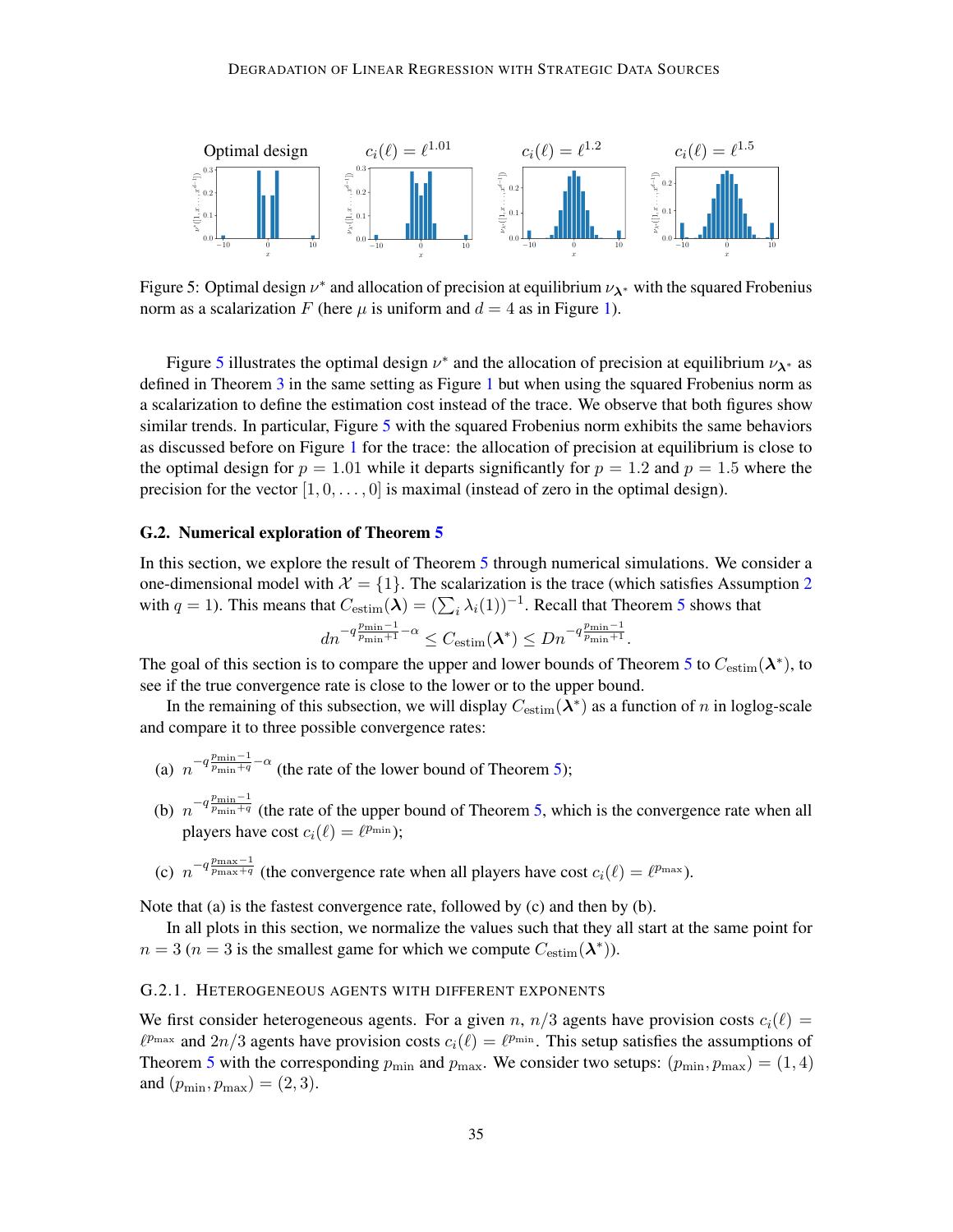<span id="page-35-0"></span>

Figure 6: Comparison of the rate of convergence of the estimation cost with different bounds for agents with heterogeneous costs

Figure [6](#page-35-0) compares the convergence rate of  $C_{\text{estim}}(\lambda^*)$  to the three bounds defined above. This figure suggests that the estimation cost behaves as when all players have estimation cost  $\ell^{p_{\max}}$ . Intuitively, this is explained by the fact that in the game, an agent that has a cost  $c_i(\ell) = \ell^{p_{\min}}$  will give a very small precision. Hence, the game will almost behave as if this agent was not in the game. This explains why the convergence rate of  $C_{\text{estim}}(\lambda^*)$  is driven by agents having exponent  $p_{\text{max}}$ .

#### G.2.2. AGENTS WITH POLYNOMIAL PROVISION COSTS

We then consider agents with polynomial provision costs. We assume that the  $n$  agents have the same provision costs  $c_i(\ell) = \sum_{k=p_{\min}}^{p_{\max}} \ell^k$ . Again, these provision cost satisfy the assumptions of Theorem [5](#page-9-0) with the corresponding  $\overline{p_{\min}}$  and  $p_{\max}$ .

Figure [7](#page-36-1) compares the convergence rate of the covariance to the upper and lower bounds of Theorem [5.](#page-9-0) We observe that the convergence rate is close to the upper bound  $n^{(p_{\min}-1)/(p_{\min}+1)}$ . This result is natural as polynomials are sums of monomials and it is logical to expect the convergence rate to be according to the "worst" monomial of degree  $p_{\min}$ .

#### G.2.3. AGENTS WITH NON-POLYNOMIAL PROVISION COSTS

This result on polynomial functions alongside the fact that the precision of each agent goes to 0 when the number of agents goes to infinity hints at the behavior of the estimation cost with more general provision costs. Indeed, if agents have provision cost which have a Taylor expansion at 0, their cost can be well approximated by a polynomial function. The previous figure then suggests that the convergence rate in this case is driven by the first non-null term of the Taylor expansion of the function of degree  $p_{\text{min}}$ .

We illustrate this in Figure [8](#page-36-2) where we consider homogeneous agents with provision costs  $c_i(\ell) = \cosh(\ell) - 1$ . Recall that  $\cosh(\ell) - 1 = \sum_{k=1}^{\infty} \frac{\ell^{2k}}{(2k)!}$ . This model therefore satisfy our assumptions with  $p_{\min} = 2$  and  $p_{\max} = \infty$ . According to our previous observations, we expect the convergence rate in this case to be the upper bound  $(p_{\min} - 1)/(p_{\min} + 1)$  with  $p_{\min} = 2$ . Note that in this case our lower bound and  $n^{-q(p_{\max}-1)/(p_{\max}+1)}$  both represent convergence rates of  $n^{-q}$